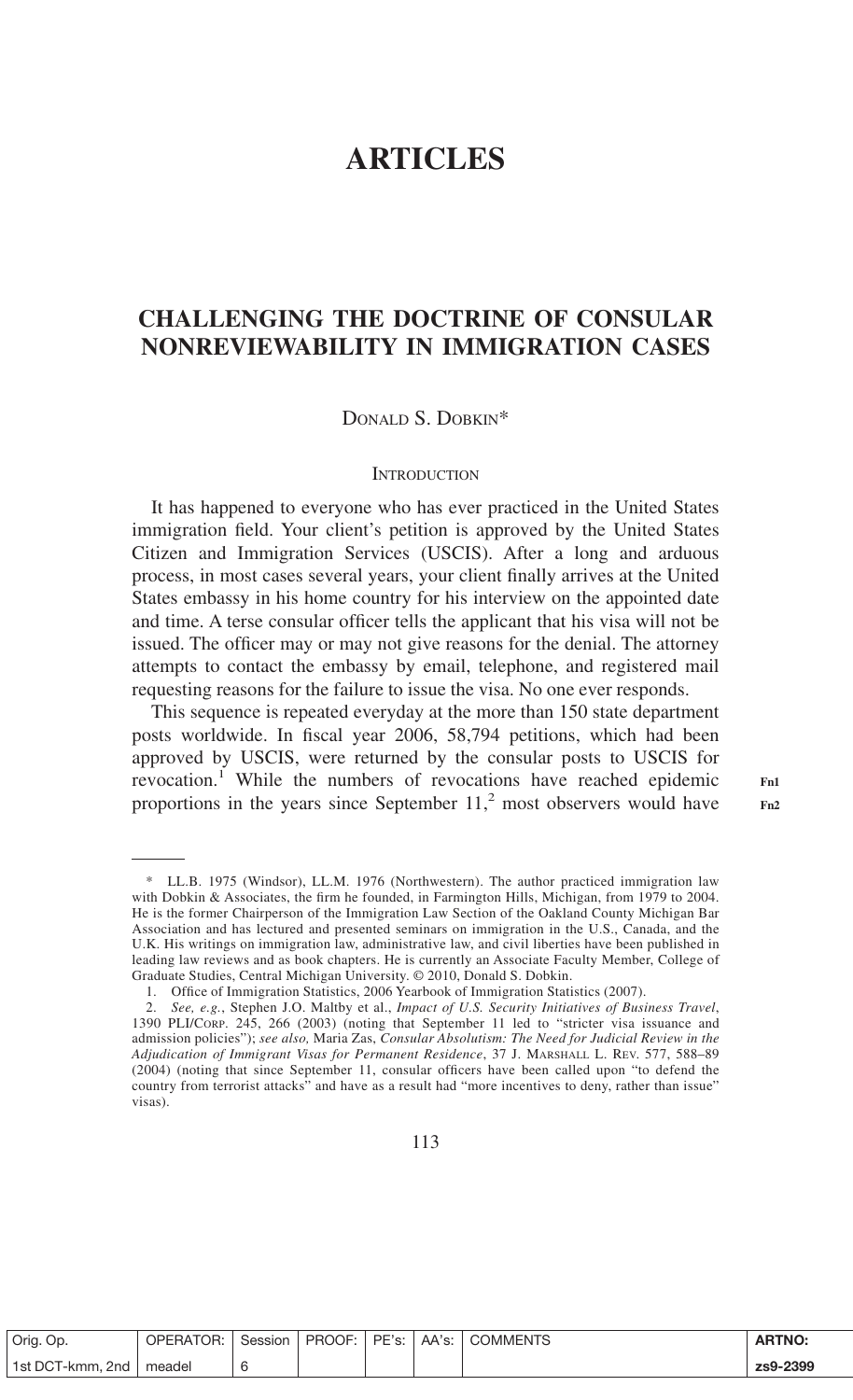thought that there was no problem. This is the United States—the beacon of individual rights and civil liberties.<sup>3</sup> We can appeal the consular officer's decision, either with the State Department or with the courts, right? Wrong! Roughly sixty years ago, the Supreme Court in *United States ex rel. Knauff v. Shaughnessy* established the general doctrine that a consular officer's decision to grant or deny a visa petition is not subject to judicial review.<sup>4</sup> The *Knauff* Court explicitly stated that "[w]hatever the procedure authorized by Congress is, it is due process as far as an alien denied entry is concerned."5

This doctrine—referred to both as consular nonreviewability and as consular absolutism—was long in the making. The Supreme Court has noted that precedents from over a century ago "held broadly... that the power to exclude aliens is 'inherent in sovereignty, necessary for maintaining normal international relations and defending the country against foreign encroachments and dangers—a power to be exercised exclusively by the political branches of government . . . .'"<sup>6</sup> From this principle, the courts have created a common law doctrine that generally precludes any meaningful judicial review of consular decisions regarding the issuance or denial of visas.

As a result, when a consular officer denies a visa, the visa applicant is generally without any recourse. Although some applications receive administrative review by the state department's visa office, this is generally limited to purely legal questions, is merely advisory on factual issues, and can only occur when requested by a consular officer—a visa applicant has no right to request such review.<sup>7</sup> Regardless of whether any administrative review occurs, judicial review is generally barred by the doctrine of consular nonreviewability.

The overwhelming majority of courts in the United States have followed the doctrine of consular nonreviewability. Indeed, some courts even go so far as to state that "the doctrine of nonreviewability of consular officers' visa determinations is essentially without exception."<sup>8</sup> In 1996, the passage of the **Fn7**

| Orig. Op.        | <b>OPERATOR:</b> I | Session |  | PROOF: PE's: AA's: COMMENTS | <b>ARTNO:</b> |
|------------------|--------------------|---------|--|-----------------------------|---------------|
| 1st DCT-kmm, 2nd | meadel             |         |  |                             | zs9-2399      |

**Fn3**

**Fn4**

**Fn5**

**Fn8**

<sup>3.</sup> *See, e.g.*, David F. Axelrod, *White Collar Crime*, 32-AUG CHAMPION 66, 66 (2008) ("Throughout its history the United States has been regarded as a bastion of individual rights and a beacon for the Western world... .").

<sup>4.</sup> *See* United States *ex rel.* Knauff v. Shaughnessy, 338 U.S. 537 (1950).

Id. at 544. For an interesting argument that *Knauff* is premised on ideas that no longer hold true "in light of the modern separation of powers doctrine," see Mary Scott Miller, *Aliens' Right to Seek Asylum: The Attorney General's Power to Exclude 'Security Threats' and the Role of the Courts*, 22 VAND. J. TRANSNAT'L L. 187, 192–93 (1989).

<sup>6.</sup> Kleindienst v. Mandel, 408 U.S. 753, 765 (1972) (citation omitted) (citing The Chinese Exclusion Case, 130 U.S. 581, 609 (1889); Fong Yue Ting v. United States, 149 U.S. 698 (1893)).

<sup>7.</sup> James A.R. Nafziger, *Review of Visa Denials by Consular Officers*, 66 WASH. L. REV. 1, 22 (1991); *see also* Van Ravenswaay v. Napolitano, 613 F. Supp. 2d 1, 5 (D.D.C. 2009) ("Plaintiff argues that he is entitled to an advisory opinion from the Secretary of State. This argument fails because an advisory opinion is an optional step in the visa decision-making process and is *neither necessary nor required* for a consular determination." (emphasis added) (citation omitted)).

<sup>8.</sup> Romero v. Consulate of U.S., Barranquilla, Colombia, 860 F. Supp. 319, 322 (E.D. Va. 1994).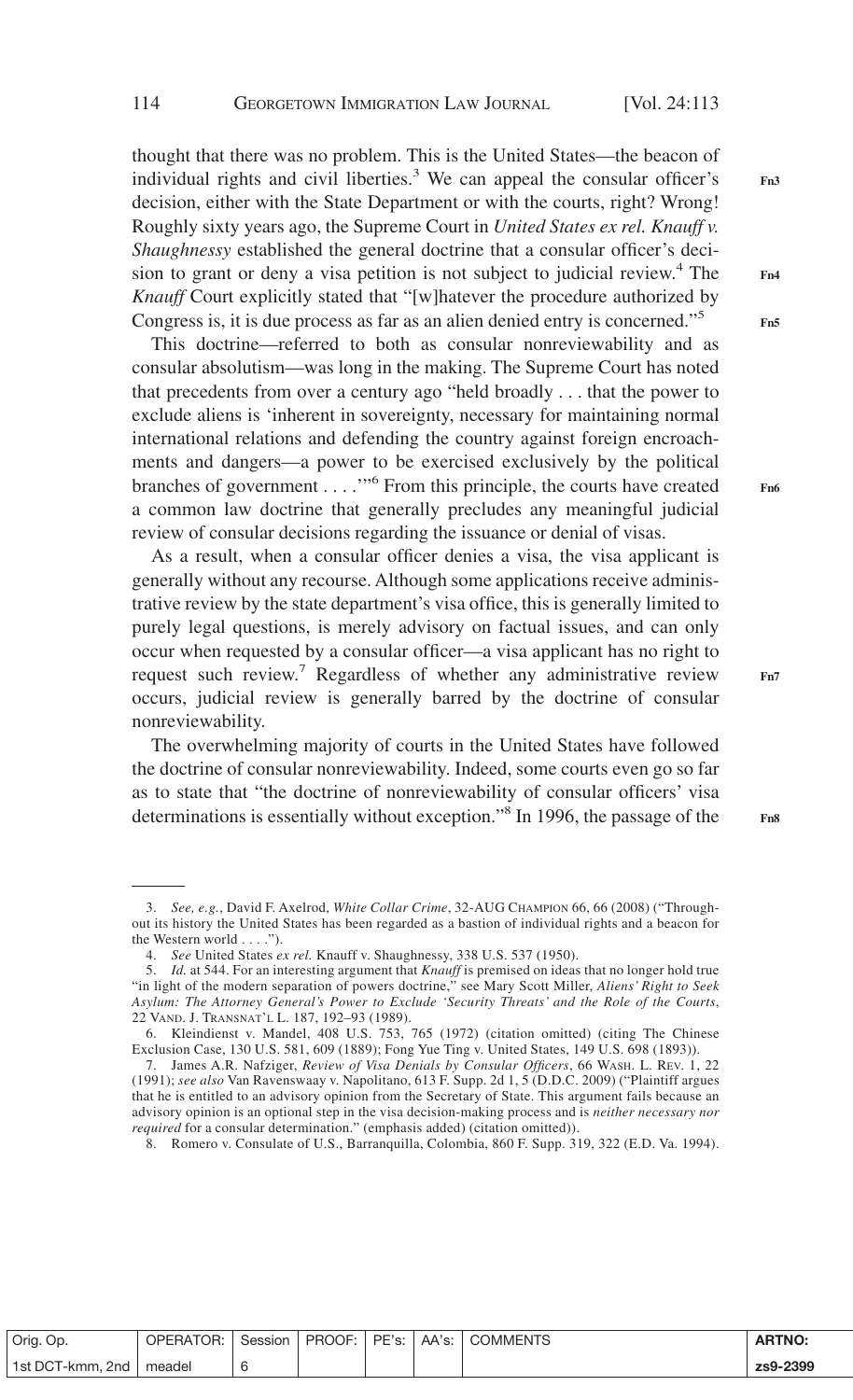Illegal Immigration Reform and Immigrant Responsibility Act (IIRIRA), $9$ which was interpreted by some courts to preclude non-governmental entities from bringing lawsuits challenging consular actions,<sup>10</sup> further strengthened the stranglehold on alien rights at United States embassies.

According to a recent federal district court decision, a court "does not have jurisdiction to review a consular official's decision, even if its foundation was erroneous, arbitrary, or contrary to agency regulations."11 As one scholar has noted, challenges to the doctrine of consular nonreviewability have been met with only "limited success in federal courts."<sup>12</sup>

Despite the general doctrine of consular nonreviewability, and despite claims that it is essentially without exceptions and that challenges to it are often unsuccessful, courts have in fact carved out at least two major exceptions to the doctrine—situations where visa applicants are allowed to argue that a consular officer's decision was particularly arbitrary or contrary to law.<sup>13</sup> This Article focuses on those exceptions and how practitioners can best make use of them to help their clients overcome unfavorable consular decisions.

Part I of this article provides a brief overview of the development of the doctrine of consular nonreviewability and highlights some of the problems created by the doctrine. The rest of the Article is devoted to the two main exceptions to the doctrine of consular nonreviewability. Part II addresses an exception that the Supreme Court recognized in *Kleindienst v. Mandel* for instances where the government does not have a "facially legitimate and bona fide reason" for denying a visa.<sup>14</sup> Part III discusses an exception allowing judicial review when a visa applicant requests a court to analyze an underlying legal issue that does not involve the discretionary decisionmaking of a consular officer. Specifically, Part III.A addresses situations

14. Kleindienst v. Mandel, 408 U.S. 753, 769 (1972).

| Orig. Op.                 | <b>OPERATOR: I</b> |  |  | Session   PROOF:   PE's:   AA's:   COMMENTS | <b>ARTNO:</b> |
|---------------------------|--------------------|--|--|---------------------------------------------|---------------|
| 1st DCT-kmm. 2nd   meadel |                    |  |  |                                             | zs9-2399      |

**Fn9**

**Fn10**

**Fn11**

**Fn12**

<sup>9.</sup> Illegal Immigration Reform and Immigrant Responsibility Act of 1996 (IIRIRA), Pub. L. No. 104-208, Div. C, 110 Stat. 3009-546 (codified in various sections of 8 U.S.C).

<sup>10.</sup> *See, e.g.*, Saavedra Bruno v. Albright, 197 F.3d 1153, 1162 (D.C. Cir. 1999). For a discussion of some of the jurisdiction-stripping provisions of IIRIRA, see generally Stephen H. Legomsky, *Fear and Loathing in Congress and the Courts: Immigration and Judicial Review*, 78 TEX. L. REV. 1615, 1623–25 (2000).

<sup>11.</sup> Ngassam v. Chertoff, 590 F. Supp. 2d 461, 466–67 (S.D.N.Y. 2008); *see also* Loza-Bedoya v. INS, 410 F.2d 343, 347 (9th Cir. 1969) (holding that the doctrine of consular nonreviewability applies even when the record reveals that a visa denial was based on clearly erroneous information); Hossain v. Rice, No. 07-CV-2857, 2008 WL 3852157, at \*3 (E.D.N.Y. Aug. 16, 2008) (noting that the visa applicant's "allegations, if true, are troubling," but that the doctrine of consular nonreviewability barred the court from doing anything about it); Daniel J. Steinbock, *Designating the Dangerous: From Blacklists to Watch Lists*, 30 SEATTLE U. L. REV. 65, 114 (2006) ("[J]udicial review is generally unavailable, in visa processing, even when factual errors in visa denial are alleged."); Leonard David Egert, *Granting Foreigners Free Speech Rights: The End of Ideological Exclusions?*,8CARDOZO ARTS & ENT. L.J. 721, 739 (1990) ("The absence of any judicial review of decisions abroad allows the consular officer to exclude someone on the basis of insufficient or incorrect information.").

<sup>12.</sup> Enid Trucios-Haynes, *Religion and the Immigration and Nationality Act: Using Old Saws on New Bones*,9GEO. IMMIGR. L.J. 1, 58 n.304 (1995).

<sup>13.</sup> *See, e.g.*, Raduga USA Corp. v. U.S. Dep't of State, 440 F. Supp. 2d 1140, 1146 n.2 (S.D. Cal. 2005) ("[T]here are exceptions to this general rule of non-reviewability.").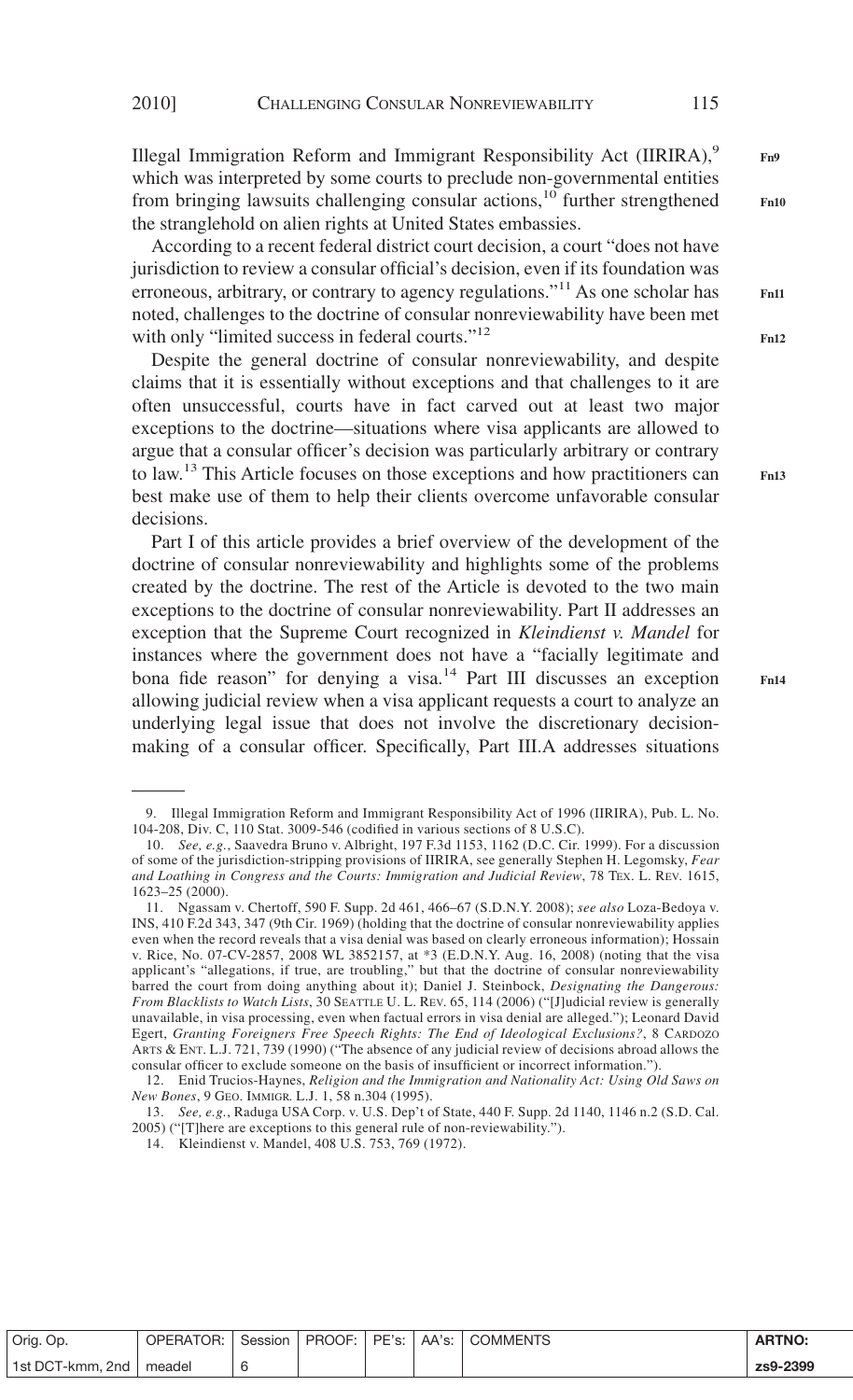where courts have allowed visa applicants to challenge the constitutionality of the underlying statute or regulation that formed the basis for the visa denial. Part III.B addresses situations where courts have granted review to determine whether a consular officer made a procedural error, such as violating federal regulations by failing to issue a written decision for the denial or issuing a letter that fails to qualify as a refusal.<sup>15</sup>

These two exceptions allow a visa applicant at least some degree of hope for reversing an unfavorable decision made by a consular officer. Although immigration law practitioners are all too well aware of how slim that hope sometimes is, it is better than nothing. This Article analyzes how to best take advantage of the two recognized exceptions to the doctrine of consular nonreviewability.

I.

The modern doctrine of consular nonreviewability is best understood by viewing it in light of its historical origins. This Part provides a brief overview of the development of the doctrine of consular nonreviewability, with a particular focus on the racist and xenophobic attitudes that helped shaped the doctrine and that continue to make it difficult for non-citizens to get their day in court in the United States.

The doctrine of consular nonreviewability has its origins in the infamous *Chinese Exclusion Case*, where the Supreme Court announced that decisions regarding whether to admit or exclude aliens lie exclusively within the political branches:

The power of exclusion of foreigners being an incident of sovereignty belonging to the government of the United States as a part of those sovereign powers delegated by the constitution, the right to its exercise at any time when, in the judgment of the government, the interests of the country require it, cannot be granted away or restrained on behalf of any one. The powers of government are delegated in trust to the United States, and are incapable of transfer to any other parties. They cannot be abandoned or surrendered. Nor can their exercise be hampered, when needed for the public good, by any considerations of private interest. The exercise of these public trusts is not the subject of barter or contract.... Whether a proper consideration by our government of its previous laws, or a proper respect for the nation whose subjects are affected by its action, ought to have qualified its inhibition, and made it applicable only to persons departing from the country after the passage of the act, are not questions for judicial determination. If there be any just ground of complaint on the part of China, it must be made to the

| Orig. Op.        | OPERATOR: | Session | PROOF: I | PE's: I | AA's: I | <b>COMMENTS</b> | <b>ARTNO:</b> |
|------------------|-----------|---------|----------|---------|---------|-----------------|---------------|
| 1st DCT-kmm, 2nd | meadel    |         |          |         |         |                 | zs9-2399      |

<sup>15.</sup> *See* 22 C.F.R. § 42.81(b) (2006).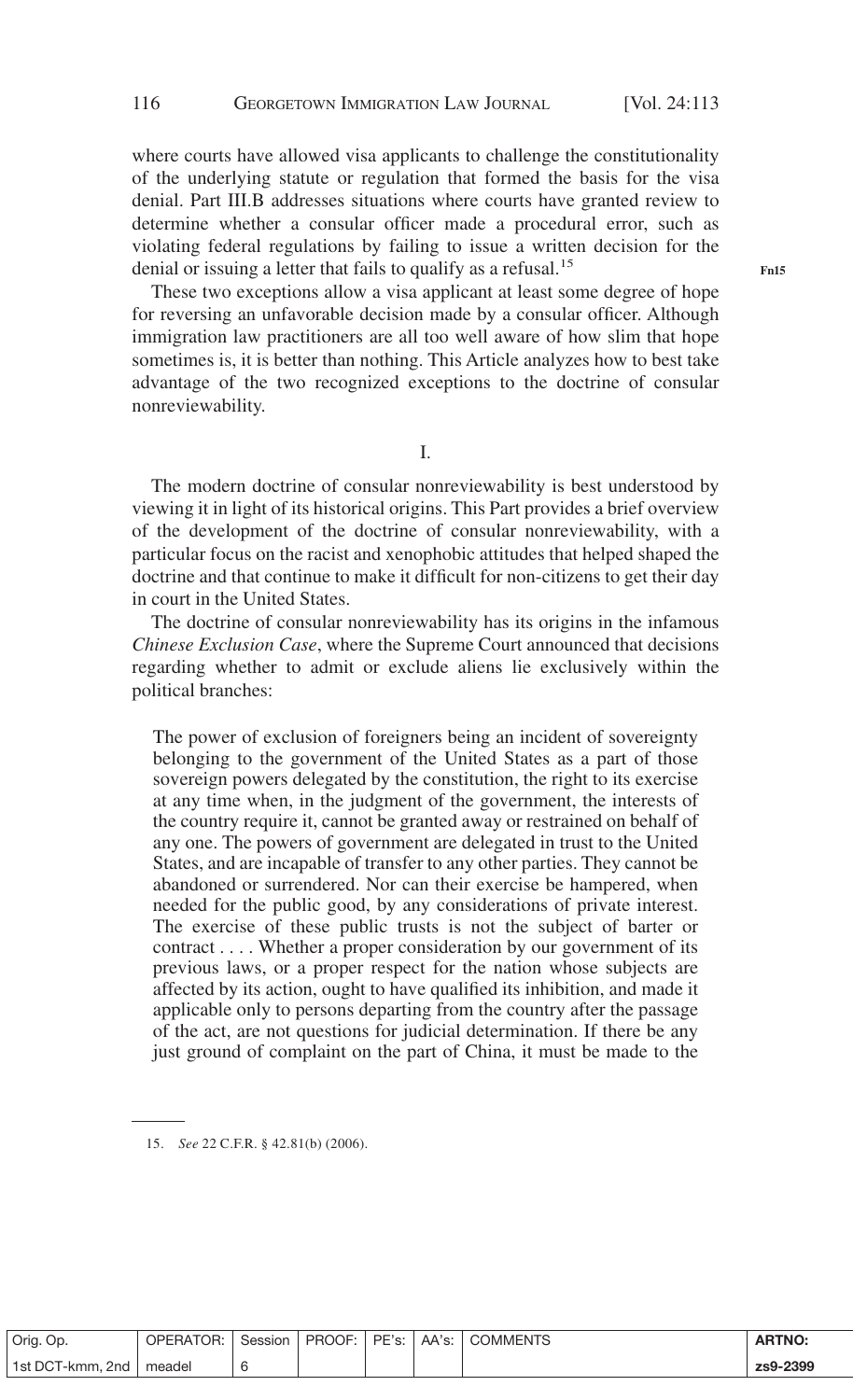political department of our government, which is alone competent to act upon the subject.<sup>16</sup>

The *Chinese Exclusion Case* was merely the beginning of a long line of cases that entrenched this judicially created doctrine as a mainstay in immigration law. In 1927, the Second Circuit Court of Appeals delineated the doctrine of consular nonreviewability in *United States ex rel. London v. Phelps*. <sup>17</sup> The *Phelps* court noted in dicta that it was "beyond the jurisdiction of the court" to review a refusal to issue a visa.18 A year later, the United States Court of Appeals for the District of Columbia held in *Ulrich v. Kellogg* that consular officers have broad discretion in issuing visas, and the court implied that courts need affirmative statutory provisions allowing review of that discretion before such review can occur.19 Because the *Ulrich* court was "not able to find any provision of the immigration laws which provides for an official review of the action of the consular officers in such case by a cabinet officer or other authority," the court denied judicial review.<sup>20</sup>

Then, in 1950, the Supreme Court stated in *United States ex rel. Knauff v. Shaughnessy* that "it is not within the province of any court, unless expressly authorized by law, to review the determination of the political branch of the Government to exclude a given alien."<sup>21</sup> This unequivocal pronouncement firmly established the doctrine of consular nonreviewability as a legitimate part of the common law, even though "courts have been unable to point to any evidence . . . to support an exemption from the usual rules that govern judicial review of administrative decisions."<sup>22</sup>

In 1972, in *Kleindienst v. Mandel*, where the United States Supreme Court reaffirmed the general doctrine of consular nonreviewability, the Court cited the infamous *Chinese Exclusion Case* as providing a foundation for the doctrine.<sup>23</sup> This raises numerous questions about the origins of the doctrine of consular nonreviewability—questions that call into doubt whether such a doctrine should still be viable in light of modern notions of fairness and equality. As scholars have noted, the Supreme Court should be reluctant to rely upon precedents that are now generally seen as grounded in racist and xenophobic attitudes: "Reliance on the *Chinese Exclusion Case* is a bit like

| Orig. Op.                 | OPERATOR:   Session   PROOF:   PE's:   AA's:   COMMENTS |  |  | <b>ARTNO:</b> |
|---------------------------|---------------------------------------------------------|--|--|---------------|
| 1st DCT-kmm, 2nd   meadel |                                                         |  |  | zs9-2399      |

**Fn16**

**Fn17 Fn18**

**Fn20**

**Fn21**

**Fn19**

**Fn22**

<sup>16.</sup> Chae Chan Ping v. United States (*The Chinese Exclusion Case*), 130 U.S. 581, 609 (1889).

<sup>17.</sup> United States *ex rel.* London v. Phelps, 22 F.2d 288 (2d Cir. 1927), *cert. denied*, 276 U.S. 630 (1928).

<sup>18.</sup> *Id.* at 290. Scholars have noted that *Phelps* is rather ambiguous on this point, since "the court does not clearly state whether it lacked personal jurisdiction or subject matter jurisdiction over the parties." Timothy R. Hager, Comment, *Recognizing the Judicial and Arbitral Rights of Aliens to Review Consular Refusals of "E" Visas*, 66 TUL. L. REV. 203, 213 (1991) (citing STEPHEN LEGOMSKY, IMMIGRATION AND THE JUDICIARY: LAW AND POLITICS IN BRITAIN AND AMERICA 145 (1987)).

<sup>19.</sup> Ulrich v. Kellogg, 30 F.2d 984 (D.C. Cir. 1929), *cert. denied*, 279 U.S. 868, 986 (1929).

<sup>20.</sup> *Id.*

<sup>21.</sup> United States *ex rel*. Knauff v. Shaughnessy, 338 U.S. 537, 543 (1950).

<sup>22.</sup> Legomsky, *supra* note 10, at 1623.

<sup>23.</sup> Kleindienst v. Mandel, 408 U.S. 753, 765 (1972).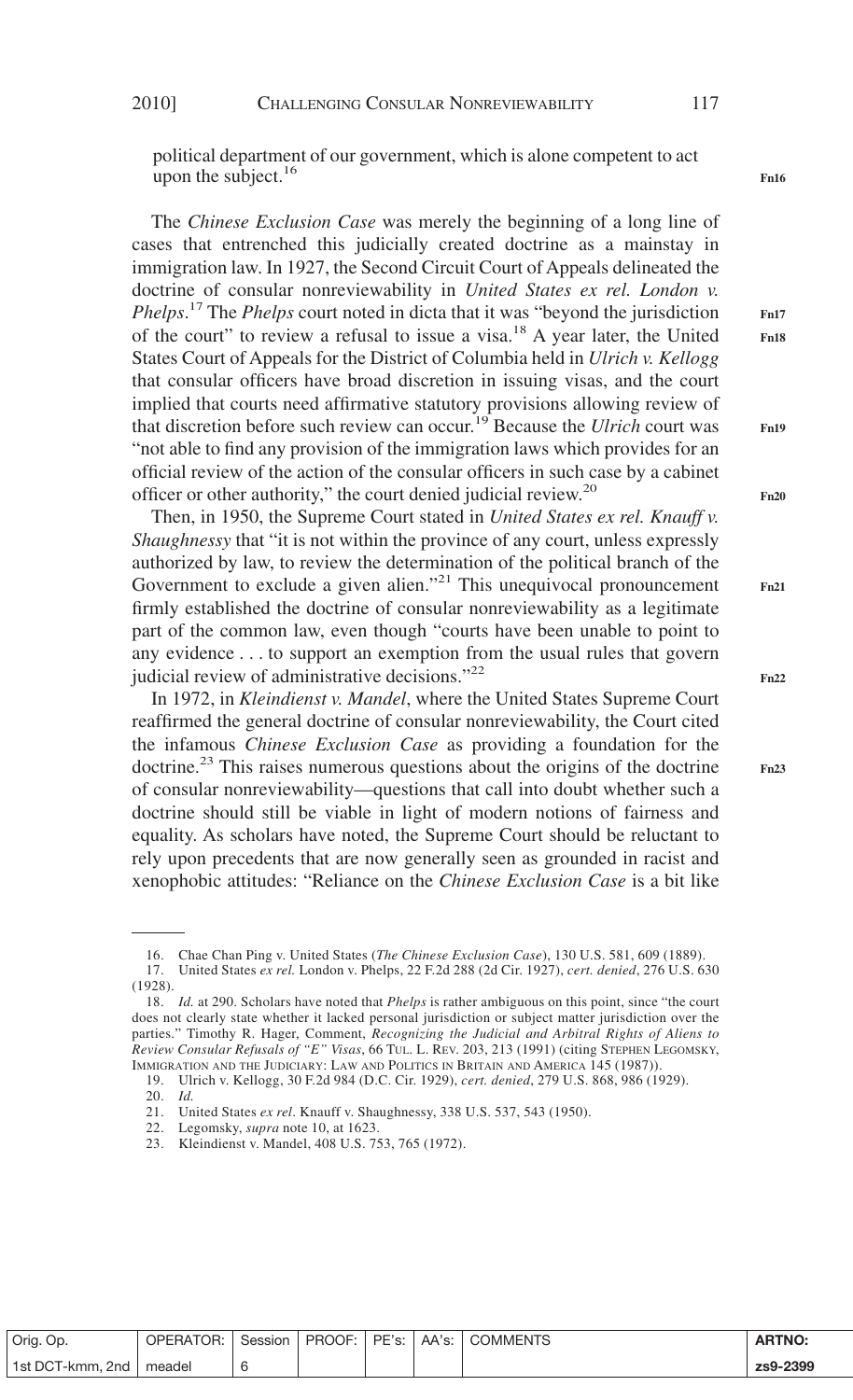reliance on *Dred Scott v. Sandford* or *Plessy v. Ferguson*. Although the Supreme Court has never expressly overruled the *Chinese Exclusion Case*, it represents a discredited page in the country's constitutional history."24

It is not coincidental that the doctrine of consular nonreviewability originated at a time when anti-immigration sentiments ran high.<sup>25</sup> This origin in the *Chinese Exclusion Case* is especially troubling in light of recent information suggesting that consular officers sometimes rely on racial and economic stereotyping when they deny visas.<sup>26</sup> Indeed, some consular officers have been found to have used openly racist criteria in rendering visa decisions.<sup>27</sup>

Even when consular officers are properly instructed to avoid using racial or economic stereotyping, it is all too common for these officers to fail to follow those instructions. As one commentator has noted, "many instances of abuse have been documented," and an extensive study "concluded that most

26. Susan M. Akram & Kevin R. Johnson, *Race, Civil Rights, and Immigration Law After September 11, 2001: The Targeting of Arabs and Muslims*, 58 N.Y.U. ANN. SURV. AM. L. 295, 343 n.279 (2002).

27. Charles J. Ogletree, Jr., *America's Schizophrenic Immigration Policy: Race, Class, and Reason*, 41 B.C. L. REV. 755, 762 n.57 (2000). Professor Ogletree explains this open racism as follows:

In *Olsen v. Albright*, [990 F. Supp. 31 (D.D.C. 1997),] a consular officer stationed in Brazil sued the State Department because he was fired for refusing to follow the consulate's racial visa eligibility policies. The manual he refused to follow established fraud profiles which were based on factors such as race and national origin. The manual instructed consular officers to scrutinize Korean and Chinese applicants for fraud and declared anyone from certain predominately black cities "suspect unless older, well-traveled, etc." The consular section head had further stated that "Filipinos and Nigerians have high fraud rates, and their applications should be viewed with extreme suspicion, while British and Japanese citizens rarely overstay, and generally require less scrutiny."

*Id.* (citations omitted); *see also* A. James Vazquez-Azpiri & Daniel C. Horne, Symposium, *The Doorkeeper of Homeland Security: Proposals for the Visa Waiver Program*, 16 STAN. L. & POL'Y REV. 513, 525 (2005) ("The occasionally odious assumptions that can infiltrate the visa adjudication process were publicly revealed during a former consular officer's lawsuit against the State Department. The ex-consular officer complained of retaliatory discharge after refusing to comply with an 'arbitrary, irrational, and discriminatory' consular policy of denying visas based upon physical appearance, often involving ethnicity, surname, and dress." (citing Olsen v. Christopher, 962 F. Supp. 5 (D.D.C. 1997)). For a description of how racism has historically permeated all aspects in which the United States handles those seeking entrance through our borders, *see generally* Donald S. Dobkin, *Race and the Shaping of U.S. Immigration Policy*, 28 CHICANA/O-LATINA/O L. REV. 19 (2009).

**Fn25**

**Fn26**

| Orig. Op.                 | OPERATOR: | Session |  | PROOF: PE's: AA's: COMMENTS | <b>ARTNO:</b> |
|---------------------------|-----------|---------|--|-----------------------------|---------------|
| 1st DCT-kmm, 2nd   meadel |           |         |  |                             | zs9-2399      |

<sup>24.</sup> Steven R. Shapiro, Commentary, *Ideological Exclusions: Closing the Border to Political Dissidents*, 100 HARV. L. REV. 930, 942 (1987) (citing *Dred Scott v. Sandford*, 60 U.S. (19 How.) 393 (1854) and *Plessy v. Ferguson*, 163 U.S. 537 (1896)).

<sup>25.</sup> Legomsky, *supra* note 10, at 1626–27 ("Most immigration cases are decided during periods of high-level immigration, partly because this is when most immigration cases are likely to arise, and partly because high levels of immigration are more likely to trigger restrictive legislation that in turn creates higher absolute numbers of aggrieved immigrants. This is an unlucky circumstance for immigrants. Historically, there has been a positive, though concededly imperfect, correlation between periods of high-volume immigration and public hostility toward immigrants. Thus, the periods in which major immigration precedents are most likely to be set are those very periods in which public antipathy toward immigrants is at its peak. For that reason, it is not coincidental that some of the most extreme plenary power precedents were laid down either during the period of substantial Chinese immigration in the late nineteenth century or during the post-World War II influx of Eastern Europeans." (internal citations omitted)).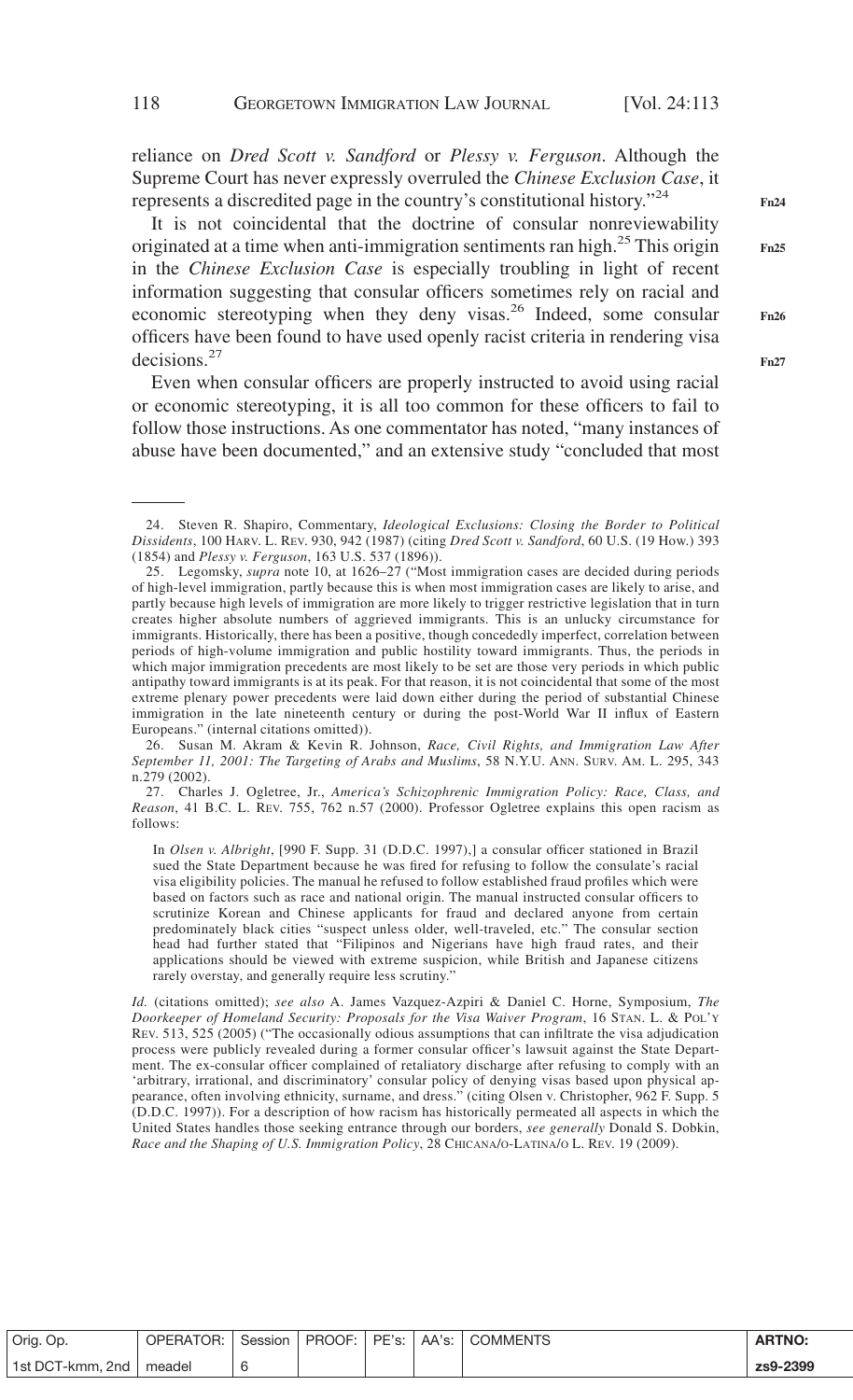consuls did not follow the guidelines for visa adjudication set forth in the State Department's Foreign Affairs Manual."<sup>28</sup> The documented instances of unchecked abuse of consular decisions have led to widespread criticism of the doctrine of consular nonreviewability:

Immigration scholars love to hate the plenary power doctrine; they have argued forcefully for years that it should be reexamined or abolished, in general and in particular contexts.... [T]he plenary power doctrine is, as others have pointed out, "aberrational," "a maverick, a wild card," "a constitutional fossil," an "oddity," theoretically unsatisfying, and inconsistent with modern international law  $\ldots$ .<sup>29</sup>

Some courts have criticized the doctrine as well and referred to it as an "astonishing anomaly"<sup>30</sup> that leaves consular officers "free to act arbitrarily or even maliciously in their conduct toward foreign nationals."<sup>31</sup>

As mentioned earlier, perhaps the most poignant criticism of the doctrine of consular nonreviewability comes from those scholars who focus on the "implications of [the doctrine's] disreputable birth in cases authorizing racial discrimination—and sympathetic to that discrimination."<sup>32</sup> Racial discrimination can easily work its way into consular decisions because many of those decisions rely upon subjective factors.<sup>33</sup> For instance, one of the criteria for obtaining a tourist or student visa is the intent to return home. According to some, determining whether such an intent exists is often "totally subjective."<sup>34</sup> Yet the doctrine of consular nonreviewability often leaves courts **Fn32 Fn33**

34. Michael Maggio, Larry S. Rifkin, & Sheila T. Starkey, *Immigration Fundamentals for International Lawyers*, 13 AM. U. INT'L L. REV. 857, 870 (1998).

| Orig. Op.                 | <b>OPERATOR:</b> | Session |  | PROOF: PE's: AA's: COMMENTS | <b>ARTNO:</b> |
|---------------------------|------------------|---------|--|-----------------------------|---------------|
| 1st DCT-kmm, 2nd   meadel |                  |         |  |                             | zs9-2399      |

**Fn28**

**Fn29**

**Fn30 Fn31**

<sup>28.</sup> Bill Ong Hing, *Immigration Policies: Messages of Exclusion to African Americans*, 37 HOW. L.J. 237, 255 (1994).

<sup>29.</sup> Gabriel J. Chin, *Segregation's Last Stronghold: Race Discrimination and the Constitutional Law of Immigration*, 46 UCLA L. REV. 1, 7–8 (1998); *see also* Doan v. INS, 990 F. Supp. 744, 747 (E.D. Mo. 1997) (recognizing that "the doctrine of nonreviewability of consular decisions has been heavily criticized by the academic community"); Leon Wildes, *Review of Visa Denials: The American Consul as 20th Century Absolute Monarch*, 26 SAN DIEGO L. REV. 887, 888 (1989) ("The lack of any meaningful administrative or judicial review of the denial of United States entry visas is one of the major outrages of the American immigration system.").

<sup>30.</sup> Pena v. Kissinger, 409 F. Supp. 1182, 1186 (S.D.N.Y. 1976) (citing Rodriguez v. Rogers, Civ. No. 72-5233 (S.D.N.Y. Oct. 30, 1973)).

<sup>31.</sup> *Id.* at 1185; *see also,* Stuart Matthews, *Consular Practice: Immigrant Visas*, 41-DEC MD. B.J. 72, 74 (2008) (noting that a consular officer "simultaneously act[s] as judge, jury and prosecutor").

<sup>32.</sup> Chin, *supra* note 29, at 8–9.

<sup>33.</sup> As one court has noted, "[t]he instructions of the Secretary of State... require the consul to 'satisfy himself of the temporary nature of the visit' of the alien." U.S. ex rel. London v. Phelps, 22 F.2d 288, 290 (2d Cir. 1927). It does not help matters that "[c]onsular officers have only a limited time to review visa applications." Susan Martin & Philip Martin, *International Migration and Terrorism: Prevention, Prosecution, and Protection*, 18 GEO. IMMIGR. L.J. 329, 331 (2004). When consular officers need to make numerous on-the-spot determinations in a short period of time, racial stereotyping is all the more likely to emerge.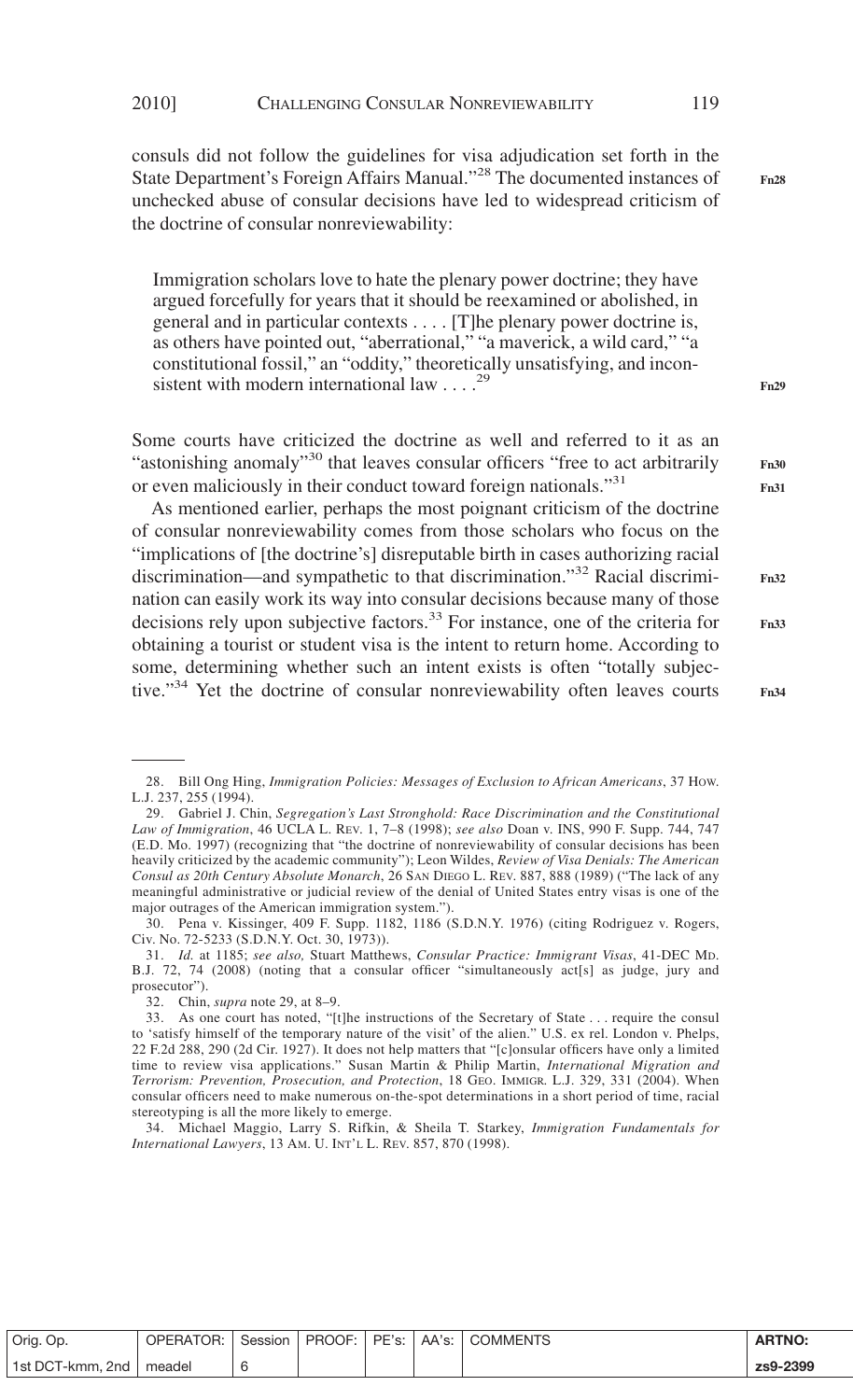**Fn36**

**Fn37**

**Fn38**

**Fn39**

**Fn40**

**Fn41 Fn42**

powerless to address even blatant racial stereotyping.<sup>35</sup> The lack of judicial review of visa denials corresponds with efforts by Congress to strip courts of jurisdiction to hear other types of immigration cases brought by foreign citizens, which raises serious questions about the fundamental fairness of our current system: **Fn35**

The lack of judicial review is particularly problematic in light of the fact that courts are often the best suited branch of government to address matters of discrimination, such as the racism that underlies much of what occurs in U.S. immigration law. In the famous footnote four of *United States v. Carolene Products Co.*, <sup>36</sup> the Supreme Court recognized that "discrete and insular minorities" present a special situation where the courts cannot simply defer without inquiry to the political process.<sup>37</sup> The Supreme Court has also explicitly stated that "[a]liens as a class are a prime example of a 'discrete and insular' minority for whom such heightened judicial solicitude is appropriate."38 Professor Erwin Chemerinsky has noted that courts must apply heightened scrutiny in these situations because "[p]rejudice and the history of discrimination make it less likely that racial and national origin minorities can protect themselves through the political process."39 In other words, intervention by the courts—meaning judicial review—is most needed when dealing with matters affecting minority groups, such as immigrants. Thus, the lack of judicial review in this area is all the more troublesome.<sup>40</sup>

The limited administrative review that is currently available in some instances is not a substitute for judicial review. As mentioned earlier, advisory opinions from the Secretary of State are entirely optional and cannot be requested by visa applicants.<sup>41</sup> Further, these opinions are not published or even circulated internally among consular officers.<sup>42</sup> Most importantly, the Secretary of State belongs to a political branch and therefore cannot provide the guarantee of independent and impartial decision-making that is at least

| Orig. Op.                 | OPERATOR: I |  |  | Session   PROOF:   PE's:   AA's:   COMMENTS | <b>ARTNO</b> |
|---------------------------|-------------|--|--|---------------------------------------------|--------------|
| 1st DCT-kmm. 2nd   meadel |             |  |  |                                             | zs9-2399     |

<sup>35.</sup> *E.g.*, Charles P. Schwartz, Jr., *American Immigration Policy*, 55 COLUM. L. REV. 311, 336 (1955) ("[A]s with all visa denials, there is no right to review if a consul arbitrarily denies a visa because of racial prejudice."); *see generally* Richard A. Boswell, *Racism and U.S. Immigration Law: Prospects for Reform After "9/11?"*, 7 J. GENDER RACE & JUST. 315, 337–40 (2003) (discussing how the lack of judicial intervention allows openly racist policies to persist).

<sup>36.</sup> United States v. Carolene Products Co., 304 U.S. 144 (1938).

<sup>37.</sup> *Id.* at 152–53 n.4.

<sup>38.</sup> Graham v. Richardson, 403 U.S. 365, 372 (1971).

<sup>39.</sup> ERWIN CHEMERINSKY, CONSTITUTIONAL LAW: PRINCIPLES AND POLICIES 669 (Aspen Publishers 2d ed. 2002).

<sup>40.</sup> Dobkin, *supra* note 27, at 38–39; *see also, e.g.*, Legomsky, *supra* note 10, at 1616 (recognizing that "the general unpopularity and political powerlessness of immigrants" has made it difficult for them to obtain judicial review).

<sup>41.</sup> *See* Nafziger, *supra* note 7, and accompanying text.

<sup>42.</sup> Lenni B. Benson, *Breaking Bureaucratic Borders: A Necessary Step Toward Immigration Law Reform*, 54 ADMIN. L. REV. 203, 266 n.240 (2002).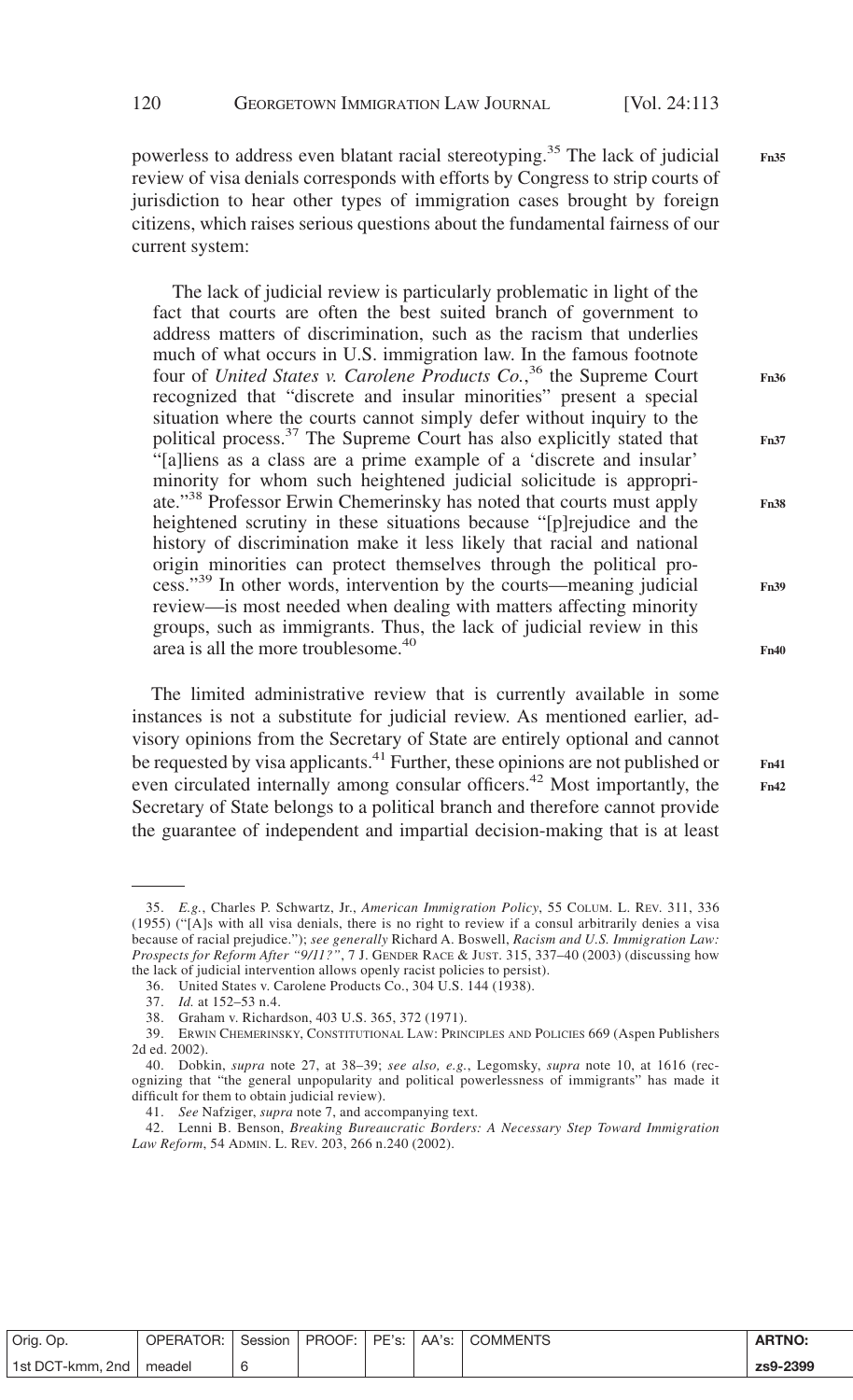theoretically available whenever a case goes before a federal Article III judge.<sup>43</sup> Thus, even if administrative review were more widely available,<sup>44</sup> it would not be a substitute for judicial review.

Although supporters of the doctrine of consular nonreviewability often argue that the federal court system is simply not equipped to handle the flood of cases that would result from allowing review of consular decisions,<sup>45</sup> these concerns are often overstated because only a small percentage of visa applicants would actually seek judicial review even if it were available.<sup>46</sup> Indeed, a number of European countries allow judicial review of visa denials, and their court systems have not come to a grinding halt.<sup>47</sup> For instance, in Germany, although judicial review is guaranteed, it is "seldom invoked."<sup>48</sup> There are at least two reasons why the court system is not flooded when countries allow judicial review of visa denials. First, seeking judicial review is an expensive process—in terms of money and time—and is therefore likely only going to be sought when an applicant believes there to be a decent chance of success.49 Second, allowing judicial review makes consular officers accountable and therefore often leads to better consulate decisions in the first place: "the mere prospect of review in Europe encourages the initial decision-maker to examine cases more carefully before reaching a decision."50 In fact, internal documents from the state department reveal that government officials are keenly aware that they must be on their best behavior when their actions might be subject to judicial review.<sup>51</sup> Thus,

48. *Id*.

51. *Department of State Advises on New Procedures for Petitions Returned for Revocation*, AILA InfoNet Doc. No. 04030364, at ¶ 5 (posted Mar. 3, 2004) (on file with author) ("Unlike consular **Fn47 Fn48**

**Fn45**

| Orig. Op.                 | OPERATOR: | Session |  |  | <b>ARTNO:</b> |
|---------------------------|-----------|---------|--|--|---------------|
| 1st DCT-kmm, 2nd   meadel |           |         |  |  | zs9-2399      |

<sup>43.</sup> *See generally* Donald S. Dobkin, *The Rise of the Administrative State: A Prescription for Lawlessness*, 17-SPG KAN. J.L. & PUB. POL'Y 362, 379–82 (2008) (explaining why executive branch employees sitting as immigration law judges do not provide the same protections of independence and impartiality that can be expected before Article III judges).

<sup>44.</sup> *See* Benson, *supra* note 42, at 306 n.422 (noting that some have recommended the expansion of administrative review and stated that such a step "would be beneficial to the participants and to the agency itself because of the resulting protections for consistency, accuracy, and fairness").

<sup>45.</sup> *E.g.*, Romero v. Consulate of the United States, 860 F. Supp. 319, 324 (E.D. Va. 1994) ("[T]he doctrine of consular nonreviewability is... well-grounded in sensible public policy. Were the rule to be otherwise, federal courts would be inundated with claims of disappointed and disgruntled off-shore aliens seeking review of consular officers' denials of their requests for nonimmigrant visitor's visas."); Zas, *supra* note 2 at 595 ("[T]he volume of non-immigrant visa denials (more than 1,000,000 per year) could prompt an avalanche of appeals overburdening the federal courts."); Wildes, *supra* note 29, at 906 ("[P]roviding judicial review to all visa denials could strain the already overloaded federal court system... ."). Indeed, as one scholar has noted, in recent years various members of the press and Congress, as well as some federal judges, have expressed concern that the number of immigration cases that currently receive judicial review have already surged to the point of overwhelming the federal courts. Lenni B. Benson, *You Can't Get There from Here: Managing Judicial Review of Immigration Cases*, 2007 U. CHI. LEGAL F. 405, 410–14 (2007).

<sup>46.</sup> *See, e.g.*, Legomsky, *supra* note 10, at 1631 ("Realistically, in only a small fraction of immigration cases will judicial review in fact be sought.").

<sup>47.</sup> Bryan Paul Christian, *Visa Policy, Inspection and Exit Controls: Transatlantic Perspectives on Migration*, 14 GEO. IMMIGR. L.J. 215, 223 (1999).

<sup>49.</sup> Legomsky, *supra* note 10 at 1631 (noting that judicial review "is expensive, complicated, and a great deal of trouble for the litigant").

<sup>50.</sup> Christian, *supra* note 47, at 223.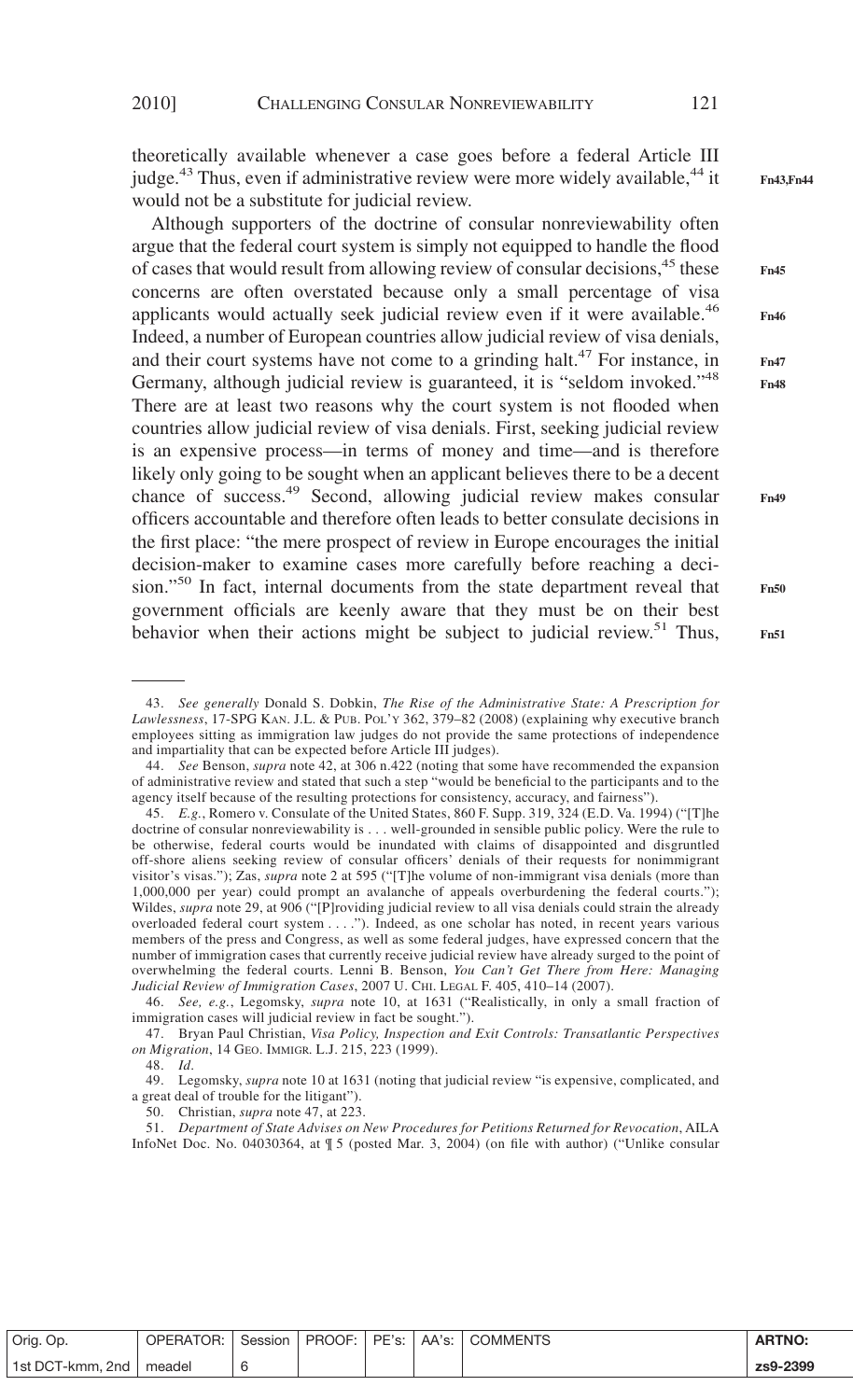judicial review would not overwhelm the courts. It would, however, have numerous benefits, including—at the very least—discouraging consular officers from engaging in blatant racial discrimination against visa applicants.<sup>52</sup>

Given the racist origins of the doctrine of consular nonreviewability, it is not surprising that when scholars have looked at the practical effects of the doctrine, they have discovered that it disproportionately affects Africans seeking nonimmigrant visas.<sup>53</sup> The reason for this is that a significant number of consular officers "are predisposed to deny Africans visas, because of the consular officers' belief that applicants from African countries will commit fraud, overstay their visas, or become public charges."54

Although United States courts have over the last century come to soundly reject blatant racial discrimination such as this—discrimination that is remarkably similar to that which gave rise to the *Chinese Exclusion Case* from which the doctrine of consular nonreviewability was born—the doctrine of consular nonreviewability still somehow persists. Given that the doctrine of consular nonreviewability is unlikely to be overridden anytime soon, it is important for practitioners to focus on those few exceptions that courts have developed as instances where the doctrine does not apply. The rest of this Article is devoted to exploring the two main exceptions to the doctrine.

II.

This Part discusses the most recognized exception to the doctrine of consular nonreviewability, an exception that the United States Supreme Court announced in 1972 in *Kleindienst v. Mandel*. <sup>55</sup> Although the *Mandel* Court ultimately declined to grant judicial review in that case, it noted that the reason that review was unavailable was because the government had put forth "a facially legitimate and bona fide reason" for its actions.<sup>56</sup> Courts have since interpreted *Mandel* as allowing limited review of certain consular decisions to determine whether a facially legitimate and bona fide reason exists. As one scholar has noted, although *Mandel* only allows limited

**Fn56**

54. *Id.* at 1063.

56. *Id.* at 770.

| Orig. Op.        | OPERATOR: | Session   PROOF: |  | PE's:   AA's:   COMMENTS | <b>ARTNO:</b> |
|------------------|-----------|------------------|--|--------------------------|---------------|
| 1st DCT-kmm, 2nd | meadel    |                  |  |                          | zs9-2399      |

**Fn52**

**Fn53**

**Fn55**

determinations regarding visa eligibility, which are not subject to judicial review, actions relating to [Department of Homeland Security] petitions are potentially subject to administrative and/or judicial review. The [State] Department is regularly named as a co-defendant with DHS in cases involving the return of immigrant or nonimmigrant petitions to DHS. Therefore, it is particularly important that consular petition adjudications are well documented and clearly state the basis for the petition return.").

<sup>52.</sup> *See, e.g.*, Boswell, *supra* note 35, at 354 (noting that "increased willingness by the judiciary to revisit established doctrine" would act as a check on racial discrimination in immigration matters).

<sup>53.</sup> Andowah A. Newton, *Injecting Diversity into U.S. Immigration Policy: The Diversity Visa Program and the Missing Discourse on Its Impact on African Immigration to the United States*, 38 CORNELL INT'L L.J. 1049, 1062–63 (2005).

<sup>55.</sup> Kleindienst v. Mandel, 408 U.S. 753 (1972).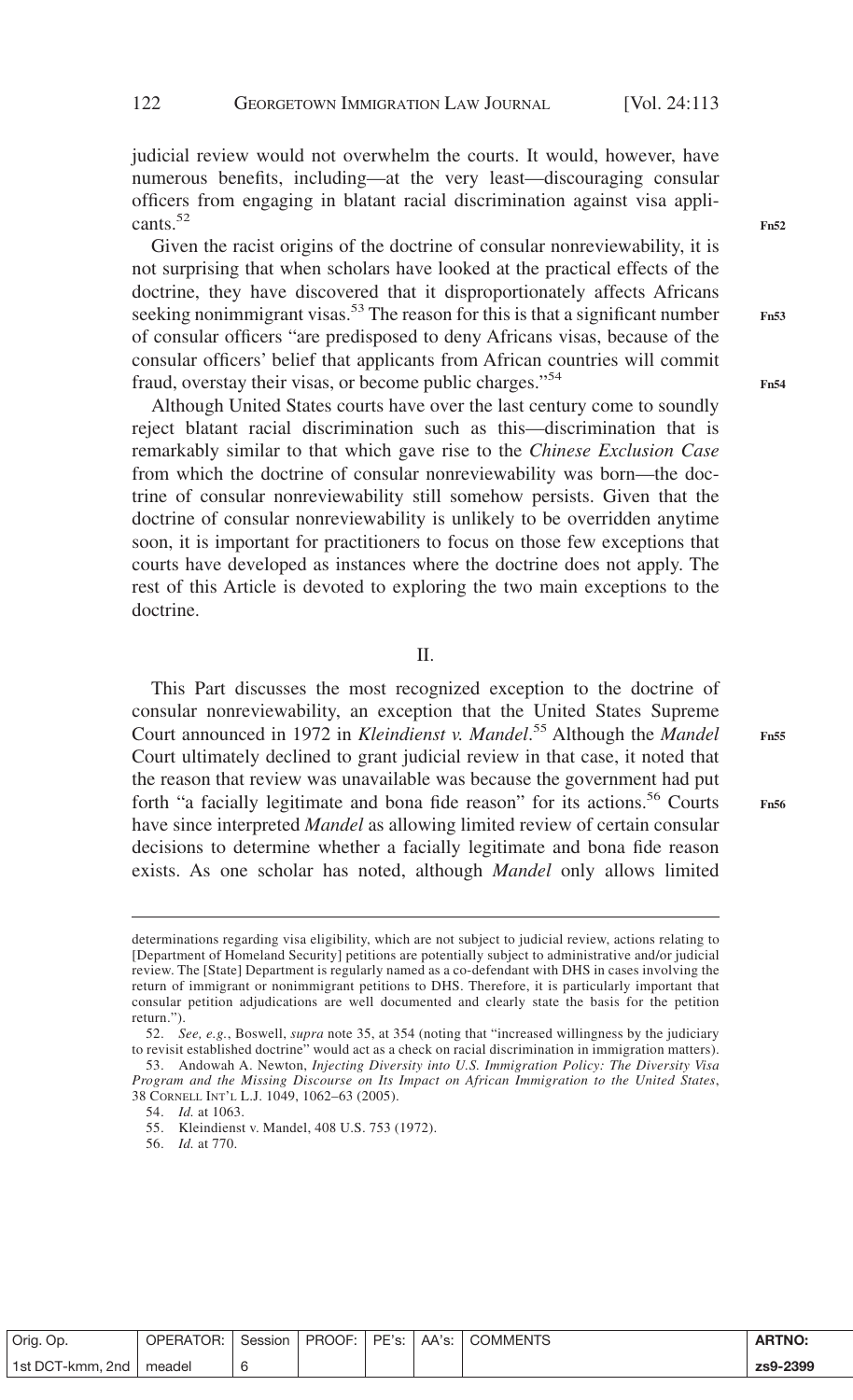review, "[e]ven this minimal standard of judicial scrutiny is a significant departure from the complete abdication of judicial review which protected the attorney general's discretion in such cases as *Knauff v. Shaughnessy*."57

In 1969, Mr. Mandel, a Belgium citizen, applied for a nonimmigrant visa to enter the United States to participate in a series of conferences at Stanford, Princeton, Amherst, Columbia, and Vassar universities.<sup>58</sup> Mr. Mandel was a prominent professional journalist who described himself as a revolutionary Marxist.<sup>59</sup> Under the Immigration and Nationality Act of 1952, anyone who advocated "the economic, international, and governmental doctrines of world communism" was generally ineligible to receive a visa.<sup>60</sup> The only way around this rule was to receive a waiver from the Attorney General, who had the power to grant waivers "in [his] discretion."<sup>61</sup>

Mr. Mandel had received this type of waiver when he went on a similar visit to the United States the year before.<sup>62</sup> But the waiver had required Mr. Mandel to stick to his stated itinerary, and on that previous trip Mr. Mandel had apparently "engaged in activities beyond the stated purposes" of the trip.63 Thus, the Attorney General decided to deny the waiver request for the new trip.<sup>64</sup> Mr. Mandel was therefore unable to gain entry to the country and had to appear by teleconference to participate in the scheduled conferences.<sup>65</sup> A handful of university professors, all United States citizens, then joined Mr. Mandel in bringing this lawsuit against the government for the following reasons:

Plaintiff-appellees claim that the statutes are unconstitutional on their face and as applied in that they deprive the American plaintiffs of their First and Fifth Amendment rights. Specifically, these plaintiffs claim that the statutes prevent them from hearing and meeting with Mandel in person for discussions, in contravention of the First Amendment; that § 212(a)(28) denies them equal protection by permitting entry of "rightists" but not "leftists" and that the same section deprives them of procedural due process; that  $\S 212(d)(3)(A)$  is an unconstitutional delegation of congressional power to the Attorney General because of its broad terms, lack of standards, and lack of prescribed procedures; and that application of the statutes to Mandel was "arbitrary and capricious" because there was no basis in fact for concluding that he

**Fn57 Fn58 Fn59 Fn60 Fn61 Fn62**

> **Fn63 Fn64 Fn65**

| Orig. Op.        | OPERATOR: | Session | PROOF: | PE's: | AA's: | <b>COMMENTS</b> | <b>ARTNO:</b> |
|------------------|-----------|---------|--------|-------|-------|-----------------|---------------|
| 1st DCT-kmm, 2nd | meadel    |         |        |       |       |                 | zs9-2399      |

<sup>57.</sup> Wildes, *supra* note 29, at 898 (citing United States ex rel. Knauff v. Shaughnessy, 338 U.S. 537 (1950)).

<sup>58. 408</sup> U.S. at 756–57.

<sup>59.</sup> *Id.* at 756.

<sup>60.</sup> Immigration and Nationality Act of 1952, 66 Stat. 185, § 212(a)(28)(G)(v) (codified at 8 U.S.C. § 1182(a)(28)(G)(v) (1970) (repealed 1970)).

<sup>61.</sup> *Id.* § 212(d)(3).

<sup>62. 408</sup> U.S. at 756.

<sup>63.</sup> *Id.* at 758–59.

<sup>64.</sup> *Id.* at 759.

<sup>65.</sup> *Id.*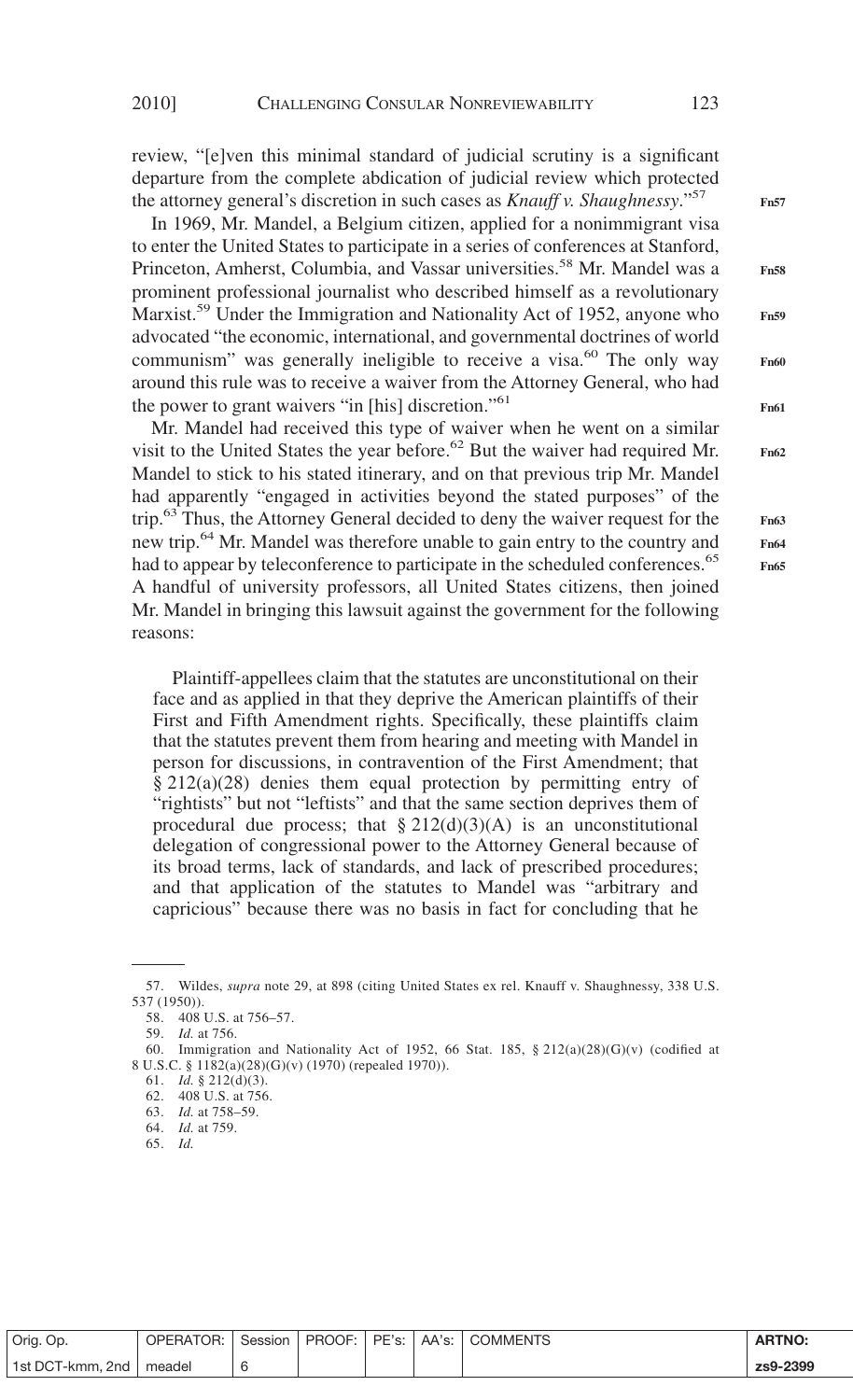was ineligible, and no rational reason or basis in fact for denying him a waiver once he was determined ineligible. Declaratory and injunctive relief was sought.<sup>66</sup>

Mr. Mandel and his university colleagues prevailed before the district court, which held that "although Mandel had no personal right to enter the United States, citizens of this country have a First Amendment right to have him enter and to hear him explain and seek to defend his views."<sup>67</sup> The government appealed directly to the United States Supreme Court,<sup>68</sup> which reversed, citing the *Chinese Exclusion Case* and its progeny for the proposition that "plenary congressional power to make policies and rules for exclusion of aliens has long been firmly established" and can be delegated to the executive branch.<sup>69</sup> Given how entrenched the doctrine of consular nonreviewability was at the time the Supreme Court decided *Mandel*, it was not surprising that the Court declined to grant judicial denial at issue in that case. What was surprising was that the Court declined to adopt the government's position that the Executive Branch has "sole and unfettered discretion" in granting waivers and that "any reason or no reason" at all may be given when such waivers are denied.<sup>70</sup> The Court instead relied heavily on Mr. Mandel's past abuse of visa privileges and held that this provided a "facially legitimate and bona fide reason" for denying the current visa application.<sup>71</sup> This reasoning opened the door to future judicial review in a select set of cases where the consular officer does not provide "a facially legitimate and bona fide reason" for denying a visa.<sup>72</sup> In deference to this important Supreme Court precedent, courts and scholars in the years since *Mandel* have often referred to the "*Mandel* test" or the granting of "*Mandel* review" to determine whether a consular officer had a facially legitimate and bona fide reason for denying a visa.

In reflecting upon the scope and significance of *Mandel*, courts, scholars, and immigration lawyers have wrestled with how to interpret it:

Unfortunately, *Mandel* is quite ambiguous. To be sure, the *Mandel* test seems clear: when the Executive's reasons for a waiver denial are

70. *Id.*

| review to the visa |
|--------------------|

**Fn70**

**Fn66**

**Fn67 Fn68**

**Fn69**

| Orig. Op.                 |  |  | OPERATOR: Session   PROOF: PE's: AA's: COMMENTS | <b>ARTNO:</b> |
|---------------------------|--|--|-------------------------------------------------|---------------|
| 1st DCT-kmm, 2nd   meadel |  |  |                                                 | zs9-2399      |

<sup>66.</sup> *Id.* at 760.

<sup>67.</sup> *Id.*

<sup>68.</sup> The government was able to file an appeal directly with the Supreme Court, rather than going through the Second Circuit Court of Appeals, for two reasons. First, under 28 U.S.C. § 1252, the Supreme Court could hear cases where a district court had declared federal statutes unconstitutional, and here the district court had held that certain sections of the Immigration and Nationality Act of 1952 were unconstitutional. Second, the district court had granted injunctive relief, which provided another independent avenue for direct appeal to the Supreme Court. *See* 28 U.S.C. § 1252 (1948) (repealed 1988); 28 U.S.C. § 1253 (1948).

<sup>69. 408</sup> U.S. at 769.

<sup>71.</sup> *Id.* at 770.

<sup>72.</sup> *Id.*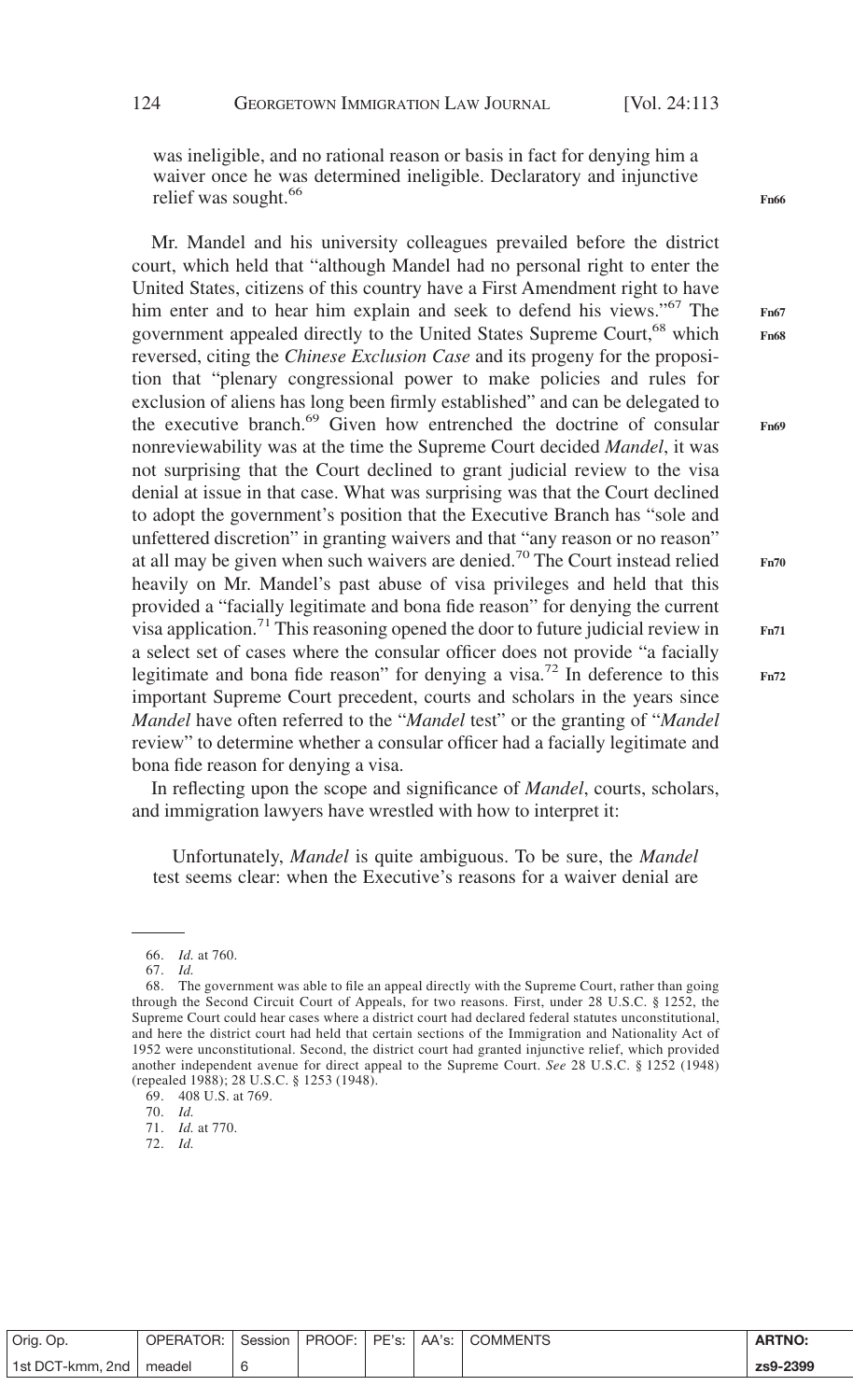"facially legitimate and bona fide . . . the courts will neither look behind the exercise of that discretion, nor test it by balancing its justification against the first amendment interests of those who seek personal communication with the applicant." In context, however, it is unclear whether the Court considered this case to be reviewable only because it involved a first amendment issue, that is, an issue involving specially protected constitutional guarantees. It is also unclear whether reviewability is available after *Mandel* in all cases involving the exercise of executive discretion, or just those involving waiver denials. Finally, it is unclear whether the American plaintiffs had standing to bring the action whereas a non-resident alien alone would not have had standing.... *Mandel* has aroused considerable commentary . . . . Because the decision is rather fuzzy around the edges, it leaves more questions than it resolves about the extent to which visa denials are reviewable.<sup>73</sup>

Although Professor Nafziger describes *Mandel*'s ambiguity as "unfortunate," there is an upside to this ambiguity: it allows room for argument for practitioners of immigration law whose clients wish to challenge visa denials under the *Mandel* test. Indeed, immigration lawyers have succeeded in persuading some courts to interpret *Mandel* broadly.

One of the first courts to expand the reach of *Mandel* was the First Circuit Court of Appeals, which cited *Mandel* as a basis for granting review of a visa denial in *Allende v. Shultz*. <sup>74</sup> Like *Mandel*, *Allende* involved a prominent public figure who had been invited to attend numerous speaking engagements in the United States.75 When Ms. Allende applied for a visa, the consular officer denied her application because of her affiliation with the World Peace Council (WPC) and the Women's International Democratic Federation—two organizations that the Department of State considered "to be international fronts for the Communist Party of the Soviet Union."<sup>76</sup> The consular officer then submitted the application to the Department of State, which issued an advisory opinion concluding that Ms. Allende was ineligible for another reason—namely, that there was reason to believe that she would "engage in activities which would be prejudicial to the public interest, or endanger the welfare, safety, or security of the United States."<sup>77</sup> The gov-

1st DCT-kmm, 2nd meadel 6 **zs9-2399**

<sup>73.</sup> Nafziger, *supra* note 7, at 32–33 (citations omitted); *see also,* Egert, *supra* note 11, at 744–45 ("[T]he Court has not offered any assistance in defining a 'facially legitimate and bona fide' reason for denial. As a result of the lack of clarification, court decisions subsequent to *Mandel* have inconsistently applied the ambiguous standard. Responses have ranged from allowing virtually any government justification to pass the facially legitimate test to requiring more than a conclusory statement to justify exclusion.").

<sup>74.</sup> Allende v. Shultz, 845 F.2d 1111 (1st Cir. 1988).

<sup>75.</sup> *Id.* at 1113.

<sup>76.</sup> *Id.*

<sup>77.</sup> *Id.* at 1113–14 (citing 8 U.S.C. § 1182(a)(27) (1982) (amended by the Immigration Act of 1990, which replaced the previous forty-three classes of excludable aliens with nine broad classes. *See* 8 U.S.C. § 1182(a) (2009)).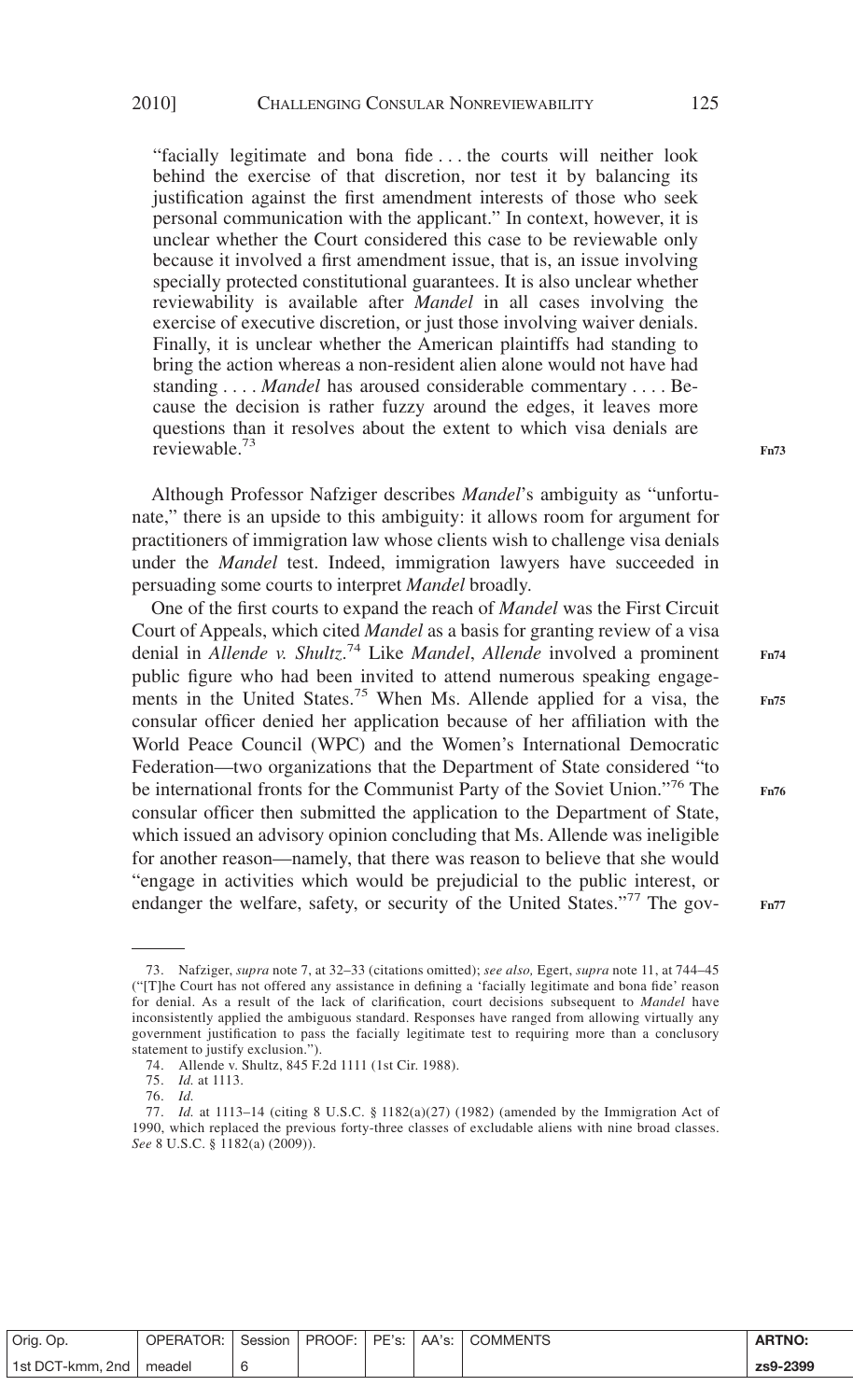ernment submitted the following justification for denying Ms. Allende's visa application:

In his affidavit, the Undersecretary of State testified that Allende belonged to the WPC, that the WPC acted as a covert instrument of Soviet policy to manipulate public opinion in the United States, that the Reagan Administration had decided to deny entry to WPC members, and that pursuant to that policy [the Undersecretary of State] had determined that the admission of Allende to the United States would be contrary to the nation's foreign policy interests.<sup>78</sup>

Applying the *Mandel* test, the First Circuit agreed with plaintiffs that this did not constitute a facially legitimate and bona fide reason for denying a visa: "The government may not exclude Allende on the bare assertion that her presence in the United States at a given time may prejudice foreign policy interests."<sup>79</sup>

*Allende* is remarkable for at least two reasons. First, unlike most visa denial cases, where courts are all too quick to cite the doctrine of consular nonreviewability to avoid reaching the merits of a case, the *Allende* court went out of its way to review a consular officer's decision. In a concurring opinion, then-Judge Breyer presented a well-reasoned argument that this case was moot because it involved a visa that had been denied in 1983, and the government had subsequently changed many of its policies and had, in fact, granted multiple visas to Ms. Allende to travel to the United States through the end of 1987.<sup>80</sup> Yet the majority held that the case still presented a live case or controversy, thereby allowing the court to review the consular officer's decision. The second remarkable thing about *Allende* is that the government put forth a somewhat detailed explanation for its decision, and the court still found that this was not a good enough explanation. In this way, the *Allende* court gave some teeth to *Mandel*'s requirement of a facially legitimate and bona fide reason for denying a visa. According to the *Allende* court, the government's reasons for denying a visa were subject to scrutiny, and courts would not automatically accept any explanation put forward by the government.<sup>81</sup>

Other courts have read even more stringent requirements into the *Mandel* test. In *Marczac v. Greene*, which involved a habeas corpus proceeding on parole requests by detained Polish immigrants, the Tenth Circuit Court of Appeals held that under the *Mandel* test a consular officer's decision "must be at least reasonably supported by the record."<sup>82</sup> In this way, the *Marczac*

| Orig. Op.                 | OPERATOR: Session |  |  | <b>ARTNO:</b> |
|---------------------------|-------------------|--|--|---------------|
| 1st DCT-kmm, 2nd   meadel |                   |  |  | zs9-2399      |

**Fn78**

**Fn79**

**Fn81**

<sup>78.</sup> *Id.* at 1115.

<sup>79.</sup> *Id.* at 1116.

<sup>80.</sup> *Id.* at 1121 (Breyer, J., concurring).

<sup>81.</sup> *See id.* at 1115.

<sup>82.</sup> Marczac v. Greene, 971 F.2d 510, 517 (10th Cir. 1992).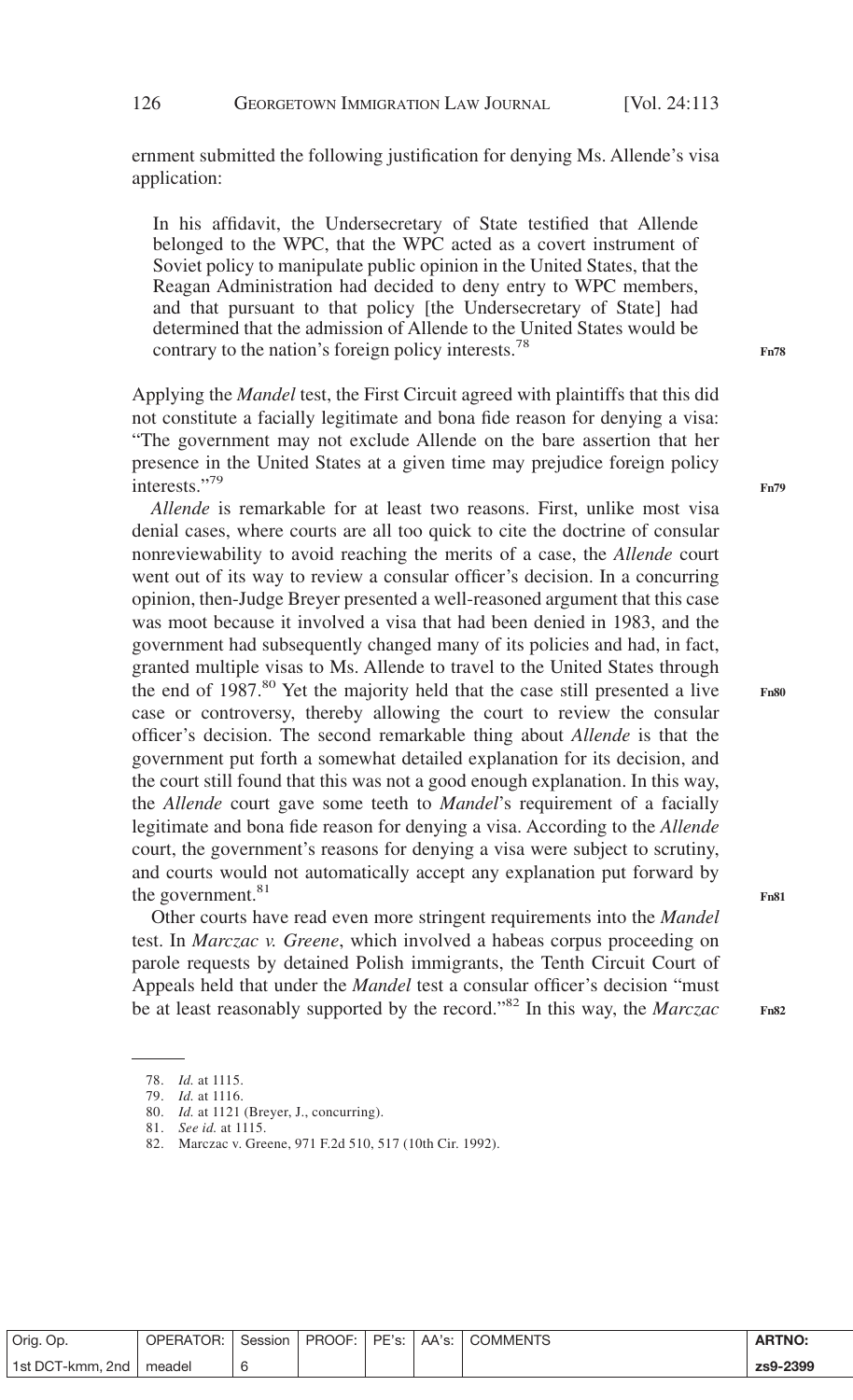court expanded the test to require that consular officers provide "facially legitimate and bona fide reasons, *factually supportable*" by the record.<sup>83</sup> Although the Tenth Circuit in *Marczac* noted that a district court cannot substitute its own judgment for that of the consular officer, the ultimate result of *Marczac* was a court-ordered reopening of the immigrants' case.84

In one of the most recent cases applying *Mandel* review of a visa denial by a consular officer, the Second Circuit Court of Appeals also noted that review is available when "*the record* does not establish" that the consular officer acted in accordance with law.<sup>85</sup> In *American Academy*, the University of Notre Dame offered a tenured teaching position to Mr. Ramadan, a wellknown Swiss-born Islamic scholar, but Ramadan was unable to secure a visa to enter the country.<sup>86</sup> The government's basis for denying the visa was that Ramadan had contributed money to a group that the United States Treasury Department later designated as a terrorist organization because it funded Hamas.<sup>87</sup> By statute, a consular officer can deny a visa to anyone who "commit[s] an act that the actor knows, or reasonably should know, affords material support, including... funds . . . to a terrorist organization . . . unless the actor can demonstrate by clear and convincing evidence that the actor did not know, and should not reasonably have known, that the organization was a terrorist organization."<sup>88</sup> The Second Circuit engaged in a detailed analysis of statutory interpretation and concluded that the statute "require[d] confronting the visa applicant with the allegation of the knowledge he needs to negate."<sup>89</sup> The court then remanded the case to the district court to determine whether the consular officer confronted Ramadan with this allegation and gave him a meaningful opportunity to respond.<sup>90</sup>

In *American Academy*, the Second Circuit surveyed what other courts had done regarding whether the district court could hold an evidentiary hearing on remand. The *American Academy* court ultimately distinguished cases like *Marczac* and held that the district court could not hold an evidentiary hearing,

89. 573 F.3d at 133.

**Fn84**

**Fn85**

**Fn83**

**Fn86**

**Fn87**

**Fn88**

**Fn90**

| Orig. Op.                 |  |  | OPERATOR: Session   PROOF: PE's: AA's: COMMENTS | <b>ARTNO:</b> |
|---------------------------|--|--|-------------------------------------------------|---------------|
| 1st DCT-kmm, 2nd   meadel |  |  |                                                 | zs9-2399      |

<sup>83.</sup> *Id.* at 519 (emphasis added); *cf.,* Adams v. Baker, 909 F.2d 643, 649 (1st Cir. 1990) (analyzing the evidence put forward by the Government and holding that although that evidence does not need to be admissible in court, the evidence must be "sufficient to justify a reasonable person in the belief that the alien falls within the proscribed category"). One court has held that when affidavits refer only to general classified intelligence information—without putting forward any specific allegations—such evidence "arguably fail[s] to establish a reasoned basis for action," but courts may still examine the government's classified information to find a basis for upholding that action. El-Werfalli v. Smith, 547 F. Supp. 152, 153–54 (S.D.N.Y. 1982). *But see* Abourezk v. Reagan, 785 F.2d 1043, 1060–61 (D.C. Cir. 1986) (noting its "grave concern" about allowing the Government to use "*in camera ex parte* evidence," since courts have a duty "to make certain that plaintiffs are accorded access to the decisive evidence to the fullest extent possible, without jeopardizing legitimately raised national security interests"), *aff 'd per curiam*, 484 U.S. 1 (1987) (4-4 decision).

<sup>84. 971</sup> F.2d at 521.

<sup>85.</sup> Am. Acad. of Religion v. Napolitano, 573 F.3d 115, 118 (2d Cir. 2009) (emphasis added).

<sup>86.</sup> *Id.* at 119–20.

<sup>87.</sup> *Id.* at 120.

<sup>88. 8</sup> U.S.C. § 1182(a)(3)(B)(iv)(VI)(dd) (2006).

<sup>90.</sup> *Id.* at 138.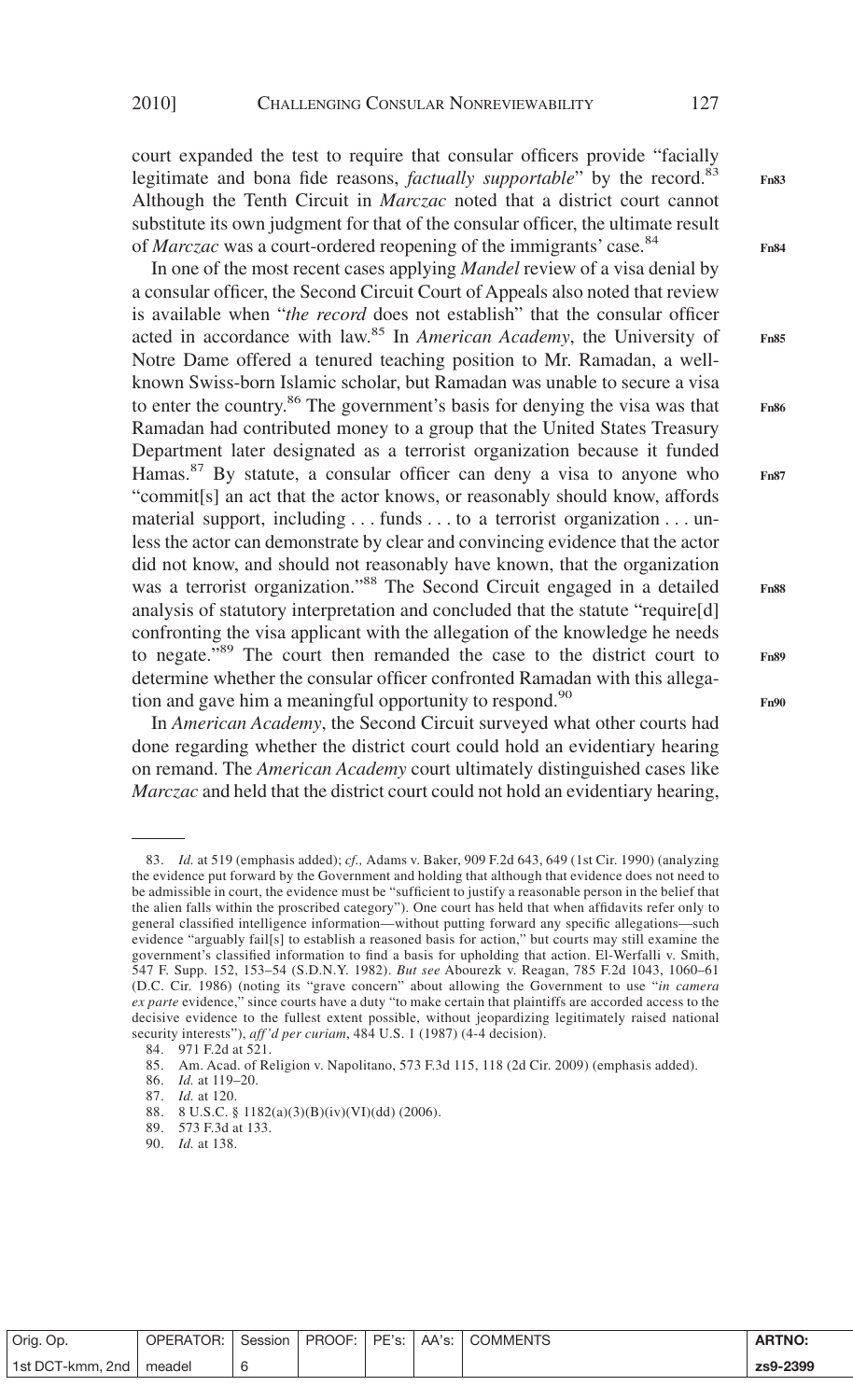**Fn91**

**Fn92**

**Fn93**

since to do so would violate "the statement in *Mandel* that courts may not 'look behind'" the decisions of consular officers.<sup>91</sup> Although at first glance this ruling seems to create a major hurdle for visa applicants challenging visa denials because the ruling denies them the opportunity to present evidence in their favor, other aspects of the *American Academy* ruling favor visa applicants. As mentioned earlier, the *American Academy* court made several references to the "record"<sup>92</sup> and ultimately concluded that a remand was necessary, since the court could not uphold a consular officer's actions when the "record [was] unclear" as to whether the officer complied with all applicable legal duties. $93$  Thus, while the court did not state so explicitly, the implication of its ruling was that once a court grants review of a visa denial, the government bears the burden of putting forward some sort of documentation into the record to justify its actions before courts will uphold a visa denial. This is a major departure from what normally occurs in these types of cases, where—if any review is even allowed—courts will construe all unknown facts in favor of the government.

Further, given the *American Academy* court's conclusion that district courts cannot hold evidentiary hearings in these matters, it is unclear how the government will meet its burden of creating a record justifying its actions: in addition to preventing visa applicants from presenting evidence, *American Academy* might also be interpreted as precluding the government from putting forth after-the-fact explanations of its reasons for denying a visa. As a result, *American Academy* could force consular officers to document everything extensively and contemporaneously or risk having their decisions overturned on judicial review. This may be one reason why some commentators have referred to *American Academy* as a "milestone civil liberties and immigration decision."94

Another recent case granting *Mandel* review is *American Sociological Association v. Chertoff* (*ASA*).95 In *ASA*, a federal district court granted review of a consular officer's decision denying a visa.96 The *ASA* court read *Mandel* as granting courts the power to review visa denials "at least in cases" where there is a claim that the constitutional rights of U.S. citizens have been affected."97 In *ASA*, as in *Mandel*, a group of professors invited a prominent activist to speak at university events.98 The activist's visa was denied by a consular officer who cited a provision that makes applicants ineligible for **Fn94**

**Fn95 Fn96**

**Fn97 Fn98**

| Orig. Op.        | OPERATOR: | Session |  | PE's:   AA's: | <sup>1</sup> COMMENTS | <b>ARTNO:</b> |
|------------------|-----------|---------|--|---------------|-----------------------|---------------|
| 1st DCT-kmm. 2nd | meadel    |         |  |               |                       | zs9-2399      |

<sup>91.</sup> *Id.* at 137 (citing Kleindienst v. Mandel, 408 U.S. 753, 770 (1972)).

<sup>92.</sup> *Id.* at 118 (mentioning the "record" once), 132 (mentioning the "record" three times).

<sup>93.</sup> *Id.* at 132.

<sup>94.</sup> Press Release, 2nd Circuit—Consular Decisions Are Reviewable: *Ramadan* Case Finds Constitutional Defect in Visa Denial That Barred Islamic Scholar (Jul. 17, 2009) (on file with author).

<sup>95.</sup> Am. Sociological Ass'n v. Chertoff, 588 F. Supp. 2d 166 (D. Mass. 2008). 96. *Id.* at 170.

<sup>97.</sup> *Id*.

<sup>98.</sup> *Id.* at 168.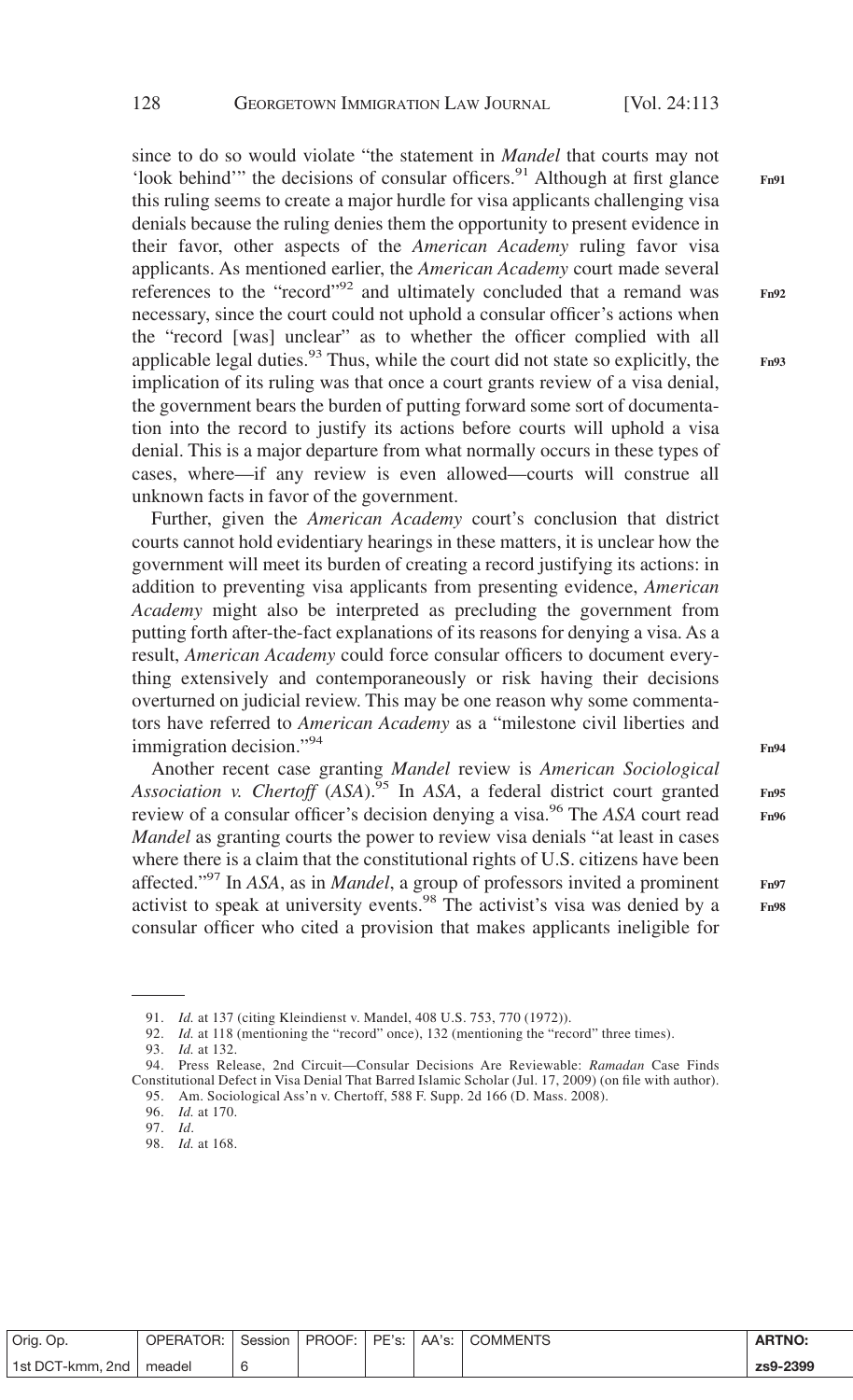visas if they have engaged in terrorist activity.<sup>99</sup> The consular officer did not provide any explanation of the basis for finding that this provision was applicable here.<sup>100</sup> As in *Mandel*, the professors—all United States citizens brought a lawsuit alleging violations of their First Amendment rights to engage in dialogue with the activist whose visa was denied.101 The *ASA* court agreed that the plaintiffs had a right to "'*Mandel* review' to determine whether the visa denial at issue had been supported by a 'facially legitimate and bona fide reason."<sup>102</sup>

Perhaps the most significant ruling in *ASA* was the court's rejection of the government's argument that *Mandel* applies only to waiver decisions made by the Attorney General and not to decisions made by consular officers.<sup>103</sup> The *ASA* court recognized that such a distinction is "plausible"—"[o]ne might not regard it a significant departure from the doctrine of *consular* nonreviewability to permit judicial review of the Attorney General's discretionary disposition of...a waiver [request]"—but ultimately concluded that such a distinction should not be read into *Mandel*:

Not only did the *Mandel* Court not draw such a distinction between an original consular decision and a discretionary waiver decision, the difference is not one that was germane to the claim there, as it is not germane here. Like *Mandel,* this case is not about a visa applicant's personal interest in seeking to be admitted to the United States and what process might be available to him for review of a visa denial, but rather about the plaintiffs' First Amendment rights, as the Court put it in *Mandel,* to "hear, speak, and debate with Mandel in person" in the United States.104

Other courts have come to similar conclusions and allowed review of decisions by consular officers.<sup>105</sup> As the Second Circuit stated in *American Academy*, there is "no sound reason" to read *Mandel* as limited to waiver decisions made by the Attorney General, and *Mandel* review therefore applies to a consular officer's decision to deny a visa.<sup>106</sup>

One area where courts have generally been unwilling to expand *Mandel* is the category of plaintiffs who have standing to appeal a visa denial. *Mandel*

106. 573 F.3d at 125.

Orig. Op. | OPERATOR: | Session | PROOF: | PE's: | AA's: | COMMENTS | **ARTNO:** 1st DCT-kmm, 2nd meadel 6 **zs9-2399**

**Fn100 Fn101**

**Fn99**

**Fn102**

**Fn103**

**Fn104**

**Fn105**

<sup>99.</sup> *Id.* (citing 8 U.S.C. § 1182(a)(3)(B)(i)(I) (2000 & Supp. 2006)).

<sup>100.</sup> *Id.* 101. *Id.*

<sup>102.</sup> *Id.* at 173 (citing two previous First Circuit cases recognizing the availability of this type of review: Adams v. Baker, 909 F.2d 643, 650 (1st Cir. 1990) and Allende v. Shultz, 845 F.2d 1111, 1116 (1st Cir. 1988)).

<sup>103.</sup> *Id.* at 171–73.

<sup>104.</sup> *Id.* at 172 (citing Kleindienst v. Mandel, 408 U.S. 753, 762 (1972)).

<sup>105.</sup> *See, e.g.*, Am. Acad. of Religion v. Napolitano, 573 F.3d 115, 124 (2d Cir. 2009) (citing Bustamante v. Mukasey, 531 F.3d 1059, 1062 n.1 (9th Cir. 2008)); Adams v. Baker, 909 F.2d 643, 647–50 (1st Cir. 1990); Allende v. Shultz, 845 F.2d 1111 (1st Cir. 1988); Abourezk v. Reagan, 785 F.2d 1043 (D.C. Cir. 1986), *aff 'd per curiam*, 484 U.S. 1 (1987) (4-4 decision)).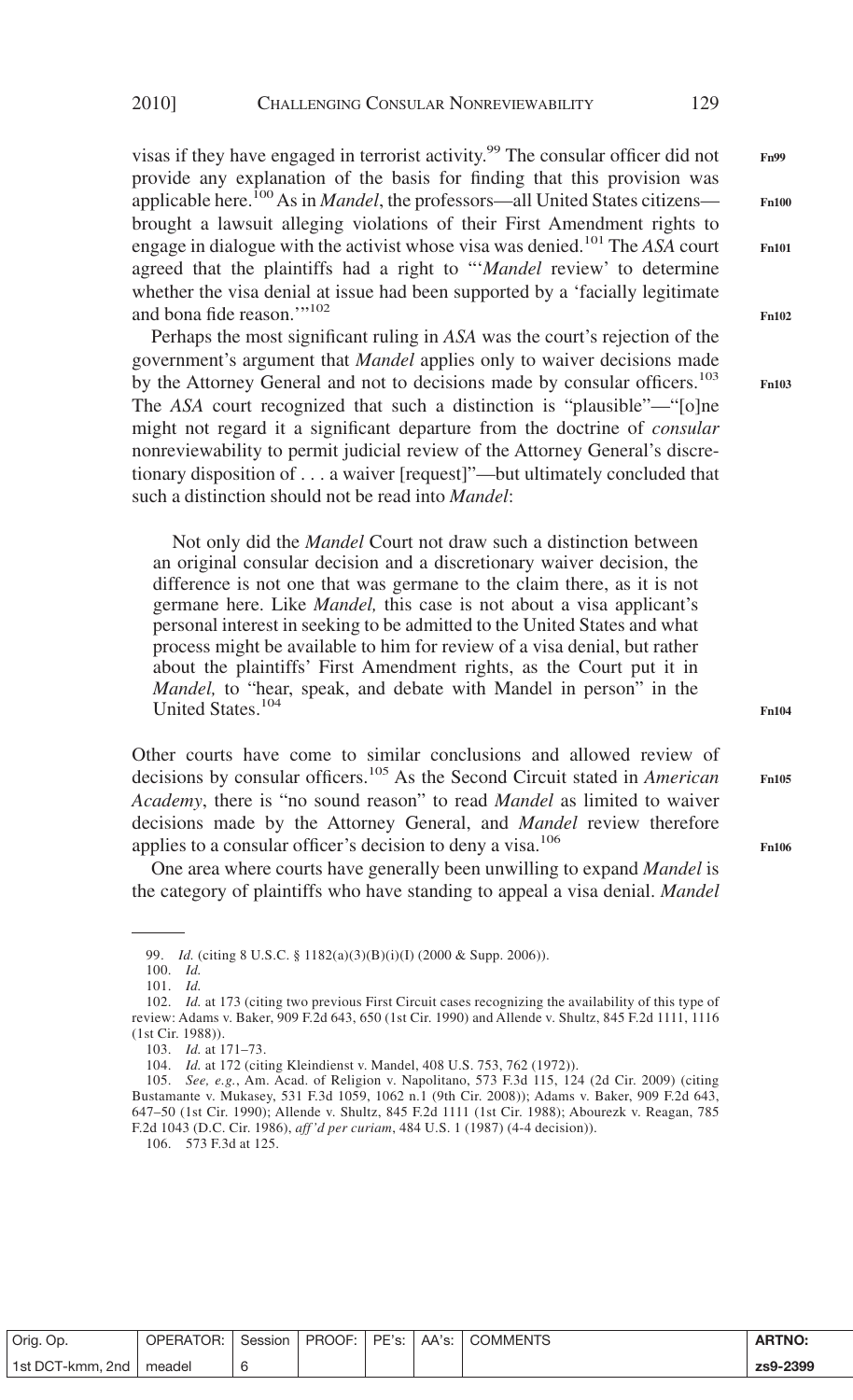made it quite clear that review was only available in that case because the plaintiffs included United States citizens who alleged violations of their own constitutional rights.<sup>107</sup> Thus, a foreign citizen—the person whose visa is actually denied—is still unable to personally challenge the visa denial; he or she must find willing United States citizens to join the lawsuit before there can be any hope of receiving *Mandel* review.<sup>108</sup>

A more difficult issue is what type of violation a plaintiff must allege to receive *Mandel* review. *Mandel* involved alleged violations of the plaintiffs' constitutional rights under the First Amendment. Some plaintiffs have tried to expand *Mandel* review to cover alleged due process violations. The theory here is that if someone meets the criteria for receiving a visa, but is improperly denied one, then something must have been procedurally deficient in the visa review process. One of the difficulties with this argument is that, as mentioned, the plaintiffs who have standing in these cases are not the ones who actually had their visas denied.<sup>109</sup> Thus, the plaintiffs with standing (the United States citizens bringing the lawsuit) have to argue that it violates *their* due process rights when a consular officer treats a foreign citizen in a procedurally deficient manner. Courts are understandably disinclined to accept such arguments. It appears as if a generalized due process claim divorced from any concrete constitutional right—usually does not trigger *Mandel* review.<sup>110</sup> It is not enough for an applicant to have a United States citizen allege a general violation of procedural due process, since "the requirements of procedural due process... attach only to the deprivation of constitutionally protected liberty and property interests."111

While *Mandel* review does not appear to extend to generalized due process claims, the Ninth Circuit Court of Appeals has recognized that a United States citizen can get *Mandel* review for due process claims when a consular officer denies a visa to a spouse or other family member.<sup>112</sup> When a visa

| Orig. Op.        | OPERATOR: | Session |  |  | <b>ARTNO:</b> |
|------------------|-----------|---------|--|--|---------------|
| 1st DCT-kmm, 2nd | meadel    |         |  |  | zs9-2399      |

**Fn108**

**Fn107**

**Fn110**

<sup>107. 408</sup> U.S. at 762 ("It is clear that Mandel personally, as an unadmitted and nonresident alien, had no constitutional right of entry to this country as a nonimmigrant or otherwise. The appellees concede this. Indeed, the American appellees assert that 'they sue to enforce their rights, individually and as members of the American public, and assert none on the part of the invited alien. Dr. Mandel is in a sense made a plaintiff because he is symbolic of the problem.' The case, therefore, comes down to the narrow issue of whether the First Amendment confers upon the appellee professors, because they wish to hear, speak, and debate with Mandel in person, the ability to determine that Mandel should be permitted to enter the country or, in other words, to compel the Attorney General to allow Mandel's admission." (citations omitted)).

<sup>108.</sup> *See id.*; *cf.* Franklin E. Fink, Note, Abourezk v. Reagan: *Curbing Recent Abuses of the Executive Immigration Power*, 21 CORNELL INT'L L.J. 147, 153 (1988) ("[The Supreme] Court regularly approves facially discriminatory and arbitrary procedures governing aliens which, if applied to citizens, would be grossly unconstitutional.").

<sup>109.</sup> *See supra* notes 107–108 and accompanying text.

<sup>110.</sup> *See, e.g.*, Zambuto v. County of Broward, No. 08-61561, 2009 WL 1564264, at \*1 (S.D. Fla. Jun. 2, 2009) ("[G]eneralized due process claims fall within the scope of the consular nonreviewability doctrine.").

<sup>111.</sup> Raduga USA Corp. v. U.S. Dep't of State, No. 07-55140, 2008 WL 2605564, at \*1 (9th Cir. 2008).

<sup>112.</sup> Bustamente v. Mukasey, 531 F.3d 1059, 1062 (9th Cir. 2008).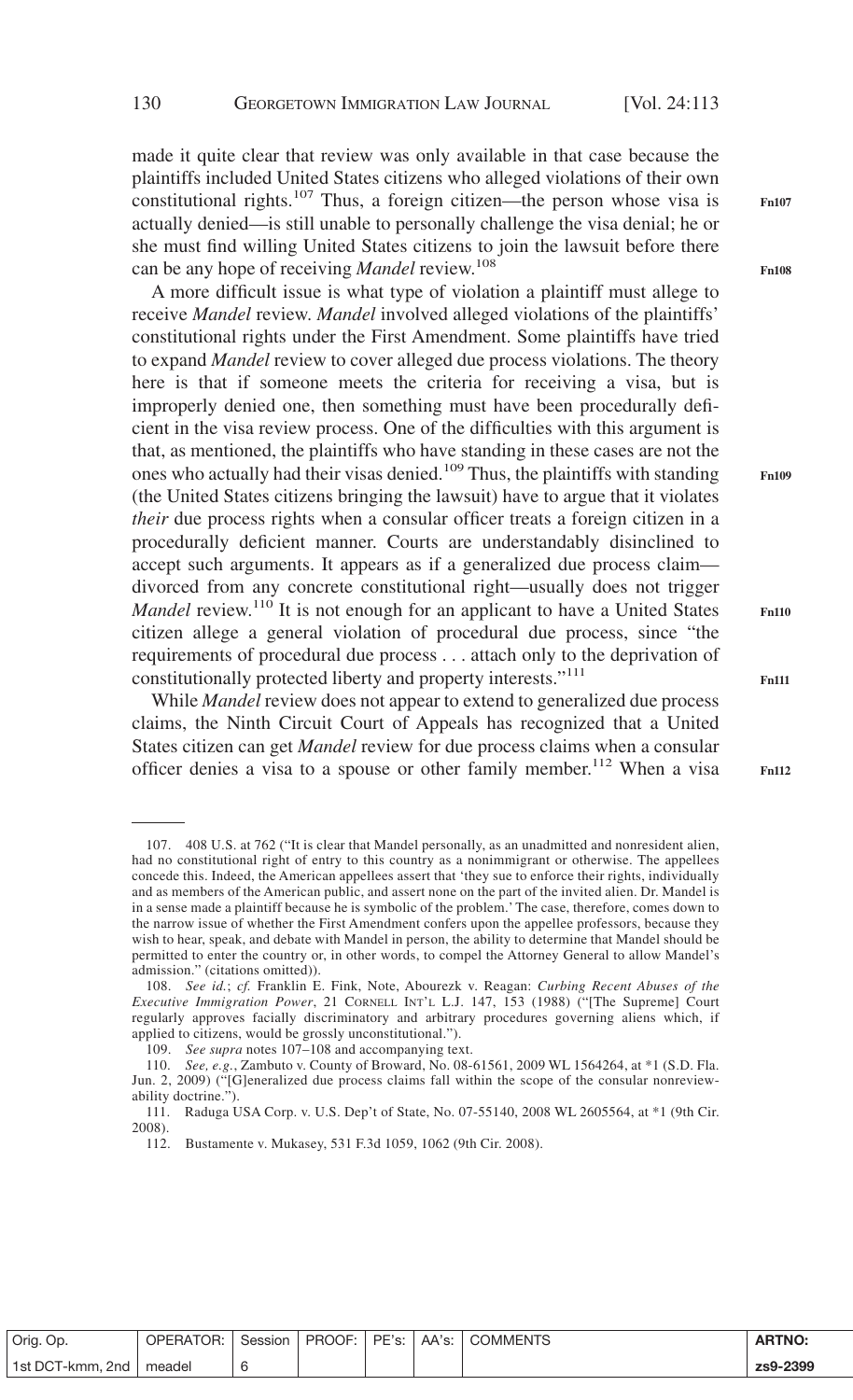denial interferes with the "[f]reedom of personal choice in matters of marriage and family life"—for instance, by keeping a United States citizen separated from her spouse—the due process violation is no longer abstract and generalized, and courts are therefore willing to grant *Mandel* review.<sup>113</sup>

Further, *Mandel* review is not limited to constitutional challenges. Although some courts and commentators believe that *Mandel* review applies only to constitutional challenges, the District of Columbia Court of Appeals recognized in *Abourezk v. Reagan*<sup>114</sup> that in some situations courts can also review statutory claims.115 *Abourezk* involved constitutional challenges as well as statutory challenges to visa denials, and some courts claim that *Abourezk* "is limited to the case when United States sponsors of a foreign individual claim that the denial of the visa violated their constitutional rights."116 But the *Abourezk* court did not limit its review to only the constitutional challenges. Rather, the court granted review of all three consolidated cases involving visas that had been denied for various reasons, and the court remanded the appeals to determine whether "the challenged government action is within the *statutory* and constitutional authority of the State Department."<sup>117</sup> Indeed, one commentator has noted that in *Abourezk* the "basis of the court's ruling was statutory and . . . did not discuss the constitutional issue" at all.<sup>118</sup>

117. 785 F.2d*.* at 1062 (emphasis added).

118. Egert, *supra* note 11, at 739. Professor Egert goes on to criticize the United States Supreme Court for failing to grant certiorari in *Abourezk*:

*Abourezk v. Reagan* provided the Supreme Court with an opportunity to clarify its position on the "facially legitimate and bona fide" standard. *Abourezk* involved three consolidated actions with fact patterns similar to *Mandel*. In all three cases, the State Department, pursuant to section  $212(a)(27)$  of the INA, denied temporary visas to foreigners who were invited to speak by United States citizens. The United States Court of Appeals for the District of Columbia was concerned that the government could avoid the McGovern amendment if visa denials were allowed under section 212(a)(27) on the basis of affiliation with a Communist organization. Consequently, the court of appeals held that section 212(a)(27) denials must be based on reasons other than affiliation with a Communist organization to prevent the government from avoiding the McGovern amendment . . . . The Supreme Court affirmed without rendering an opinion. While the Court underscored the confusion and unsettled nature of the law dealing with ideological exclusions, it did not offer any guidance in the *Abourezk* affirmance nor has it offered any guidance since. The Supreme Court should clarify the appropriate standard to apply to decisions to exclude foreigners.

*Id.* (citations omitted). Some commentators have also argued that *Abourezk* itself went too far in reviewing decisions that are ordinarily left to the legislative and executive branches. *See* Katherine L. Vaughns, *A Tale of Two Opinions: The Meaning of Statutes and the Nature of Judicial Decision-Making in the Administrative Context*, 1995 BYU. L. REV. 139, 206 (1995) ("As a matter of policy, the agency's construction in *Abourezk* was not unreasonable nor was it plainly inconsistent with other INA statutory provisions. Under *Chevron* [*U.S.A. v. Natural Resources Defense Council*, 467 U.S. 837 (1984)], it was therefore a permissible construction that should have been given due deference. It was not given such deference... ."); *see also* Fink, *supra* note 108, at 160 (referring to the *Abourezk* decision as "result-oriented"). Indeed, even the D.C. Circuit itself has questioned some of the

| Orig. Op.                 | OPERATOR: Session |  |  | PROOF: PE's: AA's: COMMENTS | <b>ARTNO:</b> |
|---------------------------|-------------------|--|--|-----------------------------|---------------|
| 1st DCT-kmm, 2nd   meadel |                   |  |  |                             | zs9-2399      |

**Fn113**

**Fn114 Fn115**

**Fn116**

**Fn117**

<sup>113.</sup> *Id.*

<sup>114.</sup> Abourezk v. Reagan, 785 F.2d 1043 (D.C. Cir. 1986), *aff 'd per curiam*, 484 U.S. 1 (1987) (4-4 decision).

<sup>115.</sup> *See id.* at 1062.

<sup>116.</sup> Chun v. Powell, 223 F. Supp. 2d 204, 207–08 (D.D.C. 2002).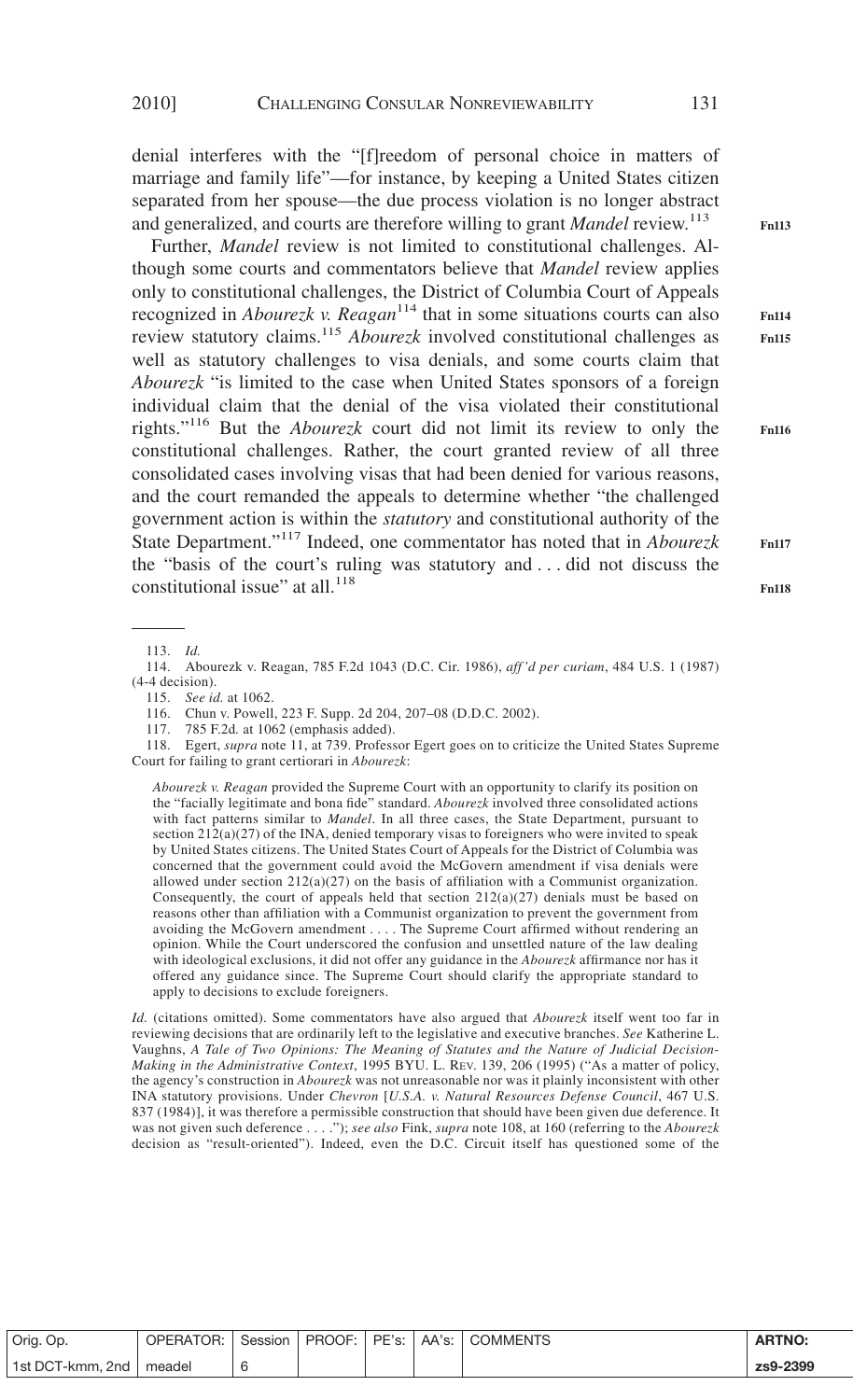#### 132 GEORGETOWN IMMIGRATION LAW JOURNAL [Vol. 24:113

Thus, although plaintiffs might need to allege constitutional violations to trigger *Mandel* review, once *Mandel* review is triggered, it can be used to challenge consular actions on statutory—and presumably regulatory grounds as well. This is a crucial weapon for plaintiffs challenging visa denials because it is usually easier to convince a court that a consular officer has violated a statutory or regulatory provision than to convince a court that a consular officer violated someone's constitutional rights. One reason for this is that courts are generally quite comfortable engaging in the interpretation of statutes and regulations. This general willingness of courts to engage in statutory and regulatory interpretation leads us to the next major exception to the doctrine of consular nonreviewability.

## III.

This Part discusses the various ways that litigants have successfully avoided the doctrine of consular nonreviewability by directing their challenges to something other than the discretionary decision made by a consular officer. Granted, some courts have explicitly disallowed this type of legal maneuvering and stated that in general "courts have consistently rejected attacks on consular decisions, *whatever form they take*."<sup>119</sup> Nevertheless, litigants have on numerous occasions received judicial review of two types of claims, indicating that at least some courts view these as exceptions to the doctrine of consular nonreviewability: (1) claims that the underlying statute or regulation applied by the consular officer is unconstitutional; and (2) claims

Chun v. Powell, 223 F. Supp. 2d 204, 206 (D.D.C. 2002) (citations and quotations omitted)).

| Orig. Op.                       | OPERATOR: | Session | PROOF: I | PE's: | AA's: I | ' COMMENTS | <b>ARTNO:</b> |
|---------------------------------|-----------|---------|----------|-------|---------|------------|---------------|
| <sup>1</sup> 1st DCT-kmm, 2nd 1 | meadel    |         |          |       |         |            | zs9-2399      |

**Fn119**

underpinnings of the *Abourezk* decision. *See* Saavedra Bruno v. Albright, 197 F.3d 1153, 1163–64 (D.C. Cir. 1999); *see also* Michael James Burt, *Recent Decision of the United States Court of Appeals for the District of Columbia Circuit: Immigration Law*, 69 GEO. WASH. L. REV. 679, 684 (2001) (explaining how the *Saavedra Bruno* court distinguished and greatly narrowed *Abourezk*). Nevertheless, the D.C. Circuit has never overruled *Abourezk*, and plaintiffs challenging visa denials can continue to cite the decision as precedent for allowing judicial review in at least some limited set of instances. *See* Am. Acad. of Religion v. Napolitano, 573 F.3d 115, 124 n.10 (2d Cir. 2009) (noting that in limiting its earlier ruling, the *Saavedra Bruno* court still "adhered to *Abourezk*").

<sup>119.</sup> Garcia v. Baker, 765 F. Supp. 426, 428 (N.D. Ill. 1990) (emphasis added); *accord* Doan v. INS, 990 F. Supp. 744, 746–47 (E.D. Mo. 1997) ("Courts will not review the decisions of consular officers even where those decisions are based on action unauthorized by the INA, on procedural irregularities, or on errors of law." (internal citation omitted)). Indeed, some courts have stated that such legal maneuvering is never permissible and that there is simply no way around the doctrine of consular nonreviewability:

<sup>[</sup>C]ourts have uniformly held that a consular officer's denial of a visa application is not subject to judicial review. This rule applies even where it is alleged that the consular officer failed to follow regulations; where the applicant challenges the validity of the regulations on which the decision was based; or where the decision is alleged to have been based on a factual or legal error. Moreover, plaintiffs cannot circumvent this well-established doctrine of consular nonreviewability by claiming that they are not seeking a review of a consular officer's decision, but rather are only challenging the defendant's failure to issue a legal opinion consistent with the interpretation of the Attorney General and the Courts, securing uniform interpretation of the provisions of the INA. Such attempts to manufacture subject matter jurisdiction by recasting a complaint have consistently been rejected by the courts.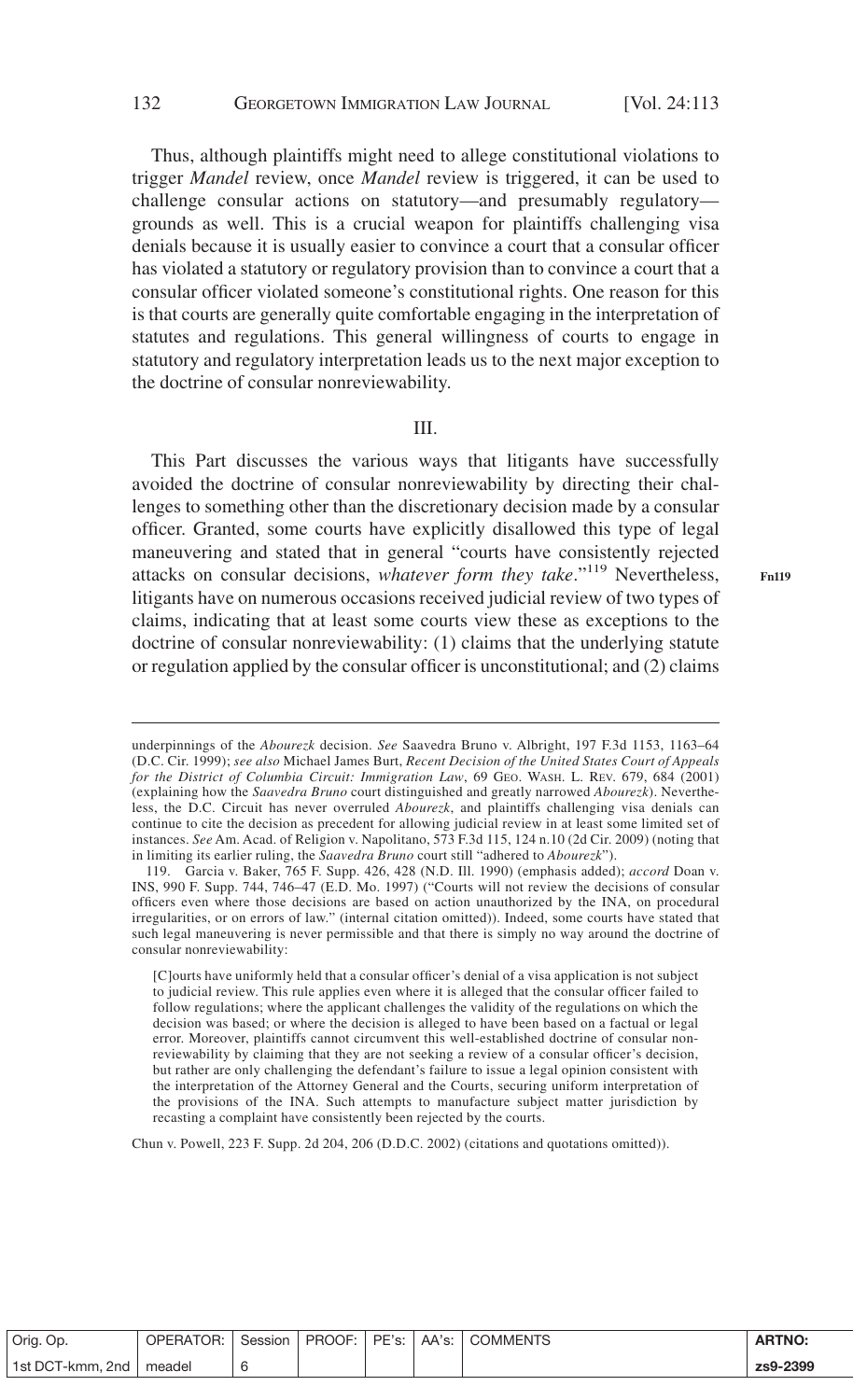that the consular officer made a procedural error. Sections A and B of this Part respectively address those two types of claims.

Both of these types of claims recognize that the doctrine of consular nonreviewability generally bars courts from delving into areas that are within the consular officer's discretion. Rather than bringing a direct challenge to a consular officer's exercise of discretion, these arguments go to legally distinct issues that courts are generally more comfortable with analyzing.

## A. *Constitutional Challenges to the Underlying Statute or Regulation*

Some courts have recognized that judicial review exists to allow visa applicants to challenge the constitutionality of the underlying statute or regulation that was the basis for a visa denial.<sup>120</sup> This section discusses the circumstances in which courts have recognized such an exception.

One of the most important cases recognizing an exception for review of an underlying statute is *Martinez v. Bell*. The *Martinez* court cited *Mandel* for the general proposition that "[t]here is authority for the doctrine that the judiciary will not interfere with the visa issuing process."<sup>121</sup> The *Martinez* court also noted that courts cannot direct consular officers "to issue a visa... to any individual"<sup>122</sup> but then went on to recognize that review of the constitutionality of an underlying statute is still available:

The Court may, ... without violating the consular non-reviewability doctrine, examine the constitutionality of the statute employed by the Secretary in exercising his discretion. As was noted in *Sovich v. Esperdy*,<sup>123</sup> "(f)or the courts to rule upon that issue is not an intrusion into the [Secretary's] discretion. It is rather an interpretation of the statutory prerequisites to any proper exercise of his discretion."<sup>124</sup> Accordingly, this Court may test the constitutionality of the underlying provision, section 212(a)(14) of the [Immigration and Nationality] Act as amended, upon which the defendants' discretionary decision to deny the plaintiffs' parents immigration visas was premised. To this limited extent jurisdiction exists . . . .<sup>125</sup>

Following a similar rationale, in *Chiang v. Skeirik*, a federal district court recognized that judicial review is available to a visa applicant "alleg[ing] constitutional violations in the application procedure."<sup>126</sup> According to the *Chiang* court, such actions are not challenges to the denial of the visa, but

| Orig. Op.                 | OPERATOR: I |  |  | Session   PROOF:   PE's:   AA's:   COMMENTS | <b>ARTNO:</b> |
|---------------------------|-------------|--|--|---------------------------------------------|---------------|
| 1st DCT-kmm, 2nd   meadel |             |  |  |                                             | zs9-2399      |

**Fn120**

**Fn121**

**Fn122**

**Fn123**

**Fn124**

**Fn125**

<sup>120.</sup> *See, e.g.*, Martinez v. Bell, 468 F. Supp. 719, 725–26 (D.C.N.Y. 1979).

<sup>121.</sup> *Id.* at 725 (quotation omitted) (citing Kleindienst v. Mandel, 408 U.S. 753 (1972)).

<sup>122.</sup> *Id.* at 726 (citing Ubiera v. Bell, 463 F. Supp. 181 (S.D.N.Y. 1978)).

<sup>123.</sup> Sovich v. Esperdy, 319 F.2d 21, 26–27 (2d Cir. 1963).

<sup>124.</sup> *See* Kovac v. I.N.S., 407 F.2d 102 (9th Cir. 1969); Application of Maringolo, 303 F. Supp.

<sup>1389 (</sup>S.D.N.Y. 1969).

<sup>125. 468</sup> F. Supp. at 726.

<sup>126.</sup> Chiang v. Skeirik, 529 F. Supp. 2d 166, 171 (D. Mass. 2007).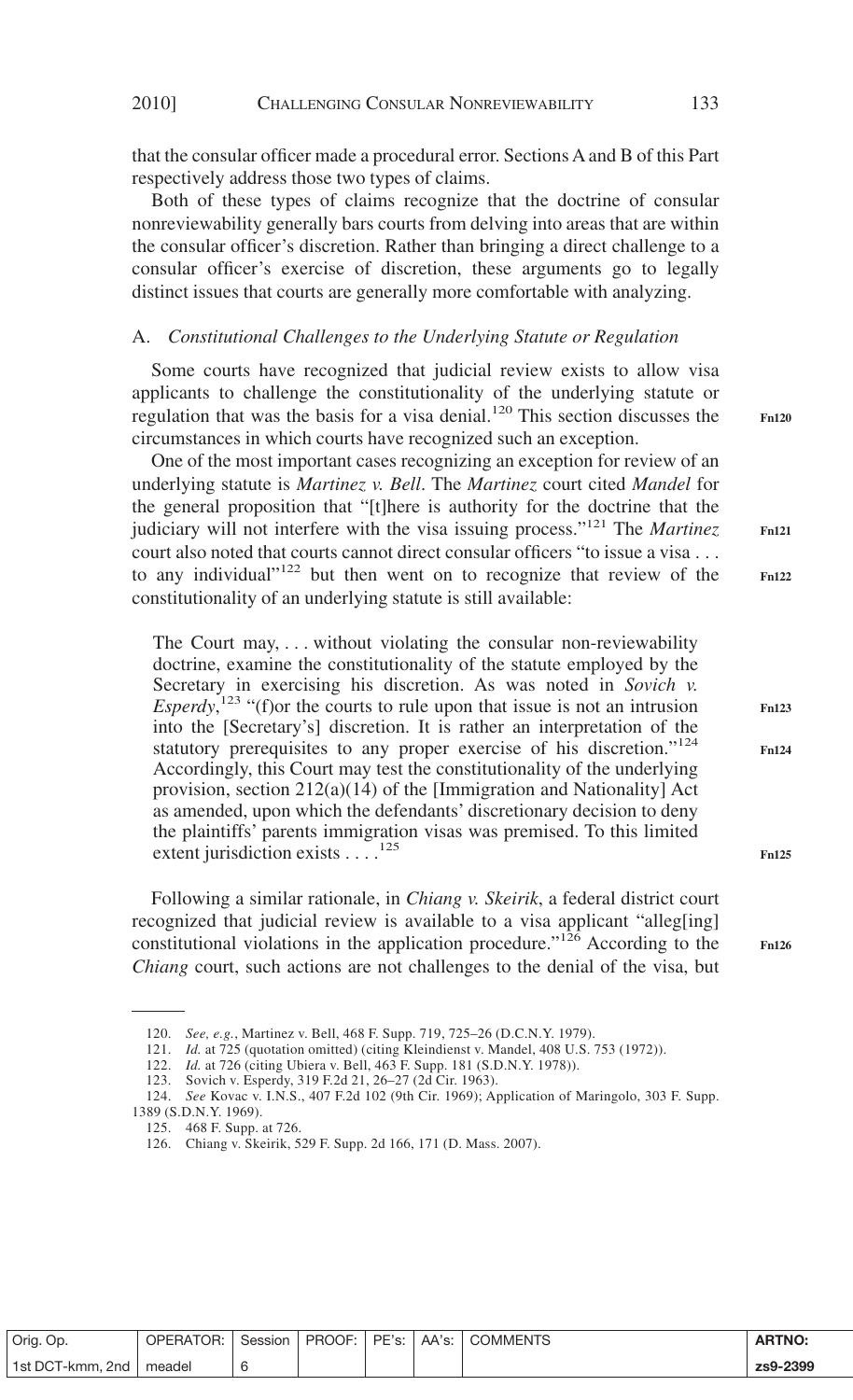rather simply ask the court to review the lawfulness and constitutionality of the regulatory procedures followed by the consular officers.<sup>127</sup>

When courts allow review of an underlying statute, regulation, or internal operating procedure, courts are recognizing—either explicitly or implicitly that the doctrine of consular nonreviewability is anomalous and should not be used to shield unconstitutional statutes from judicial review. Perhaps the strongest language along these lines comes from *Fiallo v. Levi*, <sup>128</sup> a federal district court decision that allowed a group of plaintiffs to bring a lawsuit challenging denials by consular officers of petitions based on preliminary declarations of immigration status:

We will not extend consular nonreviewability, insofar as that rule had been recognized, beyond the actual grant or denial of a visa. This is predicated upon our reluctance to insulate entirely the actions of any public official from judicial scrutiny, and thereby foreclose a group of plaintiffs from seeking relief in the courts.<sup>129</sup>

The *Fiallo* court's pronouncement is reminiscent of Chief Justice John Marshall's famous statement in *Marbury v. Madison* "that every right, when withheld, must have a remedy, and every injury its proper redress."<sup>130</sup> Many courts simply do not like the idea that consular officers could base their actions on a statute that is patently unconstitutional.

At the same time, courts do not want to eviscerate the doctrine of consular nonreviewability by allowing review in every instance that a visa applicant alleges the unconstitutionality of a statute. The Eleventh Circuit Court of Appeals has noted that it is willing to entertain such challenges only when the constitutional issues are "substantial": "Our finding that we have no jurisdiction to consider [certain] decision[s] does not... completely end our inquiry. In prior cases where we have addressed jurisdictional-limiting provisions of other immigration laws, we have held that we retain jurisdiction to consider 'substantial constitutional challenges' to the statute itself."<sup>131</sup> That said, so far other courts do not seem to require constitutional challenges to be substantial before they are willing to grant judicial review.

In addition to a general unwillingness to allow constitutional challenges to be insulated from all forms of judicial review, courts are also reluctant to defer to consular officers on issues that traditionally fall within the purview

| Orig. Op.                 | OPERATOR: I |  |  | Session   PROOF: PE's: AA's: COMMENTS | <b>ARTNO:</b> |
|---------------------------|-------------|--|--|---------------------------------------|---------------|
| 1st DCT-kmm, 2nd   meadel |             |  |  |                                       | zs9-2399      |

**Fn127**

**Fn128**

**Fn129**

<sup>127.</sup> *Id.* Indeed, as discussed later in this Article, when a procedural irregularity is alleged, the plaintiffs challenging a visa denial might not even need to claim that there has been a constitutional violation. *See infra* Part III.B.

<sup>128.</sup> Fiallo v. Levi, 406 F. Supp. 162 (E.D.N.Y. 1975), *aff 'd sub. nom.*, Fiallo v. Bell, 430 U.S. 787 (1977).

<sup>129. 406</sup> F. Supp. at 165.

<sup>130.</sup> Marbury v. Madison, 5 U.S (1 Cranch) 137, 147 (1803).

<sup>131.</sup> Alexis v. U.S. Atty. Gen., 431 F.3d 1291, 1294–95 (11th Cir. 2005) (quoting Gonzalez-Oropeza v. U.S. Atty. Gen., 321 F.3d 1331, 1333 (11th Cir. 2003)).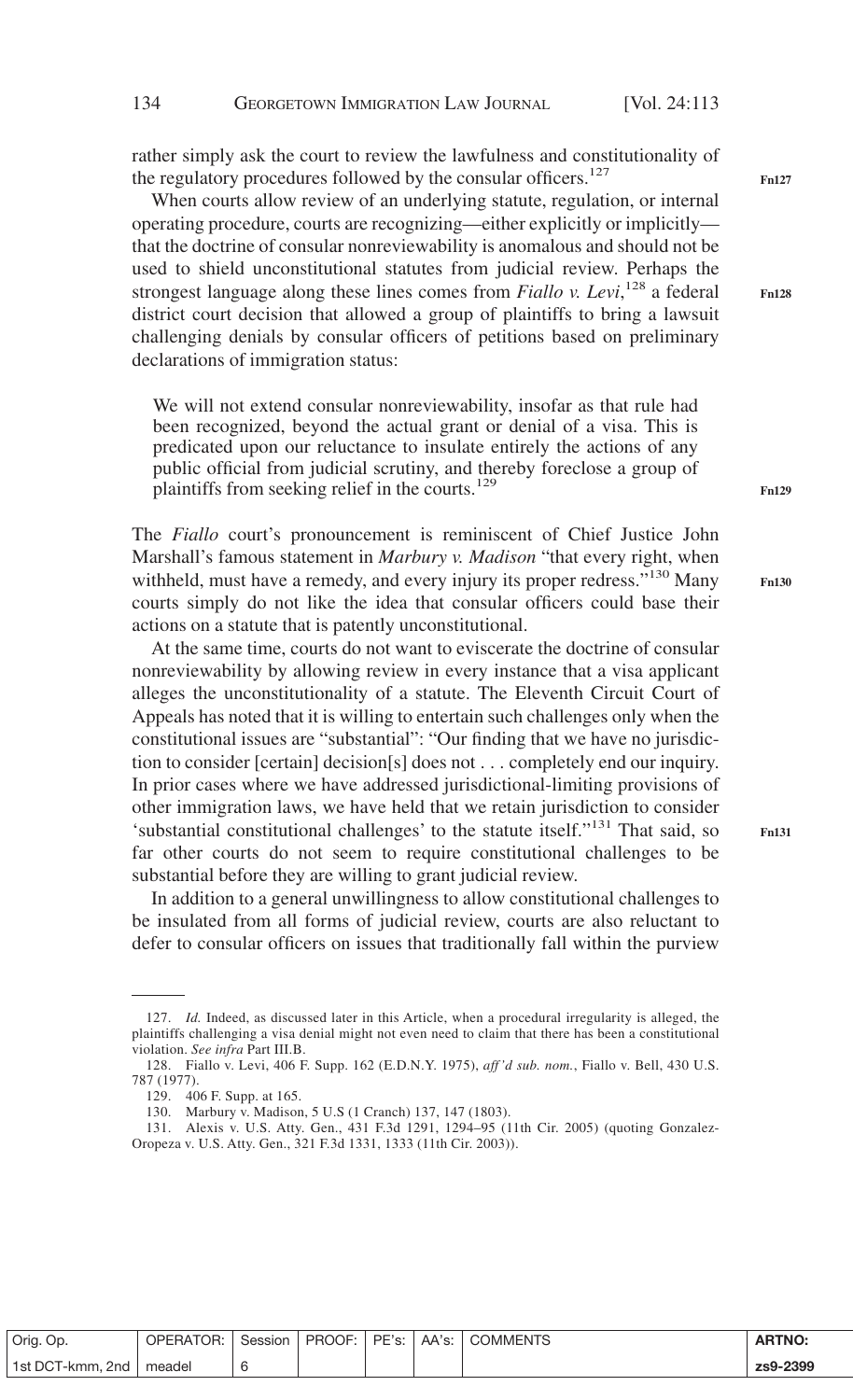of the judiciary, such as statutory interpretation and determining whether a statute is constitutional. As the Third Circuit Court of Appeals noted in *Pinho v. Gonzalez*, courts are willing to grant review in these types of cases because such review often involves "a purely legal question and does not implicate agency discretion."<sup>132</sup> Indeed, as one court recently noted, cases like *Pinho* call into question the fundamental underpinnings of the doctrine of consular nonreviewability:

The court is... sympathetic to petitioners' argument. Considering the *Pinho* precedent, the court questions the applicability of the heavily criticized doctrine of consular nonreviewability to eligibility and other statutorily defined determinations, particularly where the court could review the exact same determination if made by a [Department of Homeland Security] official inside the United States.<sup>133</sup>

Although that court ultimately found that judicial review was unavailable, this part of the opinion reads as an invitation for rethinking whether the doctrine of consular nonreviewability should continue to remain viable.

This line of cases reveals at least three explanations for why courts show greater willingness to grant judicial review on issues of statutory interpretation and the constitutionality of an underlying statute. First, many statutes and regulations can be interpreted without interfering with a consular officer's discretionary decision-making process. As one scholar has noted, the doctrine of consular nonreviewability is premised on "the long-standing deference to consular discretion."<sup>134</sup> The idea here is that the doctrine is most protective of the ultimate decision of whether to grant or deny a visa.<sup>135</sup> Thus, in *Mulligan v. Schultz*, the Fifth Circuit Court of Appeals held that when a challenge is directed at the underlying regulations applied by the

**Fn132**

| Orig. Op.                 | OPERATOR: Session   PROOF: PE's: AA's: COMMENTS |  |  | <b>ARTNO:</b> |
|---------------------------|-------------------------------------------------|--|--|---------------|
| 1st DCT-kmm, 2nd   meadel |                                                 |  |  | zs9-2399      |

<sup>132.</sup> Pinho v. Gonzalez, 432 F.3d 193, 204 (3d Cir. 2005); *accord* Sepulveda v. Gonzales, 407 F.3d 59, 63 (2d Cir. 2005) (holding that the bar to judicial review of discretionary determinations made by consular officers "does not bar judicial review of nondiscretionary, or purely legal, decisions").

<sup>133.</sup> Chen v. Rice, No. 07-4462, 2008 WL 2944878, at \*7 n.16 (E.D. Pa. July 28, 2008) (citations omitted).

<sup>134.</sup> Steinbock, *supra* note 11, at 114.

<sup>135.</sup> That said, the idea that courts cannot infringe upon this area of consular discretion is a bit of a legal fiction. Courts do in fact sometimes even get involved in the review of whether a visa was properly granted. For instance, during denaturalization proceedings brought by the United States, "the federal courts do have jurisdiction 'to examine visa eligibility.'" United States v. Kumpf, 438 F.3d 785, 788 (7th Cir. 2006) (citing United States v. Tittjung, 235 F.3d 330, 338 (7th Cir. 2000)); *accord* United States v. Wittje, 422 F.3d 479, 485–86 (7th Cir. 2005) ("The district court had all the jurisdiction necessary to consider whether Wittje was eligible for a visa. The district court had (and has) jurisdiction to hear all civil claims brought by the United States, 28 U.S.C. § 1345, and the district court had specific jurisdiction to consider a claim by the United States that Wittje's certificate of naturalization should be revoked, 8 U.S.C. § 1451(a)  $\dots$  [A] prerequisite to such a certificate [of naturalization] is lawful admission into this country. Lawful admission requires, in turn, a valid visa. The determination that a person's citizenship should be revoked necessitates, therefore, a review of the visa process."). Nevertheless, in general, the discretionary decisions of consular officers still represent an area of the law where courts are very hesitant to grant judicial review.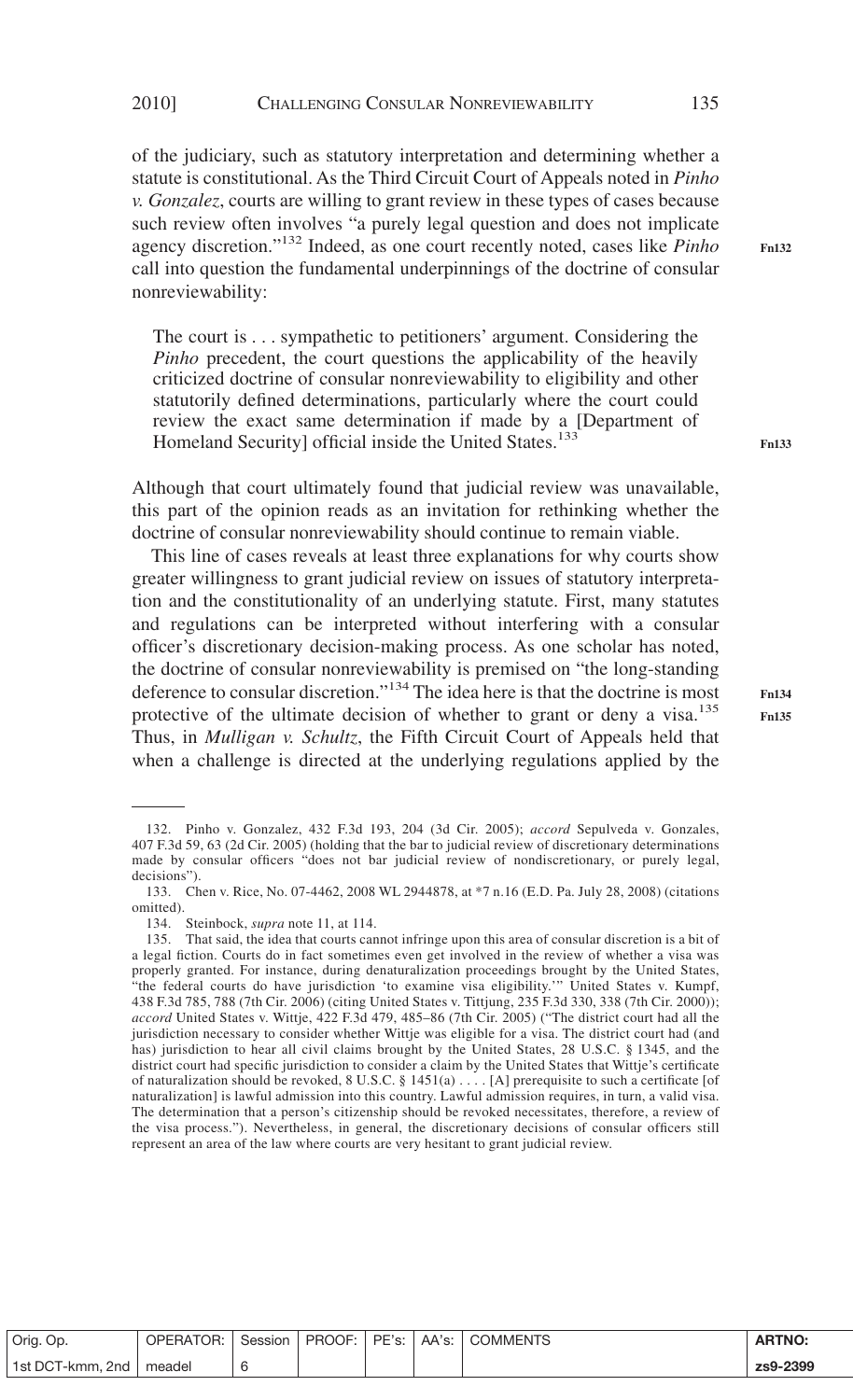**Fn136**

**Fn137**

**Fn138**

**Fn139**

**Fn140**

**Fn141**

**Fn142**

**Fn143 Fn144**

Secretary of State, the doctrine of consular nonreviewability "is inapplicable" because the visa applicants "are not challenging the discretion of consuls."<sup>136</sup> Indeed, as discussed in detail later in this Article, when courts are willing to grant judicial review of alleged procedural defects in a consular officer's actions, such review is reconciled with the doctrine of consular nonreviewability because it does not involve a challenge to the consular officer's exercise of discretion.<sup>137</sup> The same can be said for issues of statutory interpretation.

The second reason why courts may be more willing to grant judicial review of these types of cases is that they often involve questions that are "purely legal."<sup>138</sup> Resolving purely legal questions is what courts do best. The doctrine of consular nonreviewability has always been concerned with preventing the judicial branch from going outside its area of expertise. One of the underlying bases for the doctrine of consular nonreviewability is the political question doctrine—the idea that courts should not be involved in foreign relations.<sup>139</sup> As the United States Supreme Court stated in *Japan Whaling Association v. American Cetacean Society*, courts are "particularly ill suited" to address matters of foreign relations.<sup>140</sup> Those who link the doctrine of consular nonreviewability to the political question doctrine believe that "because immigration includes foreign elements by definition, and immigration-related decisions may affect foreign affairs, all decisions to exclude aliens are political questions that have been entrusted to the political branches of the government, not the judiciary."<sup>141</sup> But even in matters involving foreign relations, the political question doctrine does not preclude courts from engaging in statutory interpretation; as the *Japan Whaling* Court recognized, "it goes without saying that interpreting congressional legislation is a recurring and accepted task for the federal courts."142 Thus, courts are much more comfortable engaging in judicial review of decisions by consular officers when courts are merely being asked to interpret a statute and decide whether that statute is constitutional.<sup>143</sup> This is true even when the statute touches upon an issue that implicates foreign policy.<sup>144</sup>

| Orig. Op.        | OPERATOR: | Session |  |  | <b>ARTNO:</b> |
|------------------|-----------|---------|--|--|---------------|
| 1st DCT-kmm, 2nd | meadel    |         |  |  | zs9-2399      |

<sup>136.</sup> Mulligan v. Schultz, 848 F.2d 655, 657 (5th Cir. 1988).

<sup>137.</sup> *See infra* Part III.B.

<sup>138.</sup> Pinho v. Gonzalez, 432 F.3d 193, 204 (3d Cir. 2005).

<sup>139.</sup> Burt, *supra* note 118, at 681 ("The political question doctrine is a primary basis for adhering to the doctrine of consular nonreviewability.").

<sup>140.</sup> Japan Whaling Ass'n v. Am. Cetacean Soc'y, 478 U.S. 221, 230 (1986).

<sup>141.</sup> Nafziger, *supra* note 7, at 46 (recognizing—but ultimately rejecting—this theory).

<sup>142. 478</sup> U.S. at 230.

<sup>143.</sup> *See* Legomsky, *supra* note 10, at 1629 (noting that judicial review of decisions by consular officers generally involves "examin[ing] the evidence in the record" and engaging in "statutory and other interpretation"—"the kinds of skills that lawyers acquire and develop in law school and further refine in practice and on the bench").

<sup>144.</sup> *See, e.g.*, Deutsch v. Turner Corp., 324 F.3d 692, 713 n.11 (9th Cir. 2003) ("No political question . . . is raised by the simple application of the requirements of a treaty to which the United States is a party. Treaties have the force of law, and, if they are self-executing or have been implemented through legislation, *must* be applied by the courts." (emphasis added) (internal citation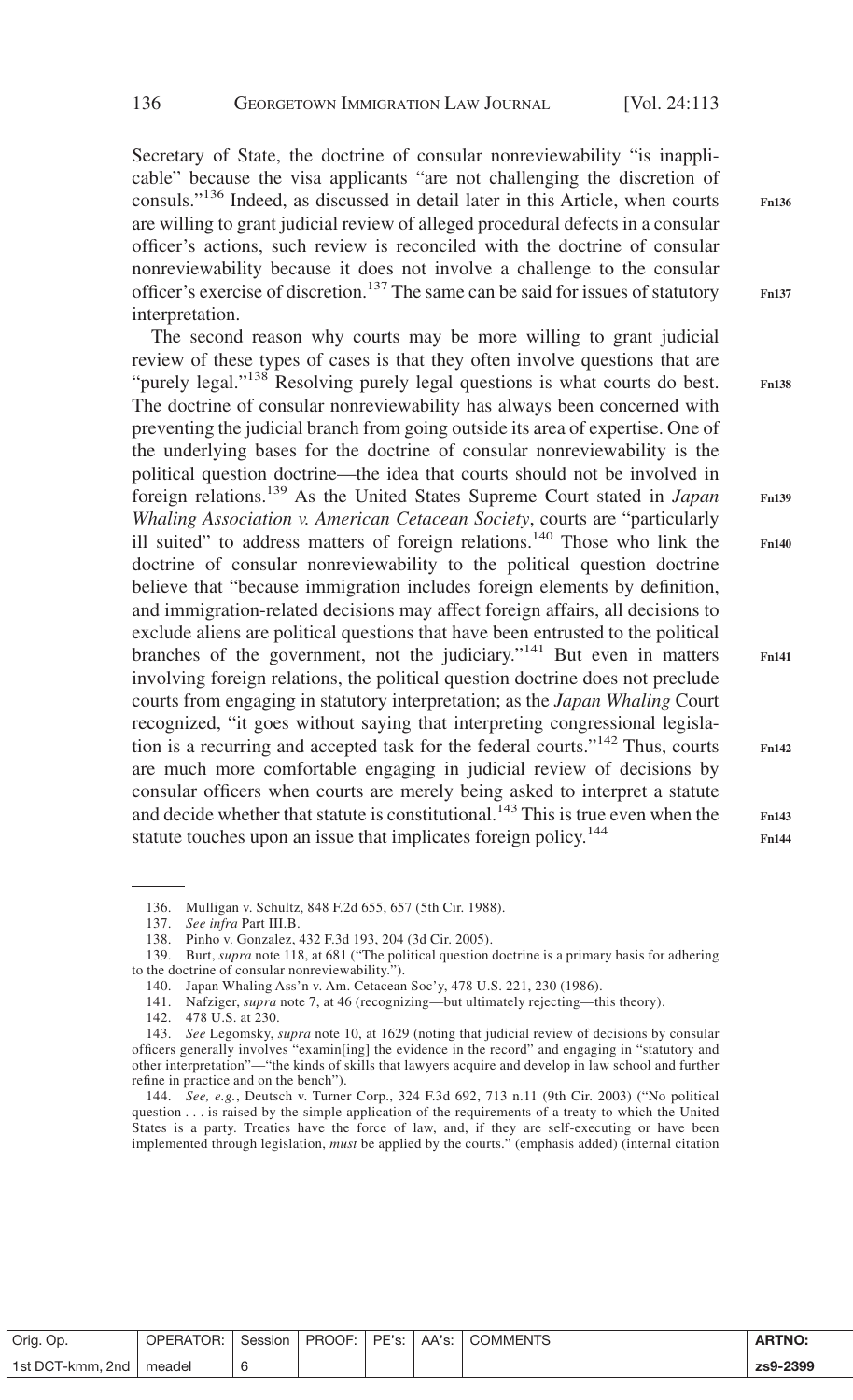The third reason why courts may be more willing to grant judicial review on issues of statutory interpretation is because this is often the best way to further congressional intent. This brings us to a fundamental contradiction underlying the doctrine of consular nonreviewability: while the doctrine was born out of the idea that courts should defer to Congress's plenary powers in the regulation of immigration, $145$  the doctrine in fact weakens congressional powers by permitting consular officers to act in ways that flaunt congressional intent.<sup>146</sup> By allowing consular officers to violate statutory guidelines without even the threat of judicial intervention, courts are undoubtedly hampering—not furthering—congressional intent. To do so in the name of deference to Congress is quite ironic. If courts were really concerned with furthering congressional intent, they would grant review of consular decisions to keep the actions of consular officers in line with statutory and regulatory requirements.<sup>147</sup> Indeed, one court came to this precise conclusion when it allowed judicial review of certain INS internal operating procedures regarding the issuance of visas: "federal courts have jurisdiction over this type of case *to assure that the executive departments abide by the legisla-*

omitted)). The *Deutsch* court noted that to hold otherwise would "make[] every dispute over the proper application of a treaty into a political question, because treaties inherently involve foreign affairs." *Id.*; *see also* Legomsky, *supra* note 10, at 1628 (noting that most immigration law decisions "are inherently unlikely to disrupt U.S. foreign policy"). For a more general criticism of the political question doctrine, see *Lobato v. State*, No. 08SC185, 2009 WL 3337684, at \*8 (Colo. Oct. 19, 2009) ("The federal political question doctrine . . . has been subject to debate and criticism by leading scholars. A major critique of the political question doctrine is that the *Baker* [*v. Carr*] criteria 'seem useless in identifying what constitutes a political question.' '[T]here is no place in the Constitution,' Professor Chemerinsky observes, 'where the text states that the legislature or executive should decide whether a particular action constitutes a constitutional violation. The Constitution does not mention judicial review, much less limit it by creating "textually demonstrable commitments" to other branches of government.' Moreover, the 'most important constitutional provisions,' including ones that courts have never hesitated to interpret, 'are written in broad, open-textured language and certainly do not include "judicially discoverable and manageable standards."'" (citing Baker v. Carr, 369 U.S. 186 (1962); ERWIN CHEMERINSKY, FEDERAL JURISDICTION 149–50 (5th ed. 2007)).

145. *See, e.g.*, Kleindienst v. Mandel, 408 U.S. 753, 769 (1972) (referring to the "plenary congressional power to make policies and rules for exclusion of aliens").

| Orig. Op.                 | <b>OPERATOR:</b> | Session L |  |  | <b>ARTNO:</b> |
|---------------------------|------------------|-----------|--|--|---------------|
| 1st DCT-kmm, 2nd   meadel |                  |           |  |  | zs9-2399      |

**Fn145**

**Fn146**

<sup>146.</sup> *See, e.g.*, Matthews, *supra* note 31, at 72 (noting that the doctrine of consular nonreviewability creates a great potential for "disregard [of]... congressional intent"). Professor Hager has also noted that the doctrine of consular nonreviewability represents a "deliberate disregard for congressional intent, as expressed in the [federal Administrative Procedure Act,]" which he reads as granting courts authority to review these types of decisions by consular officers. Hager, *supra* note 18, at 222. *But cf.* Saavedra Bruno v. Albright, 197 F.3d 1153, 1162–63 (D.C. Cir. 1999) (holding that Congress's passage of IIRIRA in 1996 expressed an intent to preclude federal courts from having jurisdiction over certain visa denials); Wildes, *supra* note 29, at 905 ("Over the years, a number of legislative proposals have been introduced in the Congress to provide for either administrative or judicial review of visa denials. None of these proposals has been enacted into law.") For a discussion of whether the Administrative Procedure Act should be interpreted as allowing the courts to review visa denials, see *infra* notes 189–194 and accompanying text.

<sup>147.</sup> *See, e.g.*, Egert, *supra* note 11, at 755 (arguing for an expansion of judicial review of decisions by consular officers because in many instances courts must "apply stricter judicial scrutiny to guard against evasion of congressional intent"). Professor Egert explains that when an immigrant challenges a visa denial, "courts should require the Executive branch to show that exclusion is substantially related to the foreign policy, national security, or terrorist reasons asserted" to ensure that a consular officer's decision "reflect[s] congressional intent." *Id.* at 758.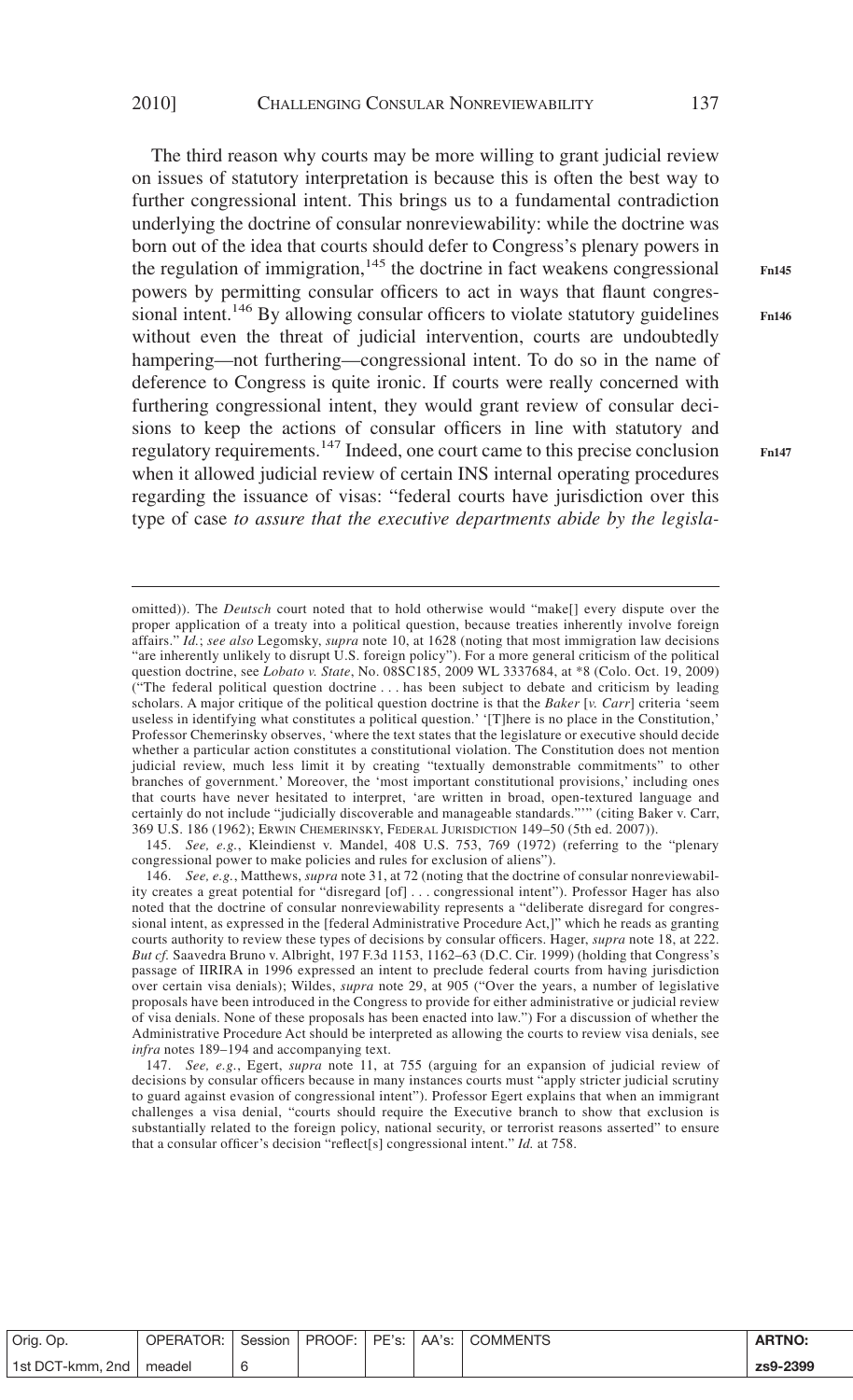## *tively mandated procedures*."<sup>148</sup>

While the doctrine of consular nonreviewability has for the most part endured despite this inherent self-contradiction, it could just be a matter of time before more courts recognize that judicial review is necessary to protect the will of Congress. As discussed earlier, even the threat of judicial review leads to better decision-making in the first instance.<sup>149</sup> Thus, if visa applicants had the option of invoking judicial review, consular officers would have to be more faithful to statutory and regulatory requirements when evaluating visa applications. Indeed, this rationale could be one factor that has driven some courts to go even further and grant judicial review of an alleged procedural violation, even where there is no allegation that the underlying statute or regulation is unconstitutional.

### B. *Procedural Challenges*

In addition to granting review of visa denials to address the constitutionality of an underlying statute, courts have sometimes granted review to engage in statutory and regulatory interpretation to determine whether a consular officer complied with procedural requirements in denying the visa, even though no constitutional violation is alleged. This Section addresses situations where courts have granted review to determine whether a consular officer made a procedural error.

As with the situations where courts are willing to grant review of an underlying statute or regulation, one of the reasons that courts are willing to engage in review of alleged procedural errors is because these cases also usually involve purely legal questions of statutory interpretation—the same types of issues that the *Japan Whaling* Court recognized to be "recurring and accepted task[s] for the federal courts."<sup>150</sup> The procedural requirements governing consular officers are found in various statutes and regulations. These requirements are generally quite specific, and it is therefore usually a fairly straightforward task for courts to determine whether a consular officer complied with them—certainly a more straightforward (and more politically acceptable) task than determining whether someone's constitutional rights

| Orig. Op.        | OPERATOR: | Session |  | PROOF: I PE's:   AA's:   COMMENTS | <b>ARTNO:</b> |
|------------------|-----------|---------|--|-----------------------------------|---------------|
| 1st DCT-kmm, 2nd | meadel    |         |  |                                   | zs9-2399      |

138 **GEORGETOWN IMMIGRATION LAW JOURNAL** [Vol. 24:113

**Fn149**

<sup>148.</sup> Int'l Union of Bricklayers & Allied Craftsmen v. Meese, 761 F.2d 798, 801 (D.C. Cir. 1985) (emphasis added); *cf.* Friedberger v. Shultz, 616 F. Supp. 1315, 1318 (E.D. Pa. 1985) ("Plaintiff challenges the validity of a regulation of the Department of State and the interpretation thereof in the Foreign Affairs Manual on the grounds that these contravene the intent and plain language of Congressional legislation. We do not understand the government to assert that the doctrine of sovereign prerogative allows the Executive to act in a manner contrary to Congressional mandate."). The *Friedberger* court engaged in a thorough analysis of the applicable statutory and regulatory scheme to determine whether the consular officer applied "an invalid regulation" in denying a visa. 616 F. Supp. at 1317.

<sup>149.</sup> *See supra* notes 50–51 and accompanying text.

<sup>150.</sup> Japan Whaling Ass'n v. Am. Cetacean Soc'y, 478 U.S. 221, 230 (1986).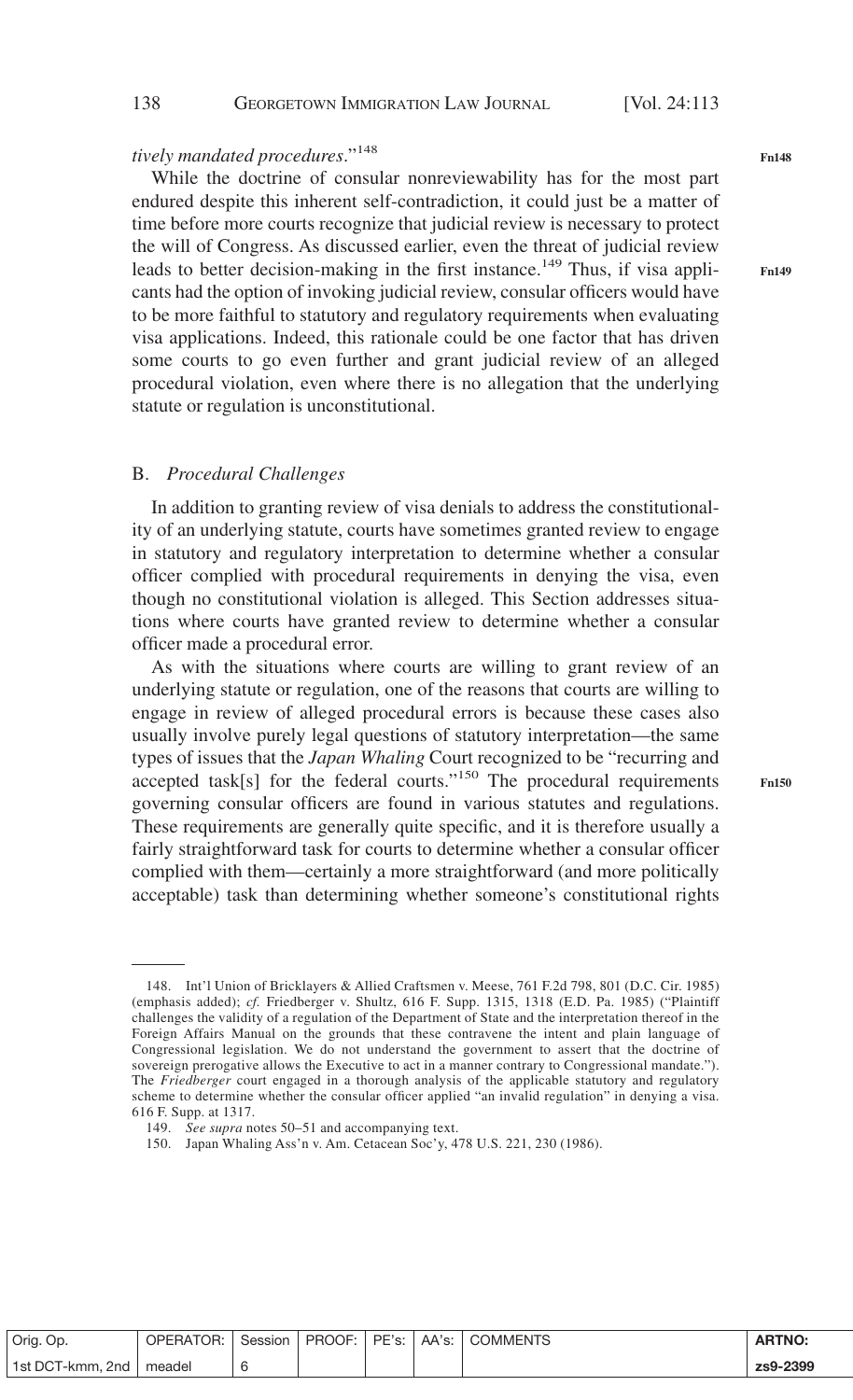have been violated.<sup>151</sup>

Consular officers are subject to a wide array of procedural requirements under statutes and regulations: "A consular officer is not free to deny a visa based on his sole discretion."<sup>152</sup> Rather, State Department regulations require, for instance, that consular officers inform each applicant of the legal provision that creates the grounds for denying the visa.<sup>153</sup> In particular, among other requirements, under section 42.81 of title 22 of the Code of Federal Regulations, consular officers must act on all visa applications by either refusing or issuing the visa,<sup>154</sup> and any refusal must be done on a prescribed form stating "the provision of law or implementing regulation on which the refusal is based and . . . any statutory provisions under which administrative relief is available."<sup>155</sup> It is not uncommon for consular officer to fail to issue a written decision at all or to issue a written decision that fails to meet statutory or regulatory requirements. When this occurs, a number of courts have shown a willingness to review claims of statutory and regulatory procedural violations by consular officers.

One of the most well-known cases allowing judicial review of an alleged procedural error is *Patel v. Reno*. <sup>156</sup> In *Patel*, a naturalized United States citizen sought visas for his wife and two daughters, who lived in India.<sup>157</sup> The United States Consulate in Bombay, India, refused to act on the visa applications.<sup>158</sup> This was done at the request of the INS, which apparently needed time to investigate whether Mr. Patel was naturalized under false pretenses.<sup>159</sup> Mr. Patel and his wife then brought a mandamus action to compel the United States Consulate to make a decision on the visa applications.<sup>160</sup> At this point, the applications had been pending for eight years without any action.<sup>161</sup> Under these circumstances, the *Patel* court rejected the government's request to apply the doctrine of consular nonreviewability, and the court granted judicial review to determine whether to compel the United States Consulate to act on the pending visa applications: "Normally a

**Fn157**

**Fn151**

**Fn152**

**Fn153**

**Fn154**

**Fn158 Fn159 Fn160**

**Fn161**

151. *Cf.* Cruzan v. Harmon, 760 S.W.2d 408, 412 (Mo. 1988) (noting that a number of con-

| Orig. Op.                 | OPERATOR: I |  |  | Session   PROOF:   PE's:   AA's:   COMMENTS | <b>ARTNO:</b> |
|---------------------------|-------------|--|--|---------------------------------------------|---------------|
| 1st DCT-kmm, 2nd   meadel |             |  |  |                                             | zs9-2399      |

**Fn155 Fn156**

stitutional rights are "amorphous"). 152. Zas, *supra* note 2, at 593 n.146 (citing 22 C.F.R. § 42.81(b) (1999)); *accord* Saavedra Bruno v. Albright, 197 F.3d 1153, 1156 (D.C. Cir. 1999).

<sup>153. 22</sup> C.F.R. § 42.81(b). By statute, consular officers are required to issue written forms only for a subset of visa denials. *See* 8 U.S.C. § 1182(b)(3) (2009) (recognizing that the requirement of written denials does not apply when admission is denied on criminal or security grounds). Nevertheless, the applicable regulation refers to all visa denials. *See* 22 C.F.R. § 42.81(b). Further, under its own internal regulations, the State Department has informed consular officers that it "expect[s] that such [written] notices will be provided to the alien in all... cases," unless otherwise directed. U.S. DEP'T OF STATE FOREIGN AFFAIRS MANUAL § 42.81 N2 (vol. 9 2008).

<sup>154. 22</sup> C.F.R. § 42.81(a).

<sup>155.</sup> *Id.* § 42.81(b).

<sup>156.</sup> Patel v. Reno, 134 F.3d 929 (9th Cir. 1998).

<sup>157.</sup> *Id.* at 930.

<sup>158.</sup> *Id.* 159. *Id.*

<sup>160.</sup> *Id.*

<sup>161.</sup> *Id.*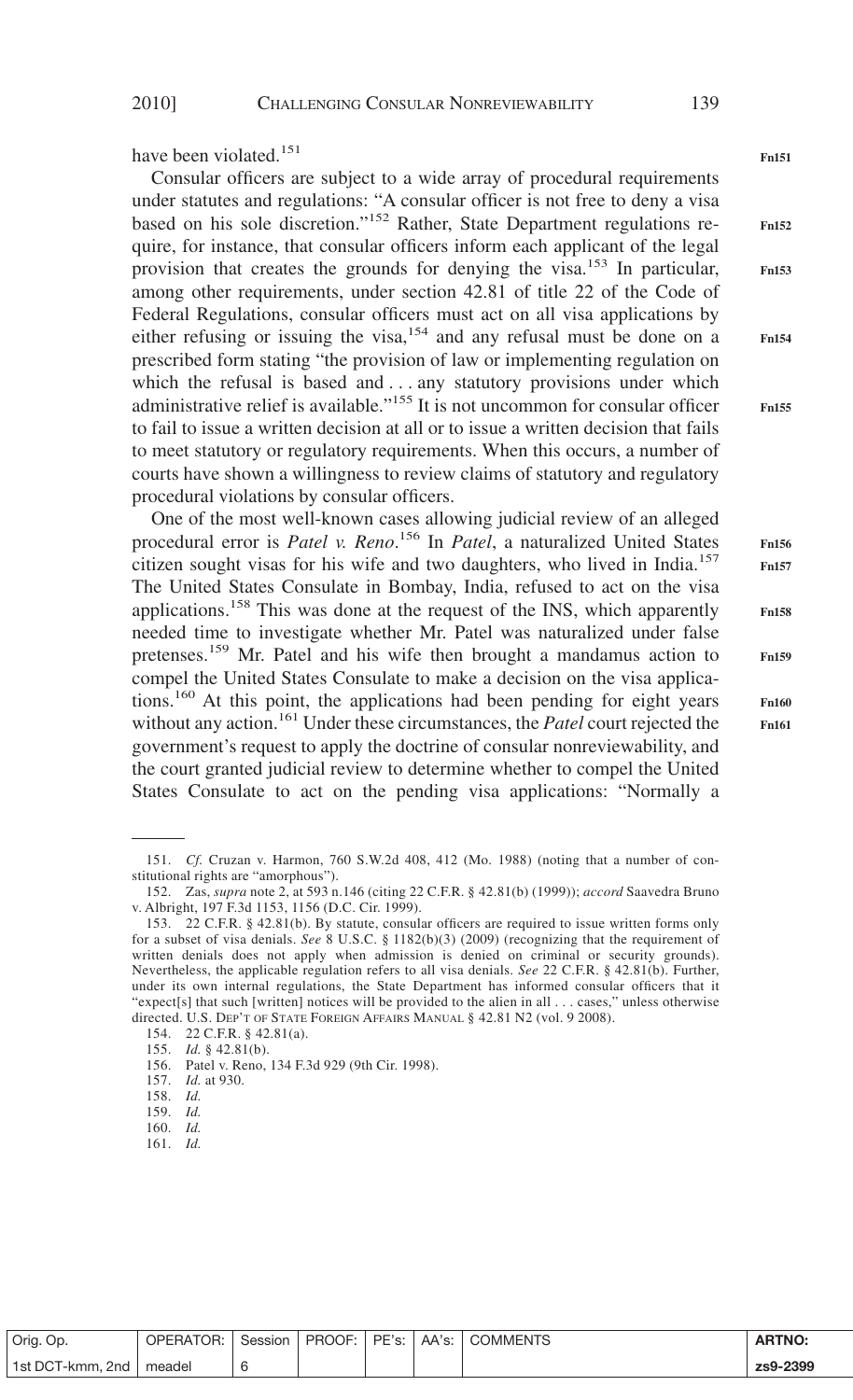consular official's discretionary decision to grant or deny a visa petition is not subject to judicial review. However, when the suit challenges the authority of the consul to take or fail to take action as opposed to a decision taken with the consul's discretion, jurisdiction exists."<sup>162</sup> Because the visa applicants were "challenging the consul's authority to suspend their visa applications, not challenging a decision within the discretion of the consul," the *Patel* court granted review.<sup>163</sup>

Once review was granted in *Patel*, it was a straightforward analysis for the court to determine whether to grant mandamus. As mentioned earlier, a section of the Code of Federal Regulations titled "Issuance or refusal mandatory" states that "when a visa application has been properly completed and executed before a consular officer . . . , the consular officer shall either issue or refuse the visa."<sup>164</sup> The government argued that the consular officer had sent a letter that qualified as a refusal.<sup>165</sup> The court then engaged in a detailed analysis of the regulatory requirements for denying a visa and concluded that the consular officer's letter did not meet those requirements.166 The court then ordered the United States Consulate to act expeditiously "to either grant or deny the visa applications."167

Courts are divided as to the proper scope of *Patel*. Some courts have implied that they do not intend to follow *Patel*<sup>168</sup> or have found ways to limit it—for instance, by holding that "the *only* nondiscretionary duty of the consular officer is to act."<sup>169</sup> But it is difficult to draw any sort of meaningful **Fn164**

**Fn162**

**Fn163**

**Fn165**

**Fn166 Fn167**

**Fn168 Fn169**

163. *Id.* at 932.

165. 134 F.3d at 932.

[I]t is the duty of the Secretary of State to act upon the petition for review. He must either grant the application or deny it and state in writing his reasons for his denial. This under the facts in the record he has not done. At least until the Secretary his discharged his duties under the Act the Government should not be heard to say that the cases should be dismissed for want of prosecution.

Wong Don Hong v. Dulles, 218 F.2d 69, 71 (10th Cir. 1954).

168. *See, e.g.*, Li v. Chertoff, No. 06 CIV 13679 LAP, 2007 WL 541974, at \*1 (S.D.N.Y. Feb. 16, 2007) (holding that plaintiffs could not "circumvent this long-standing precedent [of consular nonreviewability] by contending that the doctrine does not apply to a request that a visa be adjudicated (as opposed to granted) within a reasonable period of time").

169. Chen v. Rice, No. 07-4462, 2008 WL 2944878, at \*6 (E.D. Pa. July 28, 2008) (emphasis added). Indeed, in a recent unpublished memorandum that inexplicably neglects to even mention *Patel*, the Ninth Circuit itself has implied that the *Patel* exception might not apply to other procedural challenges. *See* Capistrano v. Dep't of State, No. 06-55912, 2008 WL 466181, at \*1 (9th Cir. Feb. 19, 2008) ("That the Appellants characterize their complaint as one challenging the process followed by the consulate rather than its ultimate decision does not exempt the case from this well-settled doctrine [of consular nonreviewability]. At its core, the relief sought by the Appellants would require the Manila consulate to revisit its decision denying the visa applications. Issuing such relief would be exactly what the doctrine of consular nonreviewability prevents us from doing.").

| Orig. Op.        | <b>OPERATOR:</b> |  |  | Session   PROOF:   PE's:   AA's:   COMMENTS | <b>ARTNO.</b> |
|------------------|------------------|--|--|---------------------------------------------|---------------|
| 1st DCT-kmm, 2nd | meadel           |  |  |                                             | zs9-2399      |

<sup>162.</sup> *Id.* at 931–32 (citations omitted).

<sup>164. 22</sup> C.F.R. § 42.81(a) (2006).

<sup>166.</sup> *Id.* (citing 22 C.F.R. § 42.81(b)).

<sup>167.</sup> *Id.* at 933. *Patel* was not the first court to order this type of action. The Tenth Circuit Court of Appeals made a similar pronouncement more than fifty years ago regarding the Secretary of State's duties: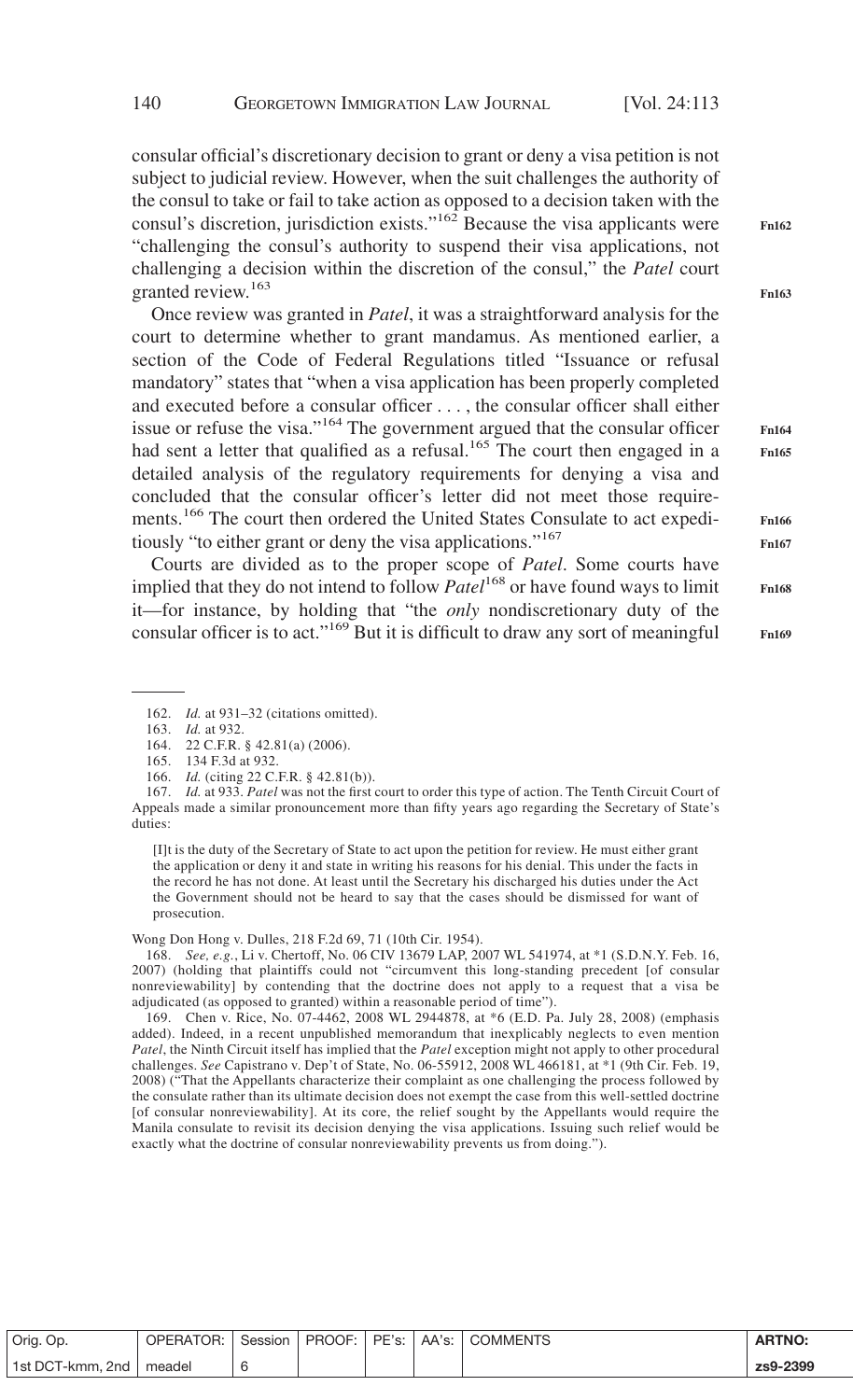distinction between a consular officer's decision to withhold action on a visa application and any other number of actions or inactions taken by a consular officer in violation of applicable statutes and regulations. Thus, other courts have expanded the instances in which a visa applicant can receive judicial review of a consular officer's actions. For instance, in *Amidi v. Chertoff*, a federal district court recently stated that "consular determinations that do not relate to the actual grant or denial of a visa have been deemed to be subject to judicial review."<sup>170</sup> In *Amidi*, the plaintiffs challenged the process followed by a consular officer in terminating a visa application.171 The *Amidi* court, citing *Patel*, held that review was available in this instance: "Since the decision at issue... involves the consulate's decision to terminate or cancel the application, as opposed to the discretionary decision of whether to approve or deny the application, it too challenges [the] authority of [the] consulate to take or fail to take action and, therefore, jurisdiction exists  $\dots$ ."<sup>172</sup>

One interesting aspect of *Amidi* is that, as in *Patel*, the court not only granted review of a consular officer's decision, but the court went further and found error in the consular officer's actions and then ordered the consulate to correct this error.<sup>173</sup> In particular, the *Amidi* court held that "the consulate failed to follow the proper procedures and regulations for termination."<sup>174</sup>

Decisions like *Amidi* imply that some courts are willing to grant judicial review whenever a United States citizen joins a visa applicant in alleging that a consular officer made a procedural error in reviewing the visa application. Indeed, one court has noted that judicial review is available when "the core predicate for the challenge . . . is procedural: an alleged failure to follow legally mandated procedures."<sup>175</sup> Because legally mandated procedures do "not involve an exercise of discretion," procedural challenges "do[] not ask the Court to tell the consulate how to rule on his visa."<sup>176</sup> Rather, courts need "only... determine whether the agency followed the procedures it was required to follow."<sup>177</sup>

A similar conclusion was reached in *International Union of Bricklayers and Allied Craftsmen v. Meese*. <sup>178</sup> In *Bricklayers*, a group of union workers was upset when employers brought in foreign workers to do work that the union workers were "ready, willing and able to perform."179 A coalition of unions then filed a lawsuit to challenge the INS's decision to grant visas to

**Fn170 Fn171**

**Fn172**

**Fn176 Fn177**

**Fn175**

| Orig. Op.                 | <b>OPERATOR: I</b> |  |  | Session   PROOF:   PE's:   AA's:   COMMENTS | <b>ARTNO:</b> |
|---------------------------|--------------------|--|--|---------------------------------------------|---------------|
| 1st DCT-kmm, 2nd   meadel |                    |  |  |                                             | zs9-2399      |

<sup>170.</sup> Amidi v. Chertoff, No. 07cv710 (AJB), 2008 WL 2662599, at \*3 (S.D. Cal. Mar. 17, 2008) (citing Fiallo v. Levi, 406 F. Supp. 162 (E.D.N.Y. 1975), *aff 'd sub. nom.* Fiallo v. Bell, 430 U.S. 787 (1977)).

<sup>171.</sup> *Id.*

<sup>172.</sup> *Id.*

<sup>173.</sup> *Id.* at \*6.

<sup>174.</sup> *Id.* (citing 8 U.S.C. § 1153(g) (2006)).

<sup>175.</sup> Singh v. Clinton, No. C 08-2362 WDB, 2009 WL 673736, at \*2 (N.D. Cal Mar. 11, 2009).

<sup>176.</sup> *Id.*

<sup>177.</sup> *Id.*

<sup>178.</sup> Allied Craftsmen v. Meese, 761 F.2d 798 (D.C. Cir. 1985).

<sup>179.</sup> *Id.* at 801.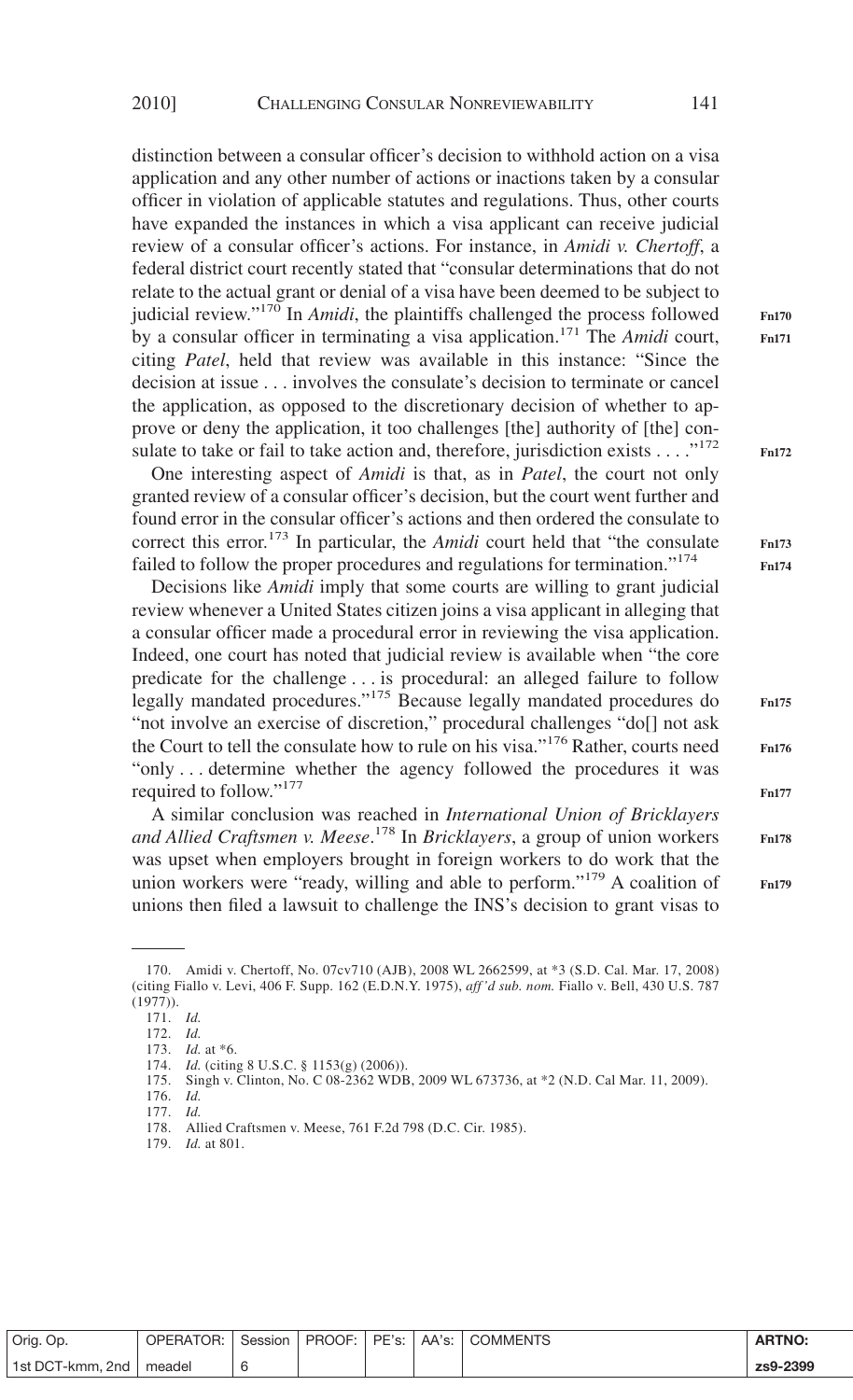the foreign workers. The federal district court, citing the doctrine of consular nonreviewability, dismissed the case for lack of jurisdiction. On appeal, the D.C. Circuit reversed and held that the doctrine of consular nonreviewability "has no application here because appellants do not challenge a particular determination in a particular case of matters which Congress has left to executive discretion."<sup>180</sup> According to the D.C. Circuit, plaintiffs could proceed with their lawsuit because their challenge was not directed at a discretionary decision, but was rather directed at the underlying internal operating instructions that INS relied upon in issuing visas to these foreign workers.<sup>181</sup>

Judicial review of alleged procedural errors could lead to the granting of a number of visas that were previously improperly denied. One of the most common grounds for visa refusal by consular officers is that the applicant did not possess or failed to prove that he had the experience, education, or certification stated in his application. Too often, consular officers are quick to misconstrue statements in an application as "fraud" rather than expressions of one's own qualifications. If visa applicants are given an opportunity to prove that their applications were factually accurate, they could disprove these allegations.

Another procedural error that consular officers sometimes make is failing to act on the submission of new evidence. Rejected visa applicants have the right to request that the consulate retain their documents for one year and allow the applicants to present additional evidence overcoming the alleged grounds of ineligibility.<sup>182</sup> This process has a relatively high success rate: "Typically, applicants know that they can return repeatedly to present additional evidence. It is estimated that they are eventually successful in almost fifty percent of all immigrant cases after initial refusal and in sixty percent of all cases after refusal for insufficient documentation."<sup>183</sup> If the applicant provides "further evidence tending to overcome the ground of ineligibility on which the refusal was based" within one year from the date of refusal, the consulate should grant the visa.<sup>184</sup> If the consulate fails to act on the new evidence—or acts in a way contrary to statutory and regulatory requirements—courts could step in to grant judicial review of these or other alleged procedural errors.

#### **CONCLUSION**

The doctrine of consular nonreviewability is a firmly entrenched part of the common law and is unlikely to go away anytime soon. This Article

| Orig. Op.        | OPERATOR: Session |  |  | PROOF:   PE's:   AA's:   COMMENTS | <b>ARTNO:</b> |
|------------------|-------------------|--|--|-----------------------------------|---------------|
| 1st DCT-kmm, 2nd | meadel            |  |  |                                   | zs9-2399      |

**Fn180**

**Fn181**

**Fn182**

<sup>180.</sup> *Id.*

<sup>181.</sup> *Id.*

<sup>182. 22</sup> C.F.R. § 42.81(e) (2006); *see also* Christian, *supra* note 47, at 223 ("[R]ejected applicants can reapply or submit additional evidence to support their claim.").

<sup>183.</sup> Nafziger, *supra* note 7, at 22.

<sup>184. 22</sup> C.F.R. § 42.81(e); *see also* 22 C.F .R. § 42.81(b).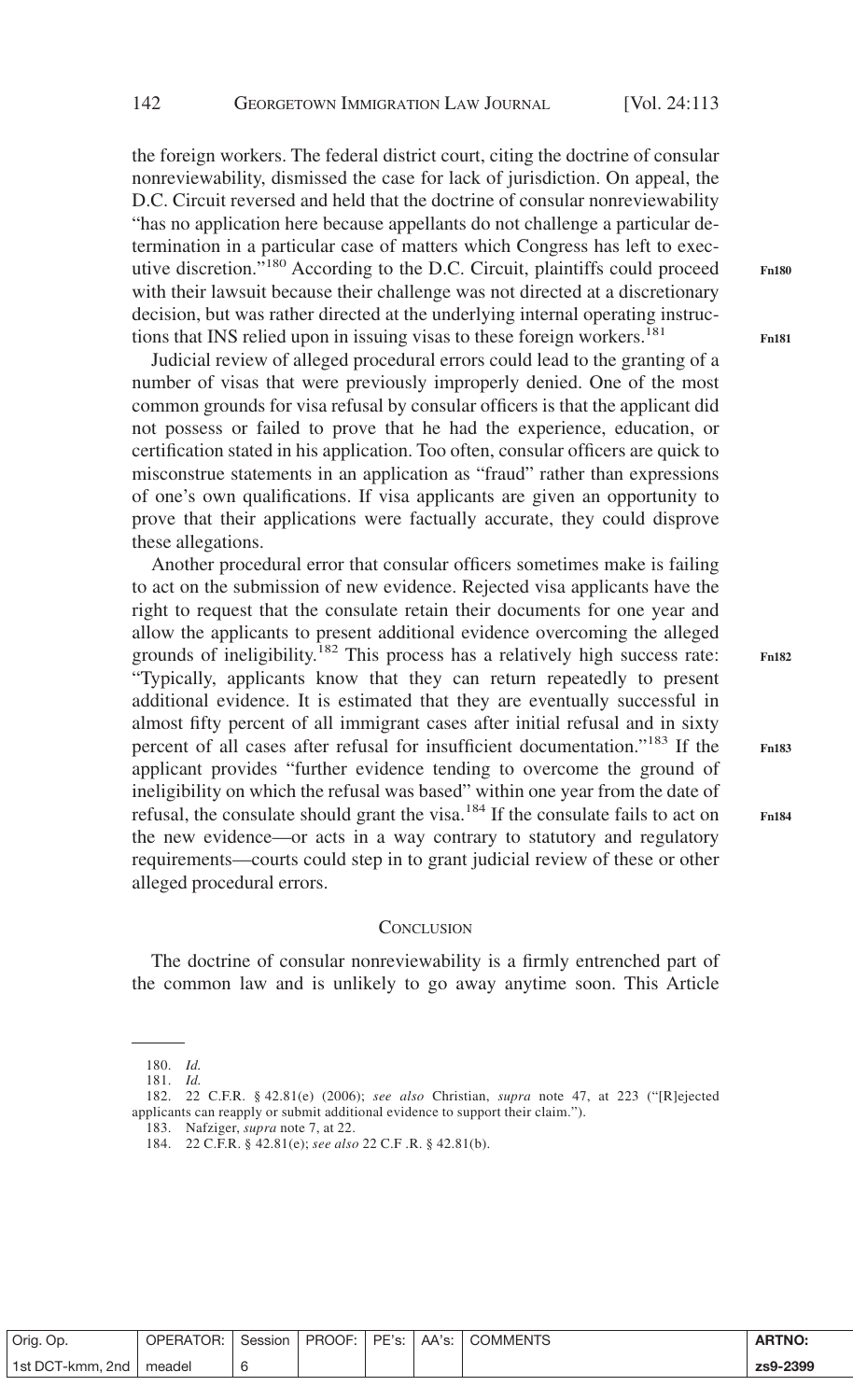explains the two main exceptions to the doctrine—situations in which visa applicants can receive at least some degree of judicial review when they have been denied a visa. The first exception is for "*Mandel* review" to determine whether the government has provided a facially legitimate and bona fide reason for denying a visa. The second exception is for situations in which the challenge is directed at an underlying legal issue that does not involve the discretionary decision-making of a consular officer. This second exception involves situations in which a visa applicant challenges the constitutionality of the underlying statute or regulation that formed the basis for the visa denial, as well as situations in which visa applicants allege that the consular officer made a procedural error.

While this Article highlights these two main exceptions to the doctrine of consular nonreviewability, it is worth noting that these are not necessarily the only exceptions. Other efforts have been made over the years to crack the armor of this imposing doctrine and open certain visa denials to some form of administrative or judicial review.

In one effort to create another exception to the doctrine of consular nonreviewability, at least one scholar has argued that even if full judicial review is not available, arbitration should be an option for a select class of people whose visas are denied.<sup>185</sup> In particular, when businesspeople seek to enter the United States to engage in commerce or trade under what is often referred to as a treaty or "E" visa, arbitration might flow naturally from the treaties underlying such visas.<sup>186</sup> According to one scholar, sending these types of visa denials into arbitration "has ample support in both the national and international community."<sup>187</sup> Nevertheless, courts have so far expressed little interest in forcing the government to engage in arbitration when a visa denial is challenged.

Some courts have hinted at other possible exceptions to the doctrine of consular nonreviewability, but none of these has yet to gain any significant traction. For instance, one court has noted in dicta that the diversity visa program may create an exception to the doctrine of consular nonreviewability.188Another potential exception—again mentioned by one court in dicta—is

188. Ahmed v. Dep't of Homeland Sec., 328 F.3d 383, 388 (7th Cir. 2003) ("[W]e have no need to address the government's alternative argument that the doctrine of consular nonreviewability bars Ahmed's suit. We note, however, that it is possible to imagine arguments on both sides of this point. On the one hand, as the government urges, it is generally true that courts do not review judgments regarding alien admissibility made by executive officers outside the United States. But none of those cases dealt with the diversity visa program, under which the responsibilities of the embassies abroad are equivalent to those of the INS (now, the Department of Homeland Security) inside the United States. We would prefer not to resolve the question whether the doctrine of consular nonreviewability provides an alternate ground for our decision here and instead to await a case in which its existence and scope must be addressed squarely." (citations omitted)); *cf.* Systronics Corp. v. INS, 153 F. Supp. 2d 7, 11 n.4 (D.D.C. 2001) ("The INS also argues that review of consular action in denying a visa is precluded. However, the consul must deny the visa, not the agency. Here, the INS denied the

| Orig. Op.                 | OPERATOR: Session   PROOF: PE's: AA's: COMMENTS |  |  | <b>ARTNO:</b> |
|---------------------------|-------------------------------------------------|--|--|---------------|
| 1st DCT-kmm, 2nd   meadel |                                                 |  |  | zs9-2399      |

**Fn186**

**Fn185**

**Fn187**

<sup>185.</sup> Hager, *supra* note 18, at 229.

<sup>186.</sup> *Id.*

<sup>187.</sup> *Id.*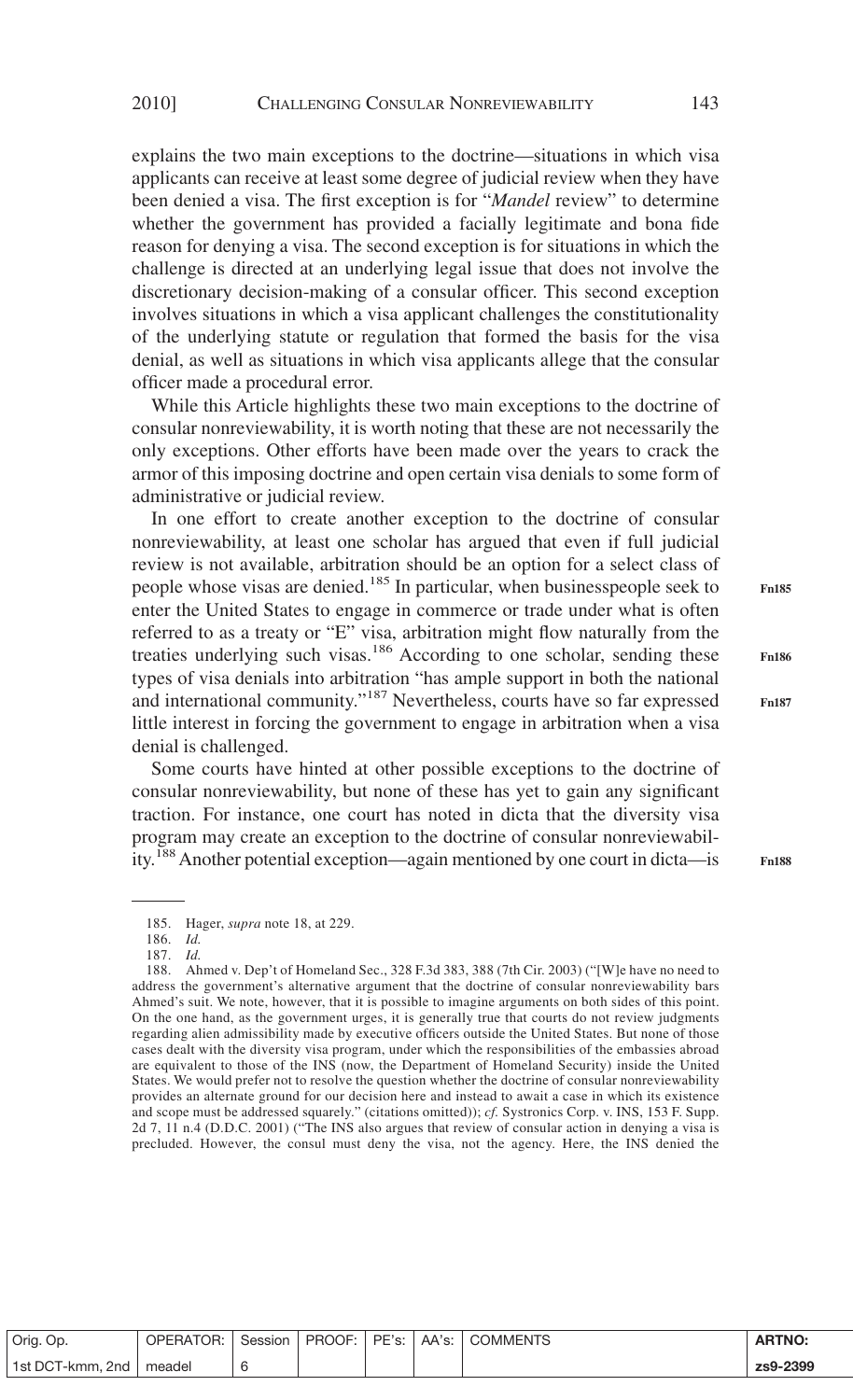a footnote in *Patel v. Reno* stating that judicial review may sometimes exist under the Administrative Procedure Act (APA).<sup>189</sup> A number of scholars have made forceful arguments for why courts should read the APA as providing judicial review of decisions by consular officers.<sup>190</sup> Further, a federal district court recently reaffirmed the statement in *Patel* that "judicial review may also exist under the APA."<sup>191</sup> Nevertheless, numerous other courts—both before<sup>192</sup> and after *Patel*<sup>193</sup>—have soundly rejected the idea that the APA creates an exception to the doctrine of consular nonreviewability.194

Thus, with the possible exception of the Ninth Circuit, $195$  most jurisdictions recognize that the only role that the APA currently plays in these types of cases is in setting the standard of review once review has already been granted. For instance, in *Singh v. Clinton*, where a federal district court recently granted review to analyze an alleged procedural deficiency<sup>196</sup>—one of the generally recognized exceptions to the doctrine of consular nonreviewability<sup>197</sup>—the level of review was limited and "extremely deferential" to the consular officer: "Under the Administrative Procedure Act, a court may overturn non-discretionary agency action only if the challengers prove that the action was 'arbitrary, capricious... [or] not in accordance with law ...."<sup>198</sup> Thus, to the extent that the APA comes into play when a visa applicant is challenging a visa denial, the APA generally favors the government by setting a high standard for overturning a consular officer's actions.

The *Singh* case highlights the fact that even in those rare cases where a court is willing to find exceptions to the doctrine of consular nonreviewability, the court's granting of judicial review is only one of many hurdles for anyone challenging a visa denial. As the plaintiffs in *Singh* realized, it is

191. Raduga USA Corp. v. U.S. Dep't of State, 440 F. Supp. 2d 1140, 1146 n.2 (S.D. Cal. 2005). 192. *E.g.*, Pena v. Kissinger, 409 F. Supp. 1182, 1186 (S.D.N.Y. 1976) (upholding the doctrine of consular nonreviewability even though in more recent years courts have "adopted a more favorable attitude to the reviewability of administrative action under the Administrative Procedure Act").

| Orig. Op.                 | OPERATOR: Session   PROOF: PE's: AA's: COMMENTS |  |  | <b>ARTNO:</b> |
|---------------------------|-------------------------------------------------|--|--|---------------|
| 1st DCT-kmm, 2nd   meadel |                                                 |  |  | zs9-2399      |

**Fn189 Fn190 Fn191 Fn192,Fn193 Fn194 Fn195**

**Fn196**

**Fn197**

petition.... Therefore, this matter does not fall under the doctrine of consular nonreviewability." (citation omitted)).

<sup>189.</sup> Patel v. Reno, 134 F.3d 929, 932 n.1 (9th Cir. 1998); *see generally* Administrative Procedure Act, Pub. L. No. 79-4101, 60 Stat. 237 (1946) (codified as amended at 5 U.S.C. §§ 551–559, 701–706 (2006)).

<sup>190.</sup> *E.g.*, Wildes, *supra* note 29, at 902 ("Judicial review of such a [visa] denial has not been precluded by either exception to the APA and therefore should be available as a matter of common law as expressed by the APA."); s*ee also* Hager, *supra* note 18, at 220–22; Nafziger, *supra* note 7, at 26–30.

<sup>193.</sup> *E.g.*, Pedrozo v. Clinton, 610 F. Supp. 2d 730, 735 (S.D. Tex. 2009) ("Plaintiffs argue that despite the consular non-reviewability doctrine, the Court maintains subject matter jurisdiction pursuant to the APA.... However, the Fifth Circuit has rejected such jurisdictional claims." (citation omitted)).

<sup>194.</sup> For a thorough explanation of why the APA should not be interpreted as allowing judicial review of visa denials, *see generally* Saavedra Bruno v. Albright, 197 F.3d 1153, 1157–62 (D.C. Cir. 1999).

<sup>195.</sup> *See* 440 F. Supp. 2d at 1146 n.2 (citing Patel v. Reno, 134 F.3d 929, 932 n.1 (9th Cir. 1998)).

<sup>196.</sup> Singh v. Clinton, No. C 08-2362 WDB, 2009 WL 673736 (N.D. Cal. Mar. 11, 2009).

<sup>197.</sup> *See supra* Part III.B.

<sup>198. 2009</sup> WL 673736 at \*2 (citing APA, 5 U.S.C. § 706(2)(A) (1966)).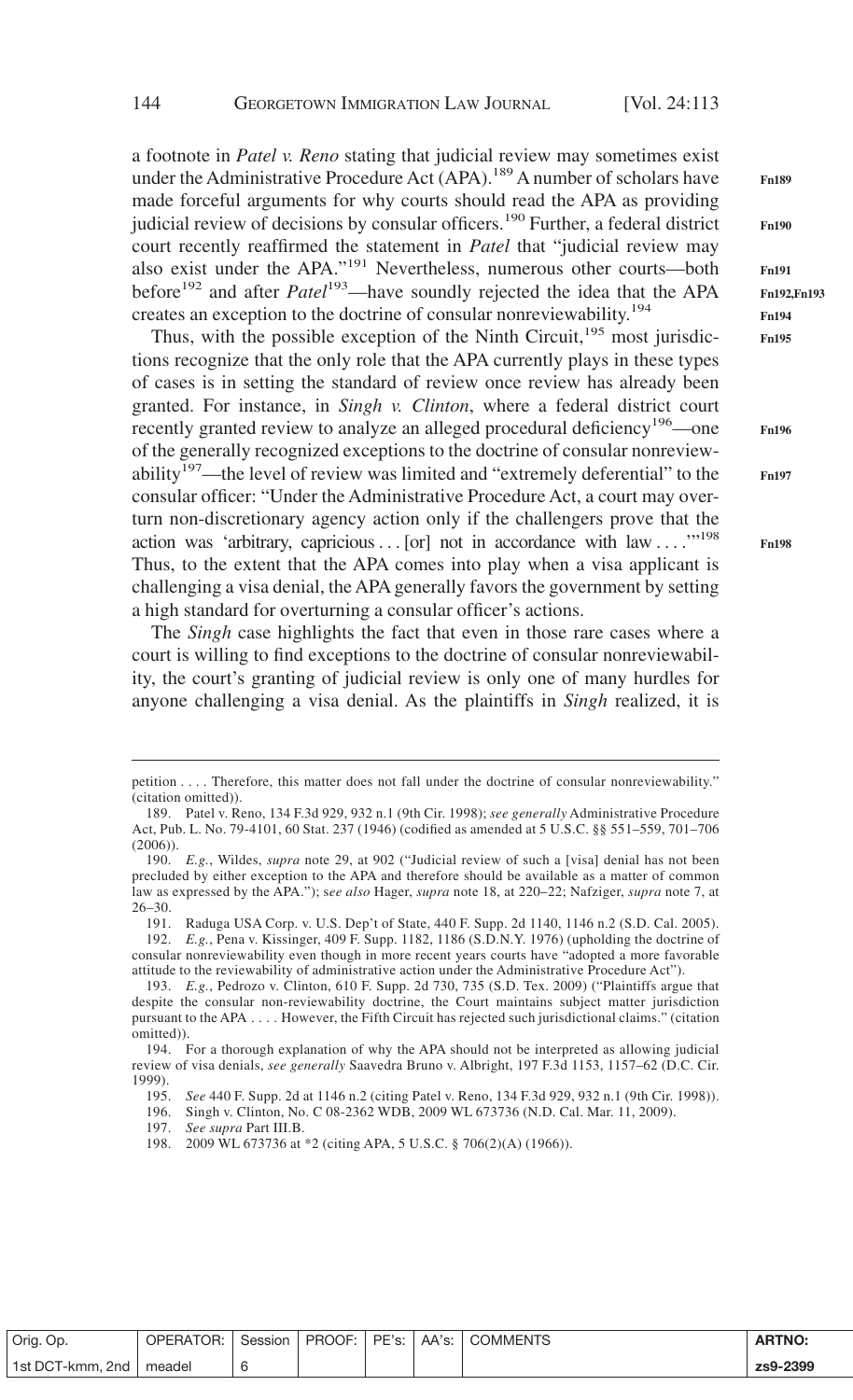difficult to convince a court that a government official's actions were "arbitrary, capricious . . . [or] not in accordance with law."<sup>199</sup> This is particularly true in light of the fact that agency officials—including consular officers—receive what is often referred to as *Chevron*<sup>200</sup> deference when courts are reviewing their actions.<sup>201</sup> Thus, even if a court grants judicial review of a consular officer's actions, those actions must be particularly egregious if a plaintiff is to have any chance of ultimately succeeding on the merits of the case. And even if a plaintiff succeeds, the remedy will not be the granting of a visa; $^{202}$  rather, courts usually remand the case to a consular officer to issue a new decision<sup>203</sup>—a decision that could easily end up being yet another denial. Further, in some high-profile cases, such as *Abourezk v. Reagan*, if one of the political branches is unhappy with a court scrutinizing the actions or policies of American consulates, it can reinsert itself into the decision-making process by changing the laws to make it more difficult for an immigrant to obtain a visa.204

That said, the fact that so many hurdles lie in the way of an ultimately favorable decision does not mean that visa applicants should abandon their attempts to obtain judicial review of visa denials. To the contrary, the existence of all of these hurdles in many ways makes it all the more important to continue the fight for greater transparency and accountability in the visa application process.<sup>205</sup> Further, plaintiffs can build momentum by winning a legal battle and convincing a court to recognize that a consular officer has failed to follow proper procedures. At that point, although a consular officer is still free to make the ultimate determination on whether to grant or deny a visa, the officer's choice will inevitably be under greater scrutiny. For instance, in *Raduga USA Corp. v. U.S. Department of State*, which, like *Patel*, involved a court order mandating the consular officer to either grant or

205. *See, e.g.*, Benson, *supra* note 42, at 306 ("The real value of administrative or judicial review to the operation of the administrative process is its ability to preserve integrity and to increase transparency in the operation of the system.").

| Orig. Op.                 | <b>OPERATOR:</b> I | Session |  | PROOF: PE's: AA's: COMMENTS | <b>ARTNO:</b> |
|---------------------------|--------------------|---------|--|-----------------------------|---------------|
| 1st DCT-kmm, 2nd   meadel |                    |         |  |                             | zs9-2399      |

**Fn204**

**Fn199**

**Fn200 Fn201**

**Fn202 Fn203**

<sup>199.</sup> *Id.* (citing 5 U.S.C. § 706(2)(A)).

<sup>200.</sup> *See generally* Chevron U.S.A. v. Natural Res. Def. Council, 467 U.S. 837 (1984).

<sup>201.</sup> *E.g.*, 2009 WL 673736, at \*3.

<sup>202.</sup> *E.g.*, City of New York v. Baker, 878 F.2d 507, 512 (D.C. Cir. 1989) ("The authority to issue visas belongs solely to the consular officers of the United States. This circuit has recognized, as has every other circuit to consider the issue, that the courts are without authority to displace the consular function in the issuance of visas. As a court has no power to serve as a proxy consular officer, that part of the district court's order that purports to direct the issuance of visas is without force and effect." (citations omitted)).

<sup>203.</sup> *E.g.*, Patel v. Reno, 134 F.3d 929, 933 (9th Cir. 1998) (remanding the case "for the district court to order the consulate to either grant or deny the visa applications").

<sup>204. 878</sup> F.2d at 509 ("On October 22, 1988, President Reagan issued Presidential Proclamation 5887, 53 Fed. Reg. 43,185 (Oct. 26, 1988), which prohibits 'officers and employees of the Government of Nicaragua' from entering this country as nonimmigrants. The parties agreed that the Proclamation constituted an independent intervening cause for future exclusions of Tomas Borge, the Interior Minister of Nicaragua, and that therefore his case was moot. Accordingly, in our March 1, 1989 order, we dismissed the appeal in *Abourezk* and instructed the district court to vacate its judgment and dismiss that case." (citation omitted)).